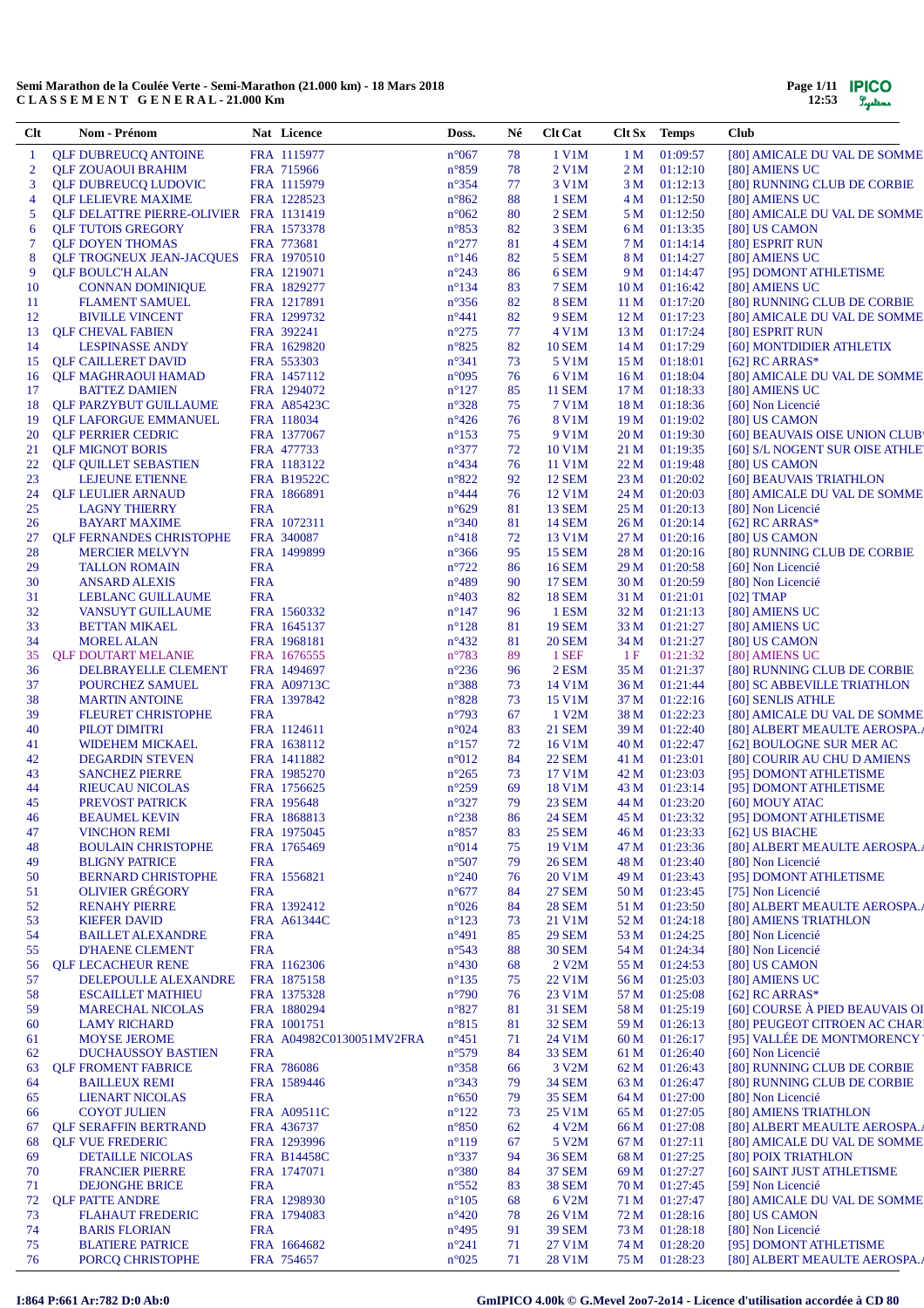| Page $2/11$ | <b>IPICO</b> |
|-------------|--------------|
| 12:53       | Lystems      |

| $Cl$       | Nom - Prénom                                        |                          | Nat Licence        | Doss.                             | Né       | <b>Clt Cat</b>          |                           | Clt Sx Temps         | <b>Club</b>                                       |
|------------|-----------------------------------------------------|--------------------------|--------------------|-----------------------------------|----------|-------------------------|---------------------------|----------------------|---------------------------------------------------|
| 77         | <b>QLF BOUCHER LAURENT</b>                          |                          | FRA 1701428        | $n^{\circ}131$                    | 66       | 7 V2M                   | 76 M                      | 01:28:34             | [80] AMIENS UC                                    |
| 78         | <b>BRISVILLE ANTOINE</b>                            | <b>FRA</b>               |                    | $n^{\circ}518$                    | 86       | <b>40 SEM</b>           | 77 M                      | 01:28:42             | [60] Non Licencié                                 |
| 79         | <b>HART CHRISTOPHE</b>                              |                          | FRA 1756075        | $n^{\circ}083$                    | 70       | 29 V1M                  | 78 M                      | 01:28:48             | [80] AMICALE DU VAL DE SOMME                      |
| 80         | <b>QLF LECLERCQ LECLERCCQ</b>                       |                          | FRA 1761803        | $n^{\circ}818$                    | 64       | 8 V2M                   | 79 M                      | 01:28:59             | [80] LES FOULEES DOULLENNAISE                     |
| 81         | <b>BELHADI BRAHIM</b>                               |                          | FRA 1255594        | $n^{\circ}218$                    | 73       | 30 V1M                  | 80 M                      | 01:29:08             | [60] COURSE A PIED BEAUVAIS OI!                   |
| 82         | <b>BELLAY PATRICE</b>                               |                          | FRA 080_93574091   | $n^{\circ}302$                    | 78       | 31 V1M                  | 81 M                      | 01:29:09             | [80] LES PIEDS NICLEYS                            |
| 83         | DELOUARD ARNAUD                                     |                          | FRA 1961289        | $n^{\circ}136$                    | 72       | 32 V1M                  | 82 M                      | 01:29:09             | [80] AMIENS UC                                    |
| 84         | <b>TINSALHI ZAHIR</b>                               | <b>FRA</b>               |                    | $n^{\circ}727$                    | 76       | 33 V1M                  | 83 M                      | 01:29:14             | [80] Non Licencié                                 |
| 85         | LEJEUNE CLÉMENT                                     |                          | <b>FRA B09942C</b> | $n^{\circ}154$                    | 87       | 41 SEM                  | 84 M                      | 01:29:21             | [60] BEAUVAIS TRIATHLON                           |
| 86<br>87   | <b>GHANDAOUI YASSINE</b><br><b>DELAHAYE MATHIEU</b> | <b>FRA</b>               | FRA 1865352        | $n^{\circ}421$<br>$n^{\circ}191$  | 81<br>86 | 42 SEM<br>43 SEM        | 85 M<br>86 M              | 01:29:22<br>01:29:22 | [80] US CAMON<br>[80] COURIR À VILLERS            |
| 88         | <b>HEMON FRÉDERIC</b>                               | <b>FRA</b>               |                    | $n^{\circ}615$                    | 75       | 34 V1M                  | 87 M                      | 01:29:24             | [95] Non Licencié                                 |
| 89         | <b>GILLE YOHAN</b>                                  | <b>FRA</b>               |                    | $n^{\circ}601$                    | 89       | 44 SEM                  | 88 M                      | 01:29:25             | [80] Non Licencié                                 |
| 90         | <b>VAOUETTE FREDERIC</b>                            |                          | FRA 1581450        | $n^{\circ}855$                    | 71       | 35 V1M                  | 89 M                      | 01:29:27             | [80] RUNNING CLUB DE CORBIE                       |
| 91         | <b>BLERIOT MATHIEU</b>                              |                          | FRA 1950294        | $n^{\circ}222$                    | 91       | <b>45 SEM</b>           | 90 M                      | 01:29:28             | [60] COURSE A PIED BEAUVAIS OI!                   |
| 92         | <b>HARASSE OLIVIER</b>                              |                          | FRA 1668502        | $n^{\circ}360$                    | 82       | <b>46 SEM</b>           | 91 M                      | 01:29:29             | [80] RUNNING CLUB DE CORBIE                       |
| 93         | <b>VERDIER OLIVIER</b>                              |                          | FRA 130624         | $n^{\circ}371$                    | 73       | 36 V1M                  | 92 M                      | 01:29:29             | [80] RUNNING CLUB DE CORBIE                       |
| 94         | <b>ALFRED CHRISTOPHE</b>                            |                          | FRA 1548728        | $n^{\circ}440$                    | 74       | 37 V1M                  | 93 M                      | 01:29:30             | [80] AMICALE DU VAL DE SOMME                      |
| 95         | <b>FOURMANOIR GUILLAUME</b>                         |                          | FRA 1383397        | $n^{\circ}139$                    | 76       | 38 V1M                  | 94 M                      | 01:29:35             | [80] AMIENS UC                                    |
| 96         | <b>QLF CAUET CLAUDE</b>                             |                          | FRA 1380506        | $n^{\circ}016$                    | 62       | 9 V2M                   | 95 M                      | 01:29:38             | [80] ALBERT MEAULTE AEROSPA.                      |
| 97         | <b>DORION JEFF</b>                                  |                          | FRA 647680         | $n^{\circ}066$                    | 86       | 47 SEM                  | 96 M                      | 01:29:39             | [80] AMICALE DU VAL DE SOMME                      |
| 98         | <b>QLF ROUSSEAU PHILIPPE</b>                        |                          | FRA 1193424        | $n^{\circ}262$                    | 63       | 10 V <sub>2</sub> M     | 97 M                      | 01:29:45             | [95] DOMONT ATHLETISME                            |
| 99         | <b>OLF BLUCHE YVES</b>                              |                          | FRA 340849         | $n^{\circ}326$                    | 65       | 11 V <sub>2</sub> M     | 98 M                      | 01:29:46             | [60] MOUY ATAC                                    |
| 100        | PETIT ADRIEN                                        | <b>FRA</b>               |                    | $n^{\circ}687$                    | 95       | <b>48 SEM</b>           | 99 M                      | 01:29:46             | [80] Non Licencié                                 |
| 101        | <b>DELASSALLE EMMANUEL</b>                          |                          | FRA B10561 L       | $n^{\circ}390$                    | 74       | 39 V1M                  | 100 <sub>M</sub>          | 01:29:47             | [80] SC ABBEVILLE TRIATHLON                       |
| 102        | <b>GOUSSU CYRANO</b>                                |                          | FRA 1244946        | $n^{\circ}249$                    | 74       | 40 V1M                  | 101 <sub>M</sub>          | 01:29:48             | [95] DOMONT ATHLETISME                            |
| 103        | <b>QLF DELENCLOS PHILIPPE</b>                       |                          | <b>FRA A74958C</b> | $n^{\circ}384$                    | 66       | 12 V <sub>2</sub> M     | 102 <sub>M</sub>          | 01:29:48             | [80] SC ABBEVILLE TRIATHLON                       |
| 104        | <b>VANTARD FLORENT</b>                              |                          | FRA 1451480        | $n^{\circ}312$                    | 83       | <b>49 SEM</b>           | 103 <sub>M</sub>          | 01:29:49             | [80] MENEUR                                       |
| 105        | <b>MERCHIER ALAIN</b>                               | <b>FRA</b>               |                    | $n^{\circ}667$                    | 66       | 13 V2M                  | 104 M                     | 01:29:50             | [80] Non Licencié                                 |
| 106        | <b>COMBLE STEPHANE</b>                              |                          | FRA 1386273        | $n^{\circ}245$                    | 78       | 41 V1M                  | 105 <sub>M</sub>          | 01:29:50             | [95] DOMONT ATHLETISME                            |
| 107        | <b>LECLECQ DAVID</b>                                |                          | <b>FRA A92110C</b> | $n^{\circ}405$                    | 74       | 42 V1M                  | 106 <sub>M</sub>          | 01:29:52             | [80] TRIATHLON CLUB DU MONTR                      |
| 108        | <b>GAIDA PIERRE</b>                                 | <b>FRA</b>               |                    | $n^{\circ}404$                    | 77       | 43 V1M                  | 107 <sub>M</sub>          | 01:29:58             | [80] TRAILEURS DU MONT SOUFFI                     |
| 109<br>110 | <b>COZETTE LUDOVIC</b><br><b>DEPOILLY CLEMENT</b>   | <b>FRA</b>               | FRA 1743576        | $n^{\circ}413$<br>$n^{\circ}$ 564 | 77<br>91 | 44 V1M<br><b>50 SEM</b> | 108 M<br>109 <sub>M</sub> | 01:30:15<br>01:30:18 | [80] US CAMON<br>[80] Non Licencié                |
| 111        | <b>QLF DUPONTREUE JEAN-LUC</b>                      |                          | FRA 372218         | $n^{\circ}443$                    | 58       | 1 V3M                   | 110 M                     | 01:30:20             | [80] AMICALE DU VAL DE SOMME                      |
| 112        | <b>LEFEBVRE FREDERIC</b>                            | <b>FRA</b>               |                    | $n^{\circ}821$                    | 65       | 14 V2M                  | 111 M                     | 01:30:27             | [80] Non Licencié                                 |
| 113        | <b>NIECE DAVID</b>                                  | <b>FRA</b>               |                    | $n^{\circ}675$                    | 82       | <b>51 SEM</b>           | 112M                      | 01:30:32             | [80] Non Licencié                                 |
| 114        | <b>EECKELOO FRANCIS</b>                             |                          | FRA 582919         | $n^{\circ}009$                    | 60       | 15 V2M                  | 113 M                     | 01:30:34             | [60] ACA BEAUVAIS                                 |
| 115        | PERRIN ARNAUD                                       |                          | FRA 1783586        | $n^{\circ}178$                    | 76       | 45 V1M                  | 114M                      | 01:30:37             | [80] COURIR AU CHU D AMIENS                       |
| 116        | <b>CHANCEREL STEPHANE</b>                           | <b>FRA</b>               |                    | $n^{\circ}869$                    | 76       | 46 V1M                  | 115 M                     | 01:30:39             | [80] Non Licencié                                 |
| 117        | DA FONSECA GUERRA FRED FRA 1442298                  |                          |                    | $n^{\circ}350$                    | 79       | <b>52 SEM</b>           | 116 M                     | 01:30:44             | [80] RUNNING CLUB DE CORBIE                       |
| 118        | <b>QLF BIGOT MATHILDE</b>                           |                          | FRA 1740840        | $n^{\circ}045$                    | 70       | 1 V <sub>1</sub> F      | 2F                        | 01:30:45             | [80] AMICALE DU VAL DE SOMME                      |
| 119        | <b>BARON JEROME</b>                                 | <b>FRA</b>               |                    | $n^{\circ}496$                    | 71       | 47 V1M                  | 117 <sub>M</sub>          | 01:30:55             | [80] Non Licencié                                 |
| 120        | <b>LANGLACE CHANTAL</b>                             | <b>FRA</b>               |                    | $n^{\circ}632$                    | 55       | 1 V3F                   | 3F                        | 01:31:03             | [80] Non Licencié                                 |
| 121        | <b>NEBLING VINCENT</b>                              |                          | FRA 776196         | $n^{\circ}475$                    | 71       | 48 V1M                  |                           | 118 M 01:31:23       | [80] VYTAJOG                                      |
| 122        | <b>BOIDIN OLIVIER</b>                               |                          | FRA 1209959        | $n^{\circ}$ 747                   | 68       | 16 V2M                  |                           | 119 M 01:31:46       | [80] Non Licencié                                 |
| 123        | <b>LAMOTTE CYRIL</b>                                |                          | FRA 1792911        | $n^{\circ}028$                    | 76       | 49 V1M                  |                           | 120 M 01:31:50       | [80] ALBERT MEAULTE AEROSPA.                      |
| 124        | <b>NORMAND GREGORY</b>                              |                          | FRA 1543128        | $n^{\circ}103$                    | 74       | 50 V1M                  | 121 M                     | 01:31:53             | [80] AMICALE DU VAL DE SOMME                      |
| 125        | <b>TISON LUDOVIC</b>                                |                          | FRA 1187218        | $n^{\circ}116$                    | 63       | 17 V2M                  | 122M                      | 01:31:54             | [80] AMICALE DU VAL DE SOMME                      |
| 126        | MORELLE JEAN-PHILIPPE                               |                          | FRA 1287790        | $n^{\circ}143$                    | 72       | 51 V1M                  | 123 <sub>M</sub>          | 01:32:08             | [80] AMIENS UC                                    |
| 127        | <b>CAUX JEAN FRANCOIS</b>                           |                          | <b>FRA B02203C</b> | $n^{\circ}400$                    | 88       | <b>53 SEM</b>           | 124 M                     | 01:32:12             | [80] TEAM SAMARA TRIATHLON                        |
| 128        | <b>MACQUET SAMUEL</b>                               |                          | FRA 181039         | $n^{\circ}094$                    | 65       | 18 V2M                  | 125 <sub>M</sub>          | 01:32:19             | [80] AMICALE DU VAL DE SOMME                      |
| 129        | <b>COCUELLE JULIEN</b>                              | <b>FRA</b>               |                    | $n^{\circ}532$                    | 84       | <b>54 SEM</b>           | 126 <sub>M</sub>          | 01:32:25             | [80] Non Licencié                                 |
| 130        | YAHIAOUI FAOUZI                                     | <b>FRA</b>               |                    | $n^{\circ}858$                    | 83       | <b>55 SEM</b>           | 127 M                     | 01:32:30             | [80] Non Licencié                                 |
| 131        | <b>SAINTE-BEUVE MATHIEU</b>                         | <b>FRA</b>               |                    | $n^{\circ}711$                    | 84       | <b>56 SEM</b>           | 128 <sub>M</sub>          | 01:32:34             | [80] Non Licencié                                 |
| 132        | <b>DEVIS XAVIER</b>                                 | <b>FRA</b>               |                    | $n^{\circ}572$                    | 72       | 52 V1M                  | 129 <sub>M</sub>          | 01:32:38             | [80] Non Licencié                                 |
| 133<br>134 | <b>LHERBIER NICOLAS</b>                             |                          | FRA 2057461        | $n^{\circ}093$                    | 74<br>73 | 53 V1M                  | 130 M<br>131 M            | 01:32:42             | [80] AMICALE DU VAL DE SOMME<br>[80] Non Licencié |
| 135        | <b>PAGNEN ERIC</b><br><b>CLEMENT SYLVAIN</b>        | <b>FRA</b><br><b>FRA</b> |                    | $n^{\circ}680$<br>$n^{\circ}186$  | 80       | 54 V1M<br><b>57 SEM</b> | 132 M                     | 01:32:47<br>01:32:52 | [80] COURIR À VILLERS                             |
| 136        | <b>LESOIN FREDERIC</b>                              |                          | FRA 110809         | $n^{\circ}151$                    | 76       | 55 V1M                  | 133 M                     | 01:32:54             | [59] ATHLETIC CLUB DE CAMBRA                      |
| 137        | <b>DEVERITE JULIEN</b>                              |                          | FRA 2062343        | $n^{\circ}295$                    | 85       | <b>58 SEM</b>           | 134 M                     | 01:32:58             | [80] LES FOULEES FLESSELLOISES                    |
| 138        | <b>SERRISIER CLAIRE</b>                             | <b>FRA</b>               |                    | $n^{\circ}717$                    | 98       | 1 ESF                   | 4 F                       | 01:33:00             | [02] Non Licencié                                 |
| 139        | <b>MONCADA STEPHANE</b>                             |                          | FRA 1651510        | $n^{\circ}254$                    | 72       | 56 V1M                  | 135 M                     | 01:33:04             | [95] DOMONT ATHLETISME                            |
| 140        | <b>CHAMBAULT WILLIAM</b>                            |                          | FRA 1898652        | $n^{\circ}160$                    | 63       | 19 V2M                  | 136 M                     | 01:33:21             | [80] COURIR A ABBEVILLE                           |
| 141        | <b>LHOTELLIER STEPHANE</b>                          | <b>FRA</b>               |                    | $n^{\circ}649$                    | 72       | 57 V1M                  | 137 <sub>M</sub>          | 01:33:26             | [80] Non Licencié                                 |
| 142        | <b>GAMARD CHRISTOPHE</b>                            |                          | FRA 1987090        | $n^{\circ}076$                    | 67       | 20 V <sub>2</sub> M     | 138 M                     | 01:33:26             | [80] AMICALE DU VAL DE SOMME                      |
| 143        | <b>BLOT ETIENNE</b>                                 |                          | FRA 1747791        | $n^{\circ}047$                    | 84       | 59 SEM                  | 139 <sub>M</sub>          | 01:33:27             | [80] AMICALE DU VAL DE SOMME                      |
| 144        | <b>BELHANDOUZ SÉBASTIEN</b>                         | <b>FRA</b>               |                    | $n^{\circ}$ 746                   | 75       | 58 V1M                  | 140 M                     | 01:33:30             | [80] Non Licencié                                 |
| 145        | <b>LUANGRAS ANTOINE</b>                             |                          | FRA 1691973        | $n^{\circ}253$                    | 75       | 59 V1M                  | 141 M                     | 01:33:31             | [95] DOMONT ATHLETISME                            |
| 146        | DEMOL LUDOVIC                                       | <b>FRA</b>               |                    | $n^{\circ}562$                    | 72       | 60 V1M                  | 142 M                     | 01:33:31             | [80] Non Licencié                                 |
| 147        | <b>QLF NOWAK ALISA</b>                              |                          | GER 1754870        | $n^{\circ}374$                    | 83       | $2$ SEF                 | 5 F                       | 01:33:36             | [80] S/L ASG GAUCHY ATHLETISM                     |
| 148        | <b>CHIAPOLINI FIONA</b>                             | <b>FRA</b>               |                    | $n^{\circ}528$                    | 95       | 3 SEF                   | 6 F                       | 01:33:40             | [80] Non Licencié                                 |
| 149        | <b>SOMAZZI LAURENT</b>                              |                          | <b>FRA A32685C</b> | $n^{\circ}398$                    | 75       | 61 V1M                  | 143 M                     | 01:33:48             | [80] TEAM 'S BIKE AMIENS TRIATH                   |
| 150        | <b>NOREL FABRICE</b>                                |                          | FRA 637793         | $n^{\circ}838$                    | 74       | 62 V1M                  | 144 M                     | 01:33:49             | [78] ASSOCIATION SPORTIVE MUL                     |
| 151        | <b>GRAINDEPICE CHRISTOPHE FRA</b>                   |                          |                    | $n^{\circ}606$                    | 65       | 21 V2M                  | 145 M                     | 01:33:57             | [80] Non Licencié                                 |
| 152        | <b>FLAMENT CEDRIC</b>                               |                          | FRA 1863743        | $n^{\circ}228$                    | 89       | <b>60 SEM</b>           | 146 M                     | 01:34:34             | [60] COURSE A PIED BEAUVAIS OI!                   |

# **I:864 P:661 Ar:782 D:0 Ab:0 GmIPICO 4.00k © G.Mevel 2oo7-2o14 - Licence d'utilisation accordée à CD 80**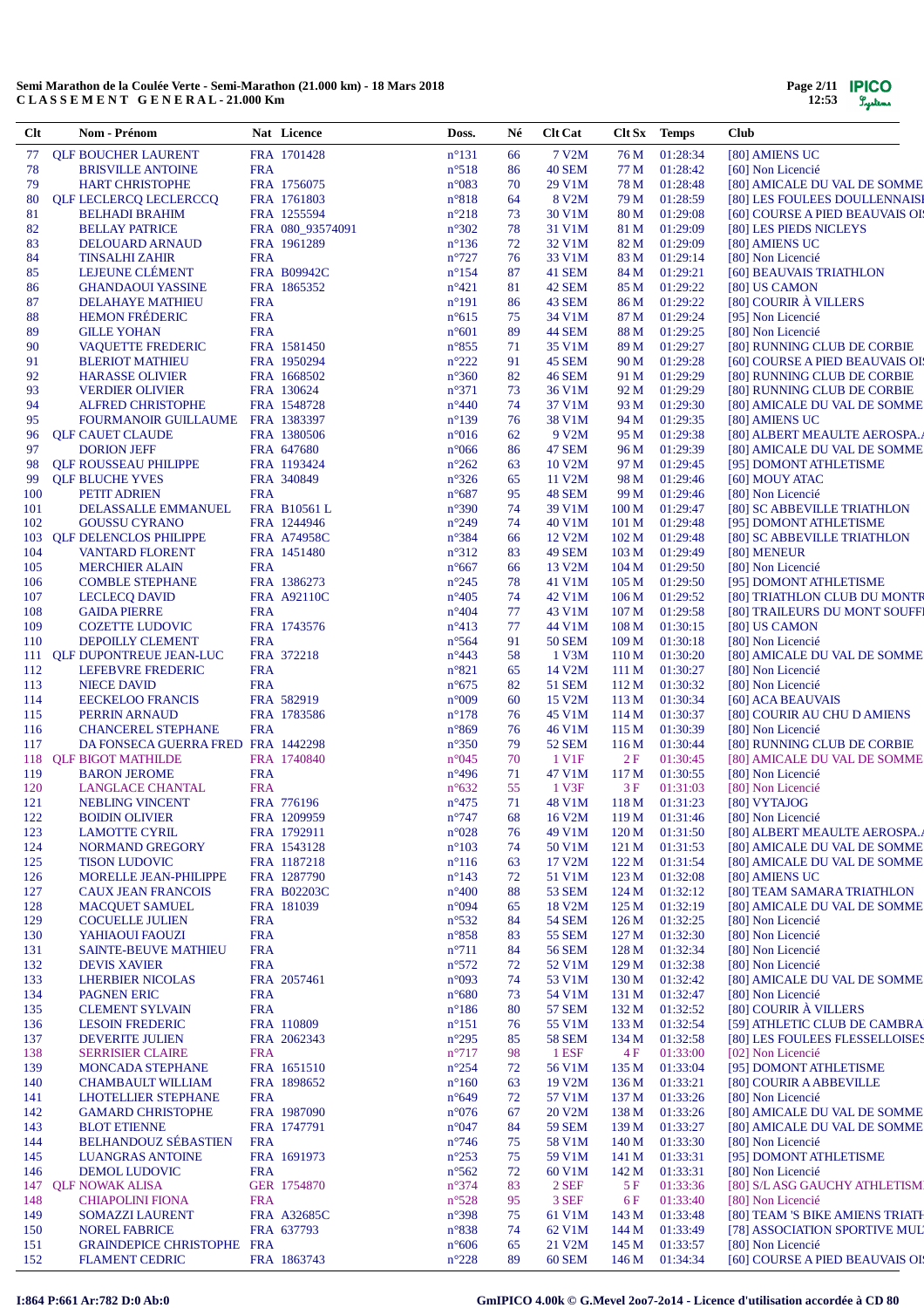| Clt        | Nom - Prénom                                       |                          | Nat Licence                | Doss.                            | Né       | <b>Clt Cat</b>                 | Clt Sx Temps     |                      | <b>Club</b>                                                  |
|------------|----------------------------------------------------|--------------------------|----------------------------|----------------------------------|----------|--------------------------------|------------------|----------------------|--------------------------------------------------------------|
| 153        | <b>HEQUET STEVEN</b>                               | <b>FRA</b>               |                            | $n^{\circ}616$                   | 90       | 61 SEM                         | 147 M            | 01:34:35             | [80] Non Licencié                                            |
| 154        | <b>QLF QUIN ORE ORBELINDA</b>                      |                          | FRA 2060582                | $n^{\circ}145$                   | 93       | 4 SEF                          | 7 F              | 01:34:39             | [80] AMIENS UC                                               |
| 155        | <b>COUSSY STEPHANE</b>                             | <b>FRA</b>               |                            | $n^{\circ}768$                   | 72       | 63 V1M                         | 148 M            | 01:34:42             | [80] Non Licencié                                            |
| 156        | <b>DUNAUD OLIVIER</b>                              |                          | <b>FRA A85797C</b>         | $n^{\circ}393$                   | 80       | 62 SEM                         | 149 M            | 01:35:01             | [80] SMAC TRIATHLON                                          |
| 157        | <b>VIGNON SYLVAIN</b>                              |                          | FRA 060 95884305           | $n^{\circ}856$                   | 64       | 22 V2M                         | 150 M            | 01:35:08             | [60] ACP BRETEUIL                                            |
| 158<br>159 | <b>LECOCQ SÉBASTIEN</b><br>LEBESGUE BRUNO          | <b>FRA</b>               | FRA 1062670                | $n^{\circ}638$<br>$n^{\circ}429$ | 77<br>62 | 64 V1M<br>23 V2M               | 151 M<br>152 M   | 01:35:15<br>01:35:20 | [80] Non Licencié<br>[80] US CAMON                           |
| 160        | <b>GOSLIN FRÉDÉRIC</b>                             |                          | <b>FRA A09728C</b>         | $n^{\circ}391$                   | 68       | 24 V2M                         | 153 M            | 01:35:22             | [80] SC ABBEVILLE TRIATHLON                                  |
| 161        | <b>AMMENOUCHE NACIM</b>                            | <b>FRA</b>               |                            | $n^{\circ}486$                   | 78       | 65 V1M                         | 154 M            | 01:35:26             | [80] Non Licencié                                            |
| 162        | <b>DENEUX REMI</b>                                 |                          | FRA 1683926                | $n^{\circ}162$                   | 75       | 66 V1M                         | 155 M            | 01:35:26             | [80] COURIR A ABBEVILLE                                      |
| 163        | <b>QLF CHORRO LUGDIVINE</b>                        |                          | FRA 803785                 | $n^{\circ}133$                   | 83       | 5 SEF                          | <b>8F</b>        | 01:35:26             | [80] AMIENS UC                                               |
| 164        | PAILLART GERARD                                    |                          | FRA 1967144                | n°839                            | 73       | 67 V1M                         | 156 M            | 01:35:27             | [62] US BIACHE                                               |
| 165        | <b>WATERLOT FABIEN</b>                             |                          | FRA 294136                 | $n^{\circ}406$                   | 75       | 68 V1M                         | 157 M            | 01:35:27             | [62] US BIACHE                                               |
| 166        | <b>QLF MONNOT PHILIPPE</b>                         |                          | FRA 340948                 | $n^{\circ}279$                   | 57       | $2$ V $3M$                     | 158 M            | 01:35:29             | [80] ESPRIT RUN                                              |
| 167        | <b>BELLEMERE THIERRY</b>                           |                          | FRA 1095504                | n°043                            | 64       | 25 V2M                         | 159 M            | 01:35:48             | [80] AMICALE DU VAL DE SOMME                                 |
| 168        | <b>ROSSI CHRISTOPHE</b>                            |                          | FRA 1973151                | $n^{\circ}260$                   | 66       | 26 V2M                         | 160 <sub>M</sub> | 01:35:50             | [95] DOMONT ATHLETISME                                       |
| 169        | DENIMAL JEAN-FRANCOIS                              |                          | FRA 1916653                | $n^{\circ}331$                   | 76       | 69 V1M                         | 161 M            | 01:35:56             | [80] PERONNE ATHLETISME CLUB                                 |
| 170        | <b>CARREZ SÉBASTIEN</b>                            | <b>FRA</b>               |                            | $n^{\circ}291$                   | 75       | 70 V1M                         | 162 M            | 01:36:01             | [80] LES FOULEES DE GUIGNEMIC                                |
| 171        | <b>QLF BARBIER JACQUES</b>                         |                          | FRA 324556                 | $n^{\circ}039$                   | 58       | 3 V3M                          | 163 M            | 01:36:03             | [80] AMICALE DU VAL DE SOMME                                 |
| 172        | <b>MARCHAL CHRISTOPHE</b>                          |                          | FRA 1864251                | $n^{\circ}096$                   | 66       | 27 V2M                         | 164 M            | 01:36:05             | [80] AMICALE DU VAL DE SOMME                                 |
| 173<br>174 | <b>DEVISSE BERNARD</b><br><b>DASILVA TONY</b>      | <b>FRA</b>               | FRA 1986995                | $n^{\circ}163$<br>$n^{\circ}545$ | 73<br>84 | 71 V1M<br>63 SEM               | 165 M<br>166 M   | 01:36:09<br>01:36:10 | [80] COURIR A ABBEVILLE<br>[80] Non Licencié                 |
| 175        | DEVAUCHELLE FABRICE                                |                          | FRA 760426                 | $n^{\circ}382$                   | 67       | 28 V2M                         | 167 M            | 01:36:12             | [80] SAINT-OUEN DSL                                          |
| 176        | <b>GOURNAY JÉRÉMY</b>                              | <b>FRA</b>               |                            | $n^{\circ}605$                   | 86       | 64 SEM                         | 168 M            | 01:36:16             | [80] Non Licencié                                            |
| 177        | ROHAUT GUILLAUME                                   |                          | FRA 1395981                | $n^{\circ}436$                   | 74       | 72 V1M                         | 169 M            | 01:36:20             | [80] US CAMON                                                |
| 178        | LEFEBVRE CHRISTOPHE                                |                          | FRA 1180115                | $n^{\circ}364$                   | 70       | 73 V1M                         | 170 M            | 01:36:20             | [80] RUNNING CLUB DE CORBIE                                  |
| 179        | <b>BENOIT DANIEL</b>                               |                          | FRA 1938539                | $n^{\circ}007$                   | 72       | 74 V1M                         | 171 M            | 01:36:24             | [76] AC VEULAIS                                              |
| 180        | <b>QLF BOQUET SYLVAIN</b>                          |                          | FRA 909620                 | $n^{\circ}242$                   | 55       | 4 V3M                          | 172 M            | 01:36:24             | [95] DOMONT ATHLETISME                                       |
| 181        | <b>VANDERMOERE PIERRICK</b>                        |                          | FRA 1588595                | $n^{\circ}266$                   | 76       | 75 V1M                         | 173 M            | 01:36:25             | [95] DOMONT ATHLETISME                                       |
| 182        | <b>LECONTE VIVIEN</b>                              | <b>FRA</b>               |                            | $n^{\circ}204$                   | 89       | 65 SEM                         | 174 M            | 01:36:39             | [80] COURIR À VILLERS                                        |
| 183        | <b>DEBART ANTOINE</b>                              |                          | FRA A70605                 | $n^{\circ}774$                   | 79       | <b>66 SEM</b>                  | 175 M            | 01:36:39             | [80] SMAC TRIATHLON                                          |
| 184        | <b>CARRE FREDERIC</b>                              |                          | FRA 1894641                | $n^{\circ}330$                   | 69       | 76 V1M                         | 176 M            | 01:36:42             | [80] PERONNE ATHLETISME CLUB                                 |
| 185        | <b>FLAUTRE VINCENT</b>                             |                          | FRA 1233503                | $n^{\circ}074$                   | 61       | 29 V2M                         | 177 M            | 01:36:47             | [80] AMICALE DU VAL DE SOMME                                 |
| 186        | LEFEVRE ANTOINE                                    |                          | FRA 1862870                | $n^{\circ}141$                   | 86       | 67 SEM                         | 178 M            | 01:36:52             | [80] AMIENS UC                                               |
| 187        | <b>OMER STEVE</b>                                  | <b>FRA</b>               |                            | $n^{\circ}679$                   | 88       | <b>68 SEM</b>                  | 179 M            | 01:36:58             | [80] Non Licencié                                            |
| 188        | <b>MAGERE PHILIPPE</b>                             |                          | FRA 080-93618141           | $n^{\circ}149$                   | 71       | 77 V1M                         | 180 M            | 01:37:00             | [80] ASS PROCTER ET GAMBLE                                   |
| 189<br>190 | <b>GORI ALEX</b>                                   | <b>FRA</b><br><b>FRA</b> |                            | $n^{\circ}602$<br>$n^{\circ}449$ | 71<br>77 | 78 V1M<br>79 V1M               | 181 M<br>182 M   | 01:37:03<br>01:37:08 | [80] Non Licencié<br>[80] VALEO                              |
| 191        | <b>AUBIN STEPHANE</b><br><b>GACH OLIVIER</b>       |                          | FRA 1659558                | $n^{\circ}798$                   | 66       | 30 V2M                         | 183 M            | 01:37:11             | [80] PERONNE ATHLETISME CLUB                                 |
| 192        | <b>CREVET SYLVAIN</b>                              | <b>FRA</b>               |                            | $n^{\circ}770$                   | 73       | 80 V1M                         | 184 M            | 01:37:12             | [76] Non Licencié                                            |
| 193        | <b>GACEL FABRICE</b>                               | <b>FRA</b>               |                            | $n^{\circ}199$                   | 85       | <b>69 SEM</b>                  | 185 M            | 01:37:15             | [80] COURIR À VILLERS                                        |
| 194        | <b>JORON CHRISTOPHE</b>                            | <b>FRA</b>               |                            | $n^{\circ}625$                   | 69       | 81 V1M                         | 186 M            | 01:37:18             | [80] Non Licencié                                            |
| 195        | <b>TALLON FABRICE</b>                              | <b>FRA</b>               |                            | $n^{\circ}721$                   | 59       | 31 V2M                         | 187 M            | 01:37:19             | [60] Non Licencié                                            |
| 196        | <b>QLF ZOUAOUI AICHA</b>                           |                          | FRA 625351                 | $n^{\circ}121$                   | 72       | 2 V1F                          | 9 F              | 01:37:26             | [80] AMICALE DU VAL DE SOMME                                 |
| 197        | <b>OGEZ THIERRY</b>                                |                          | <b>FRA B01434C</b>         | $n^{\circ}397$                   | 62       | 32 V2M                         | 188 M            | 01:37:42             | [80] TEAM 'S BIKE AMIENS TRIATH                              |
| 198        | <b>KERVAREC SIMON</b>                              | <b>FRA</b>               |                            | $n^{\circ}811$                   | 95       | <b>70 SEM</b>                  | 189 M            | 01:37:50             | [80] Non Licencié                                            |
| 199        | <b>GAMBIEZ ROMAIN</b>                              |                          | FRA 1953824                | $n^{\circ}150$                   | 82       | <b>71 SEM</b>                  | 190 M            | 01:37:50             | [59] ATHLETIC CLUB DE CAMBRA                                 |
| <b>200</b> | <b>DEVILLERS FREDERIC</b>                          |                          | FRA 2029188                | $n^{\circ}065$                   | 74       | 82 V1M                         | 191 M            | 01:37:57             | [80] AMICALE DU VAL DE SOMME                                 |
| 201        | <b>OLF MESSIO MELANIE</b>                          |                          | FRA 1602943                | $n^{\circ}142$                   | 94       | 6 SEF                          | 10F              | 01:38:02             | [80] AMIENS UC                                               |
| 202        | <b>GUTIERREZ LAURENT</b>                           | <b>FRA</b>               |                            | $n^{\circ}801$                   | 72       | 83 V1M                         | 192 M            | 01:38:02             | [80] Non Licencié                                            |
| 203        | <b>OLF PLAISANT ANNE</b>                           |                          | FRA 583295                 | $n^{\circ}$ 144                  | 88       | 7 SEF                          | 11F              | 01:38:03             | [80] AMIENS UC                                               |
| 204        | <b>MARILLIER PIERRE</b>                            |                          | <b>FRA B15115C</b>         | $n^{\circ}125$                   | 81       | <b>72 SEM</b>                  | 193 M            | 01:38:08             | [80] AMIENS TRIATHLON                                        |
| 205        | <b>QLF DAMIENS DOMINIQUE</b>                       |                          | FRA 1063343                | $n^{\circ}056$                   | 56       | 5 V3M                          | 194 M            | 01:38:11             | [80] AMICALE DU VAL DE SOMME                                 |
| 206<br>207 | <b>FOURNIER YOHANN</b><br><b>LARGILLERE FRANCK</b> |                          | FRA 1879381<br>FRA 2017323 | $n^{\circ}075$<br>$n^{\circ}023$ | 79<br>90 | <b>73 SEM</b><br><b>74 SEM</b> | 195 M<br>196 M   | 01:38:13<br>01:38:14 | [80] AMICALE DU VAL DE SOMME<br>[80] ALBERT MEAULTE AEROSPA. |
| 208        | <b>CANGE LAURENT</b>                               | <b>FRA</b>               |                            | $n^{\circ}519$                   | 66       | 33 V2M                         | 197 M            | 01:38:18             | [95] Non Licencié                                            |
| 209        | <b>BARBIEUX ALAIN</b>                              |                          | FRA 719811                 | $n^{\circ}041$                   | 61       | 34 V2M                         | 198 M            | 01:38:23             | [80] AMICALE DU VAL DE SOMME                                 |
| 210        | <b>ERRARD ROMAIN</b>                               | <b>FRA</b>               |                            | $n^{\circ}585$                   | 98       | 3 ESM                          | 199 M            | 01:38:31             | [80] Non Licencié                                            |
| 211        | <b>ERRARD CHRISTOPHE</b>                           |                          | FRA 1115278                | $n^{\circ}070$                   | 64       | 35 V2M                         | 200 M            | 01:38:32             | [80] AMICALE DU VAL DE SOMME                                 |
| 212        | <b>VASSEUR CHRISTOPHE</b>                          |                          | FRA 1214548                | $n^{\circ}032$                   | 69       | 84 V1M                         | 201 M            | 01:38:32             | [80] ALBERT MEAULTE AEROSPA.                                 |
| 213        | <b>CHIAPOLINI OLIVIER</b>                          | <b>FRA</b>               |                            | $n^{\circ}529$                   | 66       | 36 V2M                         | 202 M            | 01:38:42             | [80] Non Licencié                                            |
| 214        | <b>EVEN GUILLAUME</b>                              |                          | FRA 1918777                | n°019                            | 83       | <b>75 SEM</b>                  | 203 M            | 01:38:44             | [80] ALBERT MEAULTE AEROSPA.                                 |
| 215        | LE GALLIOT JEAN-BAPTISTE FRA A87329C               |                          |                            | $n^{\circ}159$                   | 88       | <b>76 SEM</b>                  | 204 M            | 01:38:47             | [80] COMPIÈGNE TRIATHLON                                     |
| 216        | <b>TEMMAR LARBI</b>                                | <b>FRA</b>               |                            | $n^{\circ}725$                   | 71       | 85 V1M                         | 205 M            | 01:38:50             | [80] Non Licencié                                            |
| 217        | <b>FOURDINIER QUENTIN</b>                          |                          | FRA 1756431                | $n^{\circ}020$                   | 89       | <b>77 SEM</b>                  | 206 M            | 01:38:55             | [80] ALBERT MEAULTE AEROSPA.                                 |
| 218        | <b>BETOURNE DOMINIQUE</b>                          |                          | FRA 1375527                | $n^{\circ}170$                   | 75       | 86 V1M                         | 207 M            | 01:39:01             | [80] COURIR AU CHU D AMIENS                                  |
| 219        | <b>BRET CHRISTOPHE</b>                             |                          | FRA 1213956                | $n^{\circ}132$                   | 72       | 87 V1M                         | 208 M            | 01:39:17             | [80] AMIENS UC                                               |
| 220        | <b>LASSAIRE BENOIT</b>                             | <b>FRA</b>               |                            | $n^{\circ}634$                   | 71       | 88 V1M                         | 209 M            | 01:39:17             | [80] Non Licencié                                            |
| 221        | <b>CLEMENT LAETITIA</b>                            | <b>FRA</b>               |                            | $n^{\circ}185$                   | 82       | 8 SEF                          | 12 F             | 01:39:19             | [80] COURIR À VILLERS                                        |
| 222        | <b>MONTI NILS</b>                                  | <b>FRA</b>               |                            | $n^{\circ}671$                   | 94       | <b>78 SEM</b>                  | 210 M            | 01:39:25             | [80] Non Licencié                                            |
| 223        | <b>DEVOS LAURENT</b>                               | <b>FRA</b>               |                            | $n^{\circ}574$                   | 70       | 89 V1M                         | 211 M            | 01:39:31             | [59] Non Licencié                                            |
| 224<br>225 | <b>BOULOY PHILIPPE</b><br><b>LARTIQUE STEPHANE</b> | <b>FRA</b>               | FRA 1454567                | $n^{\circ}336$<br>$n^{\circ}363$ | 66<br>75 | 37 V2M<br>90 V1M               | 212 M<br>213 M   | 01:39:33<br>01:39:42 | [80] PIOU - TRANKILOU<br>[80] RUNNING CLUB DE CORBIE         |
| 226        | <b>QLF HUET-RODRIGUEZ NATHALI FRA 1646360</b>      |                          |                            | $n^{\circ}361$                   | 70       | 3 V1F                          | 13F              | 01:39:47             | [80] RUNNING CLUB DE CORBIE                                  |
| 227        | <b>CARLE ERIC</b>                                  |                          | FRA 1206224                | $n^{\circ}456$                   | 67       | 38 V <sub>2</sub> M            | 214 M            | 01:39:51             | [80] VYTAJOG                                                 |
| 228        | <b>HUI BRUNO</b>                                   |                          | FRA 1253722                | $n^{\circ}250$                   | 64       | 39 V2M                         | 215 M            | 01:40:04             | [95] DOMONT ATHLETISME                                       |
|            |                                                    |                          |                            |                                  |          |                                |                  |                      |                                                              |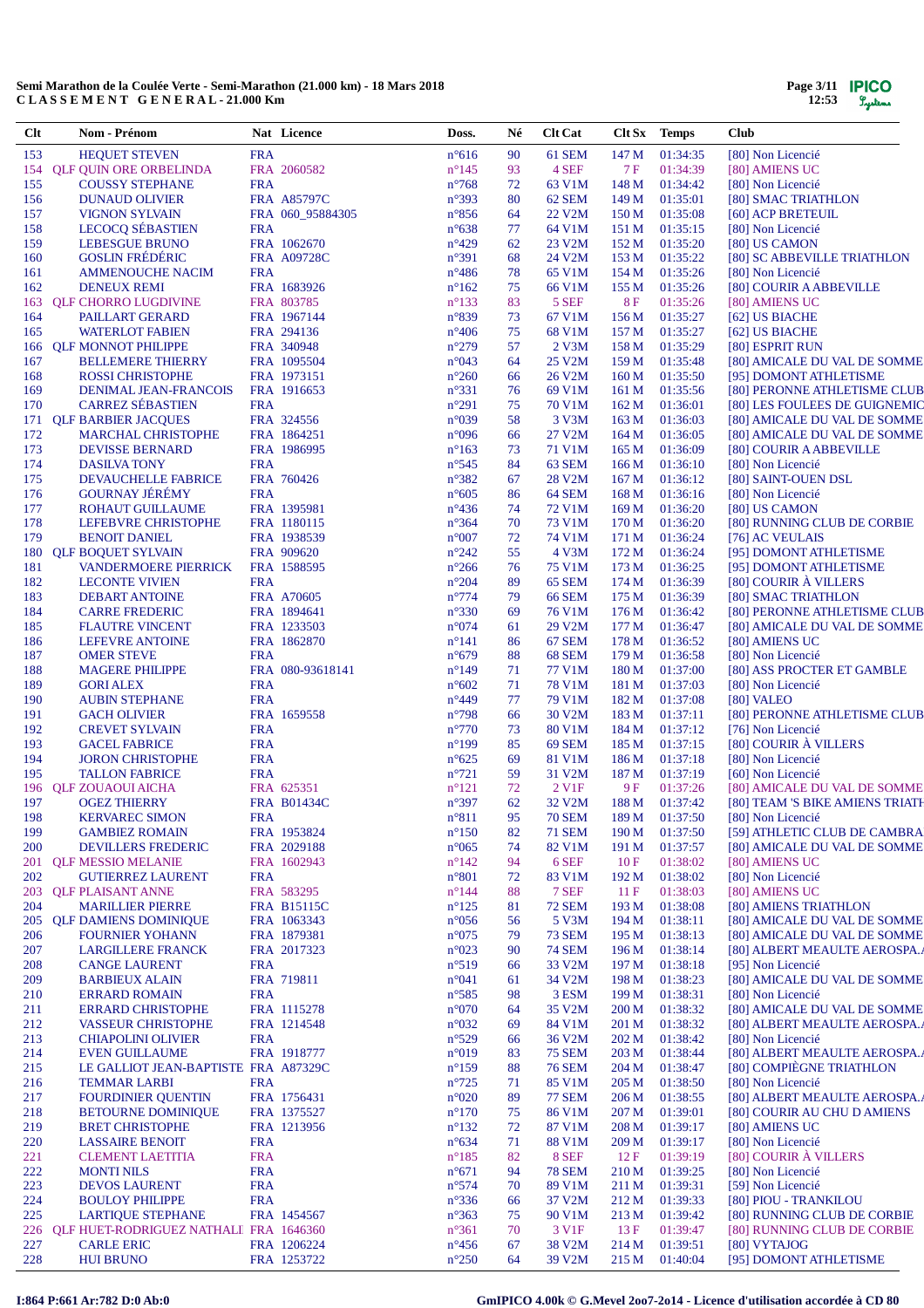| Clt        | Nom - Prénom                                       |            | Nat Licence                | Doss.                            | Né       | <b>Clt Cat</b>           | Clt Sx Temps   |                      | <b>Club</b>                                                  |
|------------|----------------------------------------------------|------------|----------------------------|----------------------------------|----------|--------------------------|----------------|----------------------|--------------------------------------------------------------|
| 229        | <b>ETEVE NICOLAS</b>                               |            | FRA 1757603                | $n^{\circ}334$                   | 74       | 91 V1M                   | 216M           | 01:40:10             | [80] PERONNE ATHLETISME CLUB                                 |
| 230        | <b>BAZIN LUDOVIC</b>                               | <b>FRA</b> |                            | $n^{\circ}$ 744                  | 79       | <b>79 SEM</b>            | 217 M          | 01:40:10             | [80] Non Licencié                                            |
| 231        | <b>GIVERS FREDERIC</b>                             |            | FRA 2052576                | $n^{\circ}800$                   | 79       | <b>80 SEM</b>            | 218 M          | 01:40:12             | [80] LES FOULEES FLESSELLOISES                               |
| 232        | <b>QLF LE TEXIER RAHMA</b>                         |            | FRA 1152271                | $n^{\circ}252$                   | 66       | 1 V <sub>2F</sub>        | 14F            | 01:40:13             | [95] DOMONT ATHLETISME                                       |
| 233        | <b>QLF CORVELEYN ELODIE</b>                        |            | FRA 1643736                | $n^{\circ}765$                   | 71       | 4 V1F                    | 15 F           | 01:40:24             | [80] PERONNE ATHLETISME CLUB                                 |
| 234        | FAUQUEMBERGUE FREDERI FRA A09705C                  |            |                            | $n^{\circ}385$                   | 79       | <b>81 SEM</b>            | 219 M          | 01:40:28             | [80] SC ABBEVILLE TRIATHLON                                  |
| 235        | <b>TELLIER ANNE</b>                                | <b>FRA</b> |                            | $n^{\circ}$ 724                  | 80       | 9 SEF                    | 16F            | 01:40:28             | [80] Non Licencié                                            |
| 236        | <b>BIGARNET EMMANUEL</b>                           |            | FRA 1850427                | n°044                            | 83       | <b>82 SEM</b>            | 220 M          | 01:40:37             | [80] AMICALE DU VAL DE SOMME                                 |
| 237<br>238 | <b>DECLERCQ ERIC</b><br><b>CORNU JEAN-FRANCOIS</b> |            | FRA 1375526<br>FRA 1598783 | $n^{\circ}059$<br>$n^{\circ}274$ | 59<br>67 | 40 V2M<br>41 V2M         | 221 M<br>222 M | 01:40:42<br>01:40:43 | [80] AMICALE DU VAL DE SOMME<br><b>ENAA</b>                  |
| 239        | <b>QLF LAVISSE CAROLINE</b>                        |            | FRA 1011514                | $n^{\circ}428$                   | 97       | $2$ ESF                  | 17 F           | 01:40:47             | [80] US CAMON                                                |
| 240        | <b>COLIGNON YANN</b>                               | <b>FRA</b> |                            | $n^{\circ}533$                   | 72       | 92 V1M                   | 223 M          | 01:40:52             | [80] Non Licencié                                            |
| 241        | <b>LOMBART FLORIAN</b>                             | <b>FRA</b> |                            | $n^{\circ}652$                   | 87       | <b>83 SEM</b>            | 224 M          | 01:41:02             | [80] Non Licencié                                            |
| 242        | <b>MONTARDIER SEBASTIEN</b>                        |            | FRA 1906509                | n°098                            | 77       | 93 V1M                   | 225 M          | 01:41:05             | [80] AMICALE DU VAL DE SOMME                                 |
| 243        | <b>DUVAL YANNICK</b>                               |            | FRA 1192962                | $n^{\circ}355$                   | 64       | 42 V2M                   | 226 M          | 01:41:06             | [80] RUNNING CLUB DE CORBIE                                  |
| 244        | <b>BEAUJARD PHILIPPE</b>                           |            | FRA 1145800                | $n^{\circ}407$                   | 65       | 43 V2M                   | 227 M          | 01:41:09             | [80] US CAMON                                                |
| 245        | <b>BOCLET JEAN-YVES</b>                            |            | FRA 1469047                | $n^{\circ}129$                   | 66       | 44 V2M                   | 228 M          | 01:41:17             | [80] AMIENS UC                                               |
| 246        | <b>GARCIA VICTOR</b>                               | <b>FRA</b> |                            | $n^{\circ}799$                   | 93       | <b>84 SEM</b>            | 229 M          | 01:41:34             | [80] Non Licencié                                            |
| 247        | <b>LESIEUR OLIVIER</b>                             | <b>FRA</b> |                            | $n^{\circ}824$                   | 73       | 94 V1M                   | 230 M          | 01:41:47             | [80] Non Licencié                                            |
| 248        | YORDAN ALAIN                                       | <b>FRA</b> |                            | $n^{\circ}740$                   | 71       | 95 V1M                   | 231 M          | 01:41:51             | [80] Non Licencié                                            |
| 249        | <b>COUTTE MAXENCE</b>                              | <b>FRA</b> |                            | $n^{\circ}538$                   | 82       | <b>85 SEM</b>            | 232 M          | 01:41:51             | [60] Non Licencié                                            |
| 250        | <b>SAUVE ANTHONY</b>                               | <b>FRA</b> |                            | $n^{\circ}713$                   | 85       | <b>86 SEM</b>            | 233 M          | 01:41:53             | [80] Non Licencié                                            |
| 251        | DELEZENNE NICOLAS                                  | <b>FRA</b> |                            | $n^{\circ}$ 558                  | 80       | <b>87 SEM</b>            | 234 M          | 01:42:00             | [80] Non Licencié                                            |
| 252        | PORTRAIT JULIEN                                    | <b>FRA</b> |                            | $n^{\circ}698$                   | 90       | <b>88 SEM</b>            | 235 M          | 01:42:06             | [80] Non Licencié                                            |
| 253<br>254 | <b>LEMOINE YANNICK</b>                             | <b>FRA</b> | FRA 1217207                | $n^{\circ}645$<br>$n^{\circ}088$ | 67       | 45 V2M<br>46 V2M         | 236 M<br>237 M | 01:42:07<br>01:42:11 | [60] Non Licencié                                            |
| 255        | <b>LASSALLE DOMINIQUE</b><br><b>DENIN NICOLAS</b>  |            | FRA 1650843                | $n^{\circ}063$                   | 65<br>85 | <b>89 SEM</b>            | 238 M          | 01:42:15             | [80] AMICALE DU VAL DE SOMME<br>[80] AMICALE DU VAL DE SOMME |
| 256        | <b>OLF BIVILLE MYRIAM</b>                          |            | FRA 1375530                | $n^{\circ}046$                   | 83       | <b>10 SEF</b>            | 18F            | 01:42:15             | [80] AMICALE DU VAL DE SOMME                                 |
| 257        | <b>STYCZEN PIERRE</b>                              |            | <b>FRA A09462C</b>         | $n^{\circ}852$                   | 52       | 6 V3M                    | 239 M          | 01:42:18             | [80] AMIENS TRIATHLON                                        |
| 258        | <b>BOULOT MAURICE</b>                              |            | FRA 080-93581273           | $n^{\circ}750$                   | 69       | 96 V1M                   | 240 M          | 01:42:20             | [80] ASS TRIATHLON CHU AMIENS                                |
| 259        | DELACOURT PASCAL                                   |            | FRA 1297226                | $n^{\circ}396$                   | 64       | 47 V2M                   | 241 M          | 01:42:21             | [80] SPORTING CLUB ABBEVILLOI                                |
| 260        | <b>BOUDOT JEAN-MARC</b>                            |            | FRA 483788                 | $n^{\circ}409$                   | 70       | 97 V1M                   | 242 M          | 01:42:26             | [80] US CAMON                                                |
| 261        | <b>RUDELLI ALAIN</b>                               | <b>FRA</b> |                            | $n^{\circ}710$                   | 61       | 48 V2M                   | 243 M          | 01:42:28             | [80] Non Licencié                                            |
| 262        | <b>COZETTE DAVID</b>                               |            | FRA 1906524                | $n^{\circ}053$                   | 76       | 98 V1M                   | 244 M          | 01:42:34             | [80] AMICALE DU VAL DE SOMME                                 |
| 263        | <b>QLF GAZEAU CHLOE</b>                            |            | FRA 1970505                | $n^{\circ}140$                   | 94       | <b>11 SEF</b>            | 19F            | 01:42:42             | [80] AMIENS UC                                               |
| 264        | <b>LECONTE MAXIME</b>                              | <b>FRA</b> |                            | $n^{\circ}640$                   | 85       | <b>90 SEM</b>            | 245 M          | 01:42:42             | [75] Non Licencié                                            |
| 265        | <b>WASSELIN THEO</b>                               |            | FRA 1078529                | $n^{\circ}342$                   | 98       | 4 ESM                    | 246 M          | 01:42:42             | $[80]$ RC ARRAS*                                             |
| 266        | <b>FRIANT FLORENT</b>                              | <b>FRA</b> |                            | $n^{\circ}$ 796                  | 82       | 91 SEM                   | 247 M          | 01:42:45             | [80] Non Licencié                                            |
| 267        | <b>TORON BERTRAND</b>                              | <b>FRA</b> |                            | $n^{\circ}728$                   | 54       | 7 V3M                    | 248 M          | 01:42:46             | [80] Non Licencié                                            |
| 268        | <b>HONORE PAUL</b>                                 |            | FRA 1733001                | $n^{\circ}467$                   | 72       | 99 V1M                   | 249 M          | 01:42:51             | [80] VYTAJOG                                                 |
| 269        | <b>MATHIRON DAVID</b>                              | <b>FRA</b> |                            | $n^{\circ}664$                   | 80       | <b>92 SEM</b>            | 250 M          | 01:42:51             | [62] Non Licencié                                            |
| 270        | <b>BULLOT DAMIEN</b>                               | <b>FRA</b> |                            | $n^{\circ}751$                   | 76<br>59 | 100 V1M                  | 251 M          | 01:42:55             | [80] Non Licencié                                            |
| 271<br>272 | <b>JAN JACKY</b><br>DELAPORTE LAURENT              | <b>FRA</b> | FRA 1965024                | $n^{\circ}807$<br>$n^{\circ}060$ | 77       | 49 V2M<br>101 V1M        | 252 M<br>253 M | 01:42:56<br>01:42:57 | [80] Non Licencié<br>[80] AMICALE DU VAL DE SOMME            |
| 273        | <b>DUBOURG THIERRY</b>                             | <b>FRA</b> |                            | $n^{\circ}578$                   | 67       | 50 V2M                   | 254 M          | 01:43:02             | [80] Non Licencié                                            |
|            | 274 OLF SERAFFIN MARIE                             |            | FRA 1865251                | $n^{\circ}851$                   | 94       | <b>12 SEF</b>            |                | 20 F 01:43:03        | [80] AMIENS UC                                               |
| 275        | <b>QLF FLORIN CHARLOTTE</b>                        |            | FRA 1526008                | $n^{\circ}138$                   | 96       | 3 ESF                    | 21 F           | 01:43:05             | [80] AMIENS UC                                               |
| 276        | <b>LEDOUX DAVID</b>                                |            | FRA 1967907                | $n^{\circ}031$                   | 74       | 102 V1M                  | 255 M          | 01:43:06             | [80] ALBERT MEAULTE AEROSPA.                                 |
| 277        | <b>QLF DEBLOOS AUDREY</b>                          |            | FRA 1394797                | $n^{\circ}317$                   | 86       | <b>13 SEF</b>            | 22 F           | 01:43:11             | [80] MONTDIDIER ATHLETIX                                     |
| 278        | <b>GRAS RICHARD</b>                                |            | FRA 2064336                | $n^{\circ}359$                   | 80       | <b>93 SEM</b>            | 256 M          | 01:43:15             | [80] RUNNING CLUB DE CORBIE                                  |
| 279        | <b>OLF RUIN LAURY</b>                              |            | FRA 1875202                | $n^{\circ}369$                   | 82       | <b>14 SEF</b>            | 23 F           | 01:43:15             | [80] RUNNING CLUB DE CORBIE                                  |
| 280        | <b>QLF ROSSI KARINE</b>                            |            | FRA 1380560                | $n^{\circ}261$                   | 69       | 5 V1F                    | 24 F           | 01:43:17             | [95] DOMONT ATHLETISME                                       |
| 281        | <b>COSSIN CÉDRIC</b>                               | <b>FRA</b> |                            | $n^{\circ}766$                   | 76       | 103 V1M                  | 257 M          | 01:43:20             | [80] Non Licencié                                            |
| 282        | <b>OLF GOLFIERI CLAUDINE</b>                       |            | FRA 761696                 | $n^{\circ}081$                   | 63       | 2 V <sub>2F</sub>        | 25 F           | 01:43:23             | [60] AMICALE DU VAL DE SOMME                                 |
| 283        | <b>BORGOO ROMAIN</b>                               | <b>FRA</b> |                            | $n^{\circ}508$                   | 85       | <b>94 SEM</b>            | 258 M          | 01:43:31             | [80] Non Licencié                                            |
| 284        | <b>BISSUEL NATHAN</b>                              | <b>FRA</b> |                            | $n^{\circ}399$                   | 93       | <b>95 SEM</b>            | 259 M          | 01:43:34             | [80] TEAM SAMARA                                             |
| 285        | <b>QLF CHAIFFRE ELODIE</b>                         |            | FRA 1690982                | $n^{\circ}244$                   | 86       | <b>15 SEF</b>            | 26F            | 01:43:34             | [92] DOMONT ATHLETISME                                       |
| 286        | <b>FLERS CHRISTOPHE</b>                            | <b>FRA</b> |                            | $n^{\circ}452$                   | 77       | 104 V1M                  | 260 M          | 01:43:35             | [80] VEGAN TEAM                                              |
| 287        | <b>CROIZE JACQUES</b>                              |            | FRA 1114122                | $n^{\circ}771$                   | 66       | 51 V2M                   | 261 M          | 01:43:53             | [80] US CAMON                                                |
| 288<br>289 | DUFRESNOY EMMANUEL<br><b>ROUFFE STEPHEN</b>        | <b>FRA</b> | FRA 2060895                | $n^{\circ}414$<br>$n^{\circ}707$ | 74<br>80 | 105 V1M<br><b>96 SEM</b> | 262 M<br>263 M | 01:43:57<br>01:44:03 | [80] US CAMON<br>[80] Non Licencié                           |
| 290        | <b>WALLET STEPHANE</b>                             |            | FRA 1772159                | $n^{\circ}349$                   | 66       | 52 V <sub>2</sub> M      | 264 M          | 01:44:04             | [80] RUNNING CLUB DE CORBIE                                  |
| 291        | <b>QLF RICHARD DELPHINE</b>                        |            | FRA 1555730                | $n^{\circ}110$                   | 79       | <b>16 SEF</b>            | 27F            | 01:44:10             | [80] AMICALE DU VAL DE SOMME                                 |
| 292        | <b>BRICHE BRUNO</b>                                |            | FRA 1907464                | $n^{\circ}183$                   | 70       | 106 V1M                  | 265 M          | 01:44:14             | [80] COURIR À VILLERS                                        |
| 293        | <b>LAMPAERT JEAN MICHEL</b>                        |            | FRA 194981                 | $n^{\circ}362$                   | 58       | 8 V3M                    | 266 M          | 01:44:15             | [80] RUNNING CLUB DE CORBIE                                  |
| 294        | <b>BORCK NICOLAS</b>                               |            | FRA 1837207                | $n^{\circ}013$                   | 81       | <b>97 SEM</b>            | 267 M          | 01:44:19             | [80] ALBERT MEAULTE AEROSPA.                                 |
| 295        | <b>NGOM ABDOU</b>                                  | <b>FRA</b> |                            | $n^{\circ}306$                   | 69       | 107 V1M                  | 268 M          | 01:44:20             | [80] Non Licencié                                            |
| 296        | NORMAND OLIVIER                                    | <b>FRA</b> |                            | $n^{\circ}210$                   | 78       | 108 V1M                  | 269 M          | 01:44:22             | [80] COURIR À VILLERS                                        |
| 297        | <b>HAUTECOEUR RENAUD</b>                           | <b>FRA</b> |                            | $n^{\circ}802$                   | 76       | 109 V1M                  | 270 M          | 01:44:23             | [80] Non Licencié                                            |
| 298        | <b>DUBUC FRANCIS</b>                               |            | FRA 1184435                | $n^{\circ}448$                   | 60       | 53 V2M                   | 271 M          | 01:44:25             | [80] AMICALE DU VAL DE SOMME                                 |
| 299        | <b>BOURGUIGNON KAREL</b>                           | <b>FRA</b> |                            | $n^{\circ}513$                   | 76       | 110 V1M                  | 272 M          | 01:44:36             | [80] Non Licencié                                            |
| 300        | <b>CRETE BENOIT</b>                                | <b>FRA</b> |                            | $n^{\circ}539$                   | 77       | 111 V1M                  | 273 M          | 01:44:38             | [80] Non Licencié                                            |
| 301        | <b>VILBERT CHRISTIAN</b>                           | <b>FRA</b> |                            | $n^{\circ}732$                   | 75       | 112 V1M                  | 274 M          | 01:44:39             | [80] Non Licencié                                            |
| 302        | <b>OLLIVIER MICHEL</b>                             |            | FRA 557237                 | $n^{\circ}008$                   | 56       | 9 V3M                    | 275 M          | 01:44:41             | [76] AC VEULAIS                                              |
| 303        | <b>QLF CERA BEATRICE</b>                           |            | FRA 665456                 | $n^{\circ}760$                   | 72       | 6 V <sub>1F</sub>        | 28F            | 01:44:41             | [62] US BIACHE                                               |
| 304        | <b>DHAUSSY ARNAUD</b>                              | <b>FRA</b> |                            | $n^{\circ}195$                   | 71       | 113 V1M                  | 276 M          | 01:44:46             | [80] COURIR À VILLERS                                        |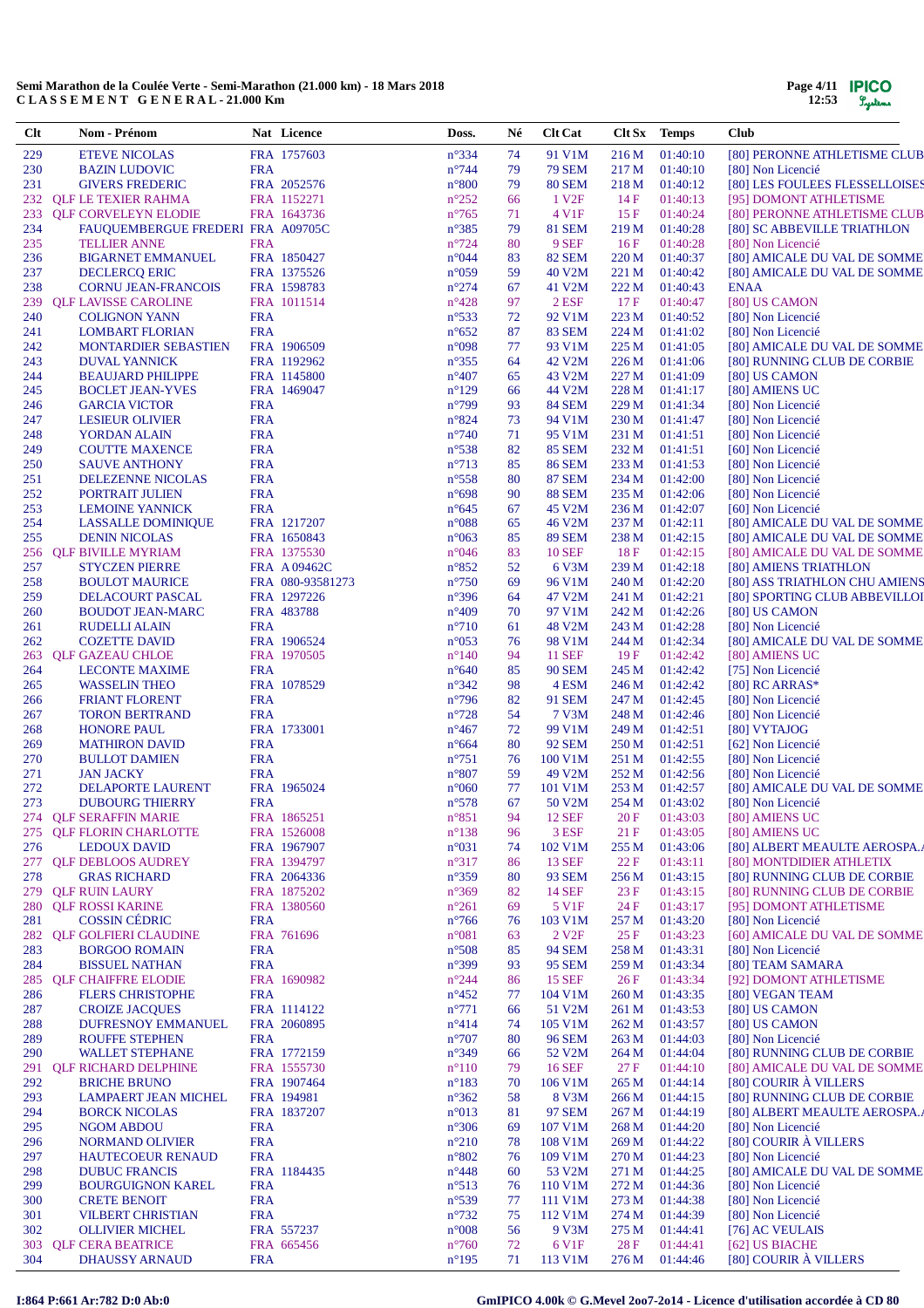| 305<br>FRA 1797612<br>$n^{\circ}280$<br>114 V1M<br>01:44:50<br>[80] ESPRIT RUN<br>PREVOST LAURENT<br>75<br>277 M<br>$n^{\circ}494$<br>54 V2M<br>01:44:52<br>306<br><b>BARIS DIDIER</b><br><b>FRA</b><br>61<br>278 M<br>[80] Non Licencié<br>307<br><b>FRA</b><br>$n^{\circ}611$<br>69<br>115 V1M<br>279 M<br>01:44:56<br>[80] Non Licencié<br><b>GUENARD SYLVAIN</b><br>308<br><b>FRA</b><br>57<br>280 M<br><b>GROSSEMY XAVIER</b><br>$n^{\circ}610$<br>10 V3M<br>01:44:57<br>[80] Non Licencié<br><b>FRA</b><br>$n^{\circ}816$<br>82<br><b>98 SEM</b><br>281 M<br>01:45:02<br>309<br><b>LEBAS CHRISTOPHE</b><br>[60] Non Licencié<br>FRA 1862150<br>$n^{\circ}803$<br><b>99 SEM</b><br>310<br><b>HAYEME TONY</b><br>82<br>282 M<br>01:45:04<br>[62] BOULOGNE SUR MER AC<br>FRA 1885724<br>$n^{\circ}843$<br>01:45:04<br>311<br><b>QUINTON SAMUEL</b><br>79<br><b>100 SEM</b><br>283 M<br>[60] AC CLERMONT-SUR-OISE<br>312<br>29F<br><b>FRA</b><br>$n^{\circ}493$<br>94<br>17 SEF<br>01:45:04<br>[80] Non Licencié<br><b>BARIS CHARLOTTE</b><br>[80] COURIR À VILLERS<br>313<br><b>HUGUE CHRISTOPHE</b><br><b>FRA</b><br>$n^{\circ}201$<br>71<br>116 V1M<br>284 M<br>01:45:05<br>FRA 1913589<br>75<br>7 V1F<br>01:45:06<br>314<br><b>QLF TOUTAIN JULIETTE</b><br>$n^{\circ}180$<br>30 F<br>[80] COURIR AU CHU D AMIENS<br>$n^{\circ}071$<br>8 V1F<br>315<br><b>QLF FATIER ODILE</b><br>FRA 1267512<br>71<br>31F<br>01:45:06<br>[80] AMICALE DU VAL DE SOMME<br>316<br><b>DUPONT GAEL</b><br>FRA 1862020<br>$n^{\circ}069$<br>82<br><b>101 SEM</b><br>285 M<br>01:45:07<br>[80] AMICALE DU VAL DE SOMME<br>317<br>$n^{\circ}117$<br>32 F<br>FRA 1862015<br>81<br><b>18 SEF</b><br>01:45:08<br>[80] AMICALE DU VAL DE SOMME<br>URBANIAK MARIE<br>53<br>318<br>FRA 903463<br>$n^{\circ}034$<br>11 V3M<br>286 M<br>01:45:11<br>NICOLAS CHRISTIAN<br>[80] AMICALE DU VAL DE SOMME<br>74<br>319<br><b>ADELINE CYRIL</b><br><b>FRA</b><br>$n^{\circ}484$<br>117 V1M<br>287 M<br>01:45:14<br>[62] Non Licencié<br>320<br>FRA 1062617<br>$n^{\circ}311$<br>78<br><b>GERVOISE Max</b><br>118 V1M<br>288 M<br>01:45:16<br>[80] MENEUR<br>321<br>FRA 1696704<br>$n^{\circ}381$<br>9 V <sub>1F</sub><br>33 F<br><b>QLF FECAMP AGNES</b><br>70<br>01:45:16<br>[80] SAINT OUEN DSL<br>322<br><b>FRA</b><br>$n^{\circ}575$<br><b>102 SEM</b><br><b>DHAILLE GUILLAUME</b><br>80<br>289 M<br>01:45:22<br>[80] Non Licencié<br>323<br><b>FRA</b><br>$n^{\circ}755$<br><b>103 SEM</b><br>01:45:39<br><b>CARETTE ROMAIN</b><br>88<br>290 M<br>[80] Non Licencié<br>324<br>78<br><b>FRA</b><br>$n^{\circ}678$<br>119 V1M<br>291 M<br>01:45:41<br>[80] Non Licencié<br><b>OLLIVIER DAMIEN</b><br>325<br>$n^{\circ}372$<br>FRA 1680277<br>71<br>120 V1M<br>292 M<br>01:45:42<br><b>KEHREN VINCENT</b><br>[80] RUNNING UNITHER PHARMA<br>326<br>FRA 1235920<br>$n^{\circ}322$<br>55 V2M<br>01:45:48<br><b>RIGOBERT OLIVIER</b><br>65<br>293 M<br>[80] MONTDIDIER ATHLETIX<br>327<br><b>FRA</b><br>$n^{\circ}540$<br>121 V1M<br>01:45:52<br><b>CREVEL DAVID</b><br>73<br>294 M<br>[80] Non Licencié<br>328<br><b>FRA</b><br><b>104 SEM</b><br>$n^{\circ}$ 563<br>81<br>295 M<br>01:45:52<br>[80] Non Licencié<br>DEMOULIN THOMAS<br>329<br><b>FRA</b><br>$n^{\circ}804$<br><b>105 SEM</b><br><b>HOR KIRIRIETH</b><br>81<br>296 M<br>01:45:53<br>[80] Non Licencié<br>330<br>FRA 1735499<br>$n^{\circ}011$<br>91<br><b>19 SEF</b><br>34 F<br><b>SELLIER STEFFI</b><br>01:45:53<br>[80] ACP BRETEUIL<br>331<br><b>FRA</b><br>$n^{\circ}604$<br>86<br><b>106 SEM</b><br>297 M<br>01:45:55<br>[59] Non Licencié<br><b>GOSSET MATHIEU</b><br>332<br><b>FRA</b><br>$n^{\circ}573$<br>74<br>10 V <sub>1F</sub><br>35 F<br>01:46:00<br>[80] Non Licencié<br><b>DEVISME STEPHANIE</b><br>333<br>FRA 1968756<br>$n^{\circ}022$<br>84<br><b>20 SEF</b><br><b>GRAS WARLOP MELANIE</b><br>36F<br>01:46:04<br>[80] ALBERT MEAULTE AEROSPA.<br>334<br>FRA 1589422<br>$n^{\circ}348$<br>21 SEF<br>PARAGE CHRISTELLE<br>83<br>37 F<br>01:46:05<br>[80] RUNNING CLUB CORBIE<br>335<br>56 V2M<br><b>THUILLIER Gerald</b><br>FRA 1608046<br>$n^{\circ}269$<br>61<br>298 M<br>01:46:09<br>[80] DSL ST OUEN<br>336<br><b>FRA</b><br>$n^{\circ}216$<br>[80] COURIR À VILLERS<br><b>RICHE SIMON-PIERRE</b><br>76<br>122 V1M<br>299 M<br>01:46:15<br>FRA A09712C<br>337<br>$n^{\circ}387$<br>67<br>57 V2M<br>300 M<br>01:46:31<br>[80] SC ABBEVILLE TRIATHLON<br><b>MOLINIER ERIC</b><br><b>22 SEF</b><br>338<br><b>SITTER ALINE</b><br><b>FRA B08067C</b><br>$n^{\circ}155$<br>85<br>38 F<br>01:46:35<br>[60] BEAUVAIS TRIATHLON<br>339<br>$n^{\circ}219$<br><b>107 SEM</b><br><b>BERTRAND PIERRE</b><br>FRA 1864596<br>83<br>301 M<br>01:46:37<br>[60] COURSE A PIED BEAUVAIS OI!<br><b>FRA</b><br>$n^{\circ}703$<br>82<br><b>108 SEM</b><br>302 M<br>01:46:48<br>340<br><b>RASSINON SAMUEL</b><br>[80] Non Licencié<br>$n^{\circ}177$<br>341<br><b>ODELOT LAURENT</b><br>FRA 1972514<br>72<br>123 V1M<br>303 M<br>01:46:49<br>[80] COURIR AU CHU D AMIENS<br>342<br>$n^{\circ}256$<br>72<br>124 V1M<br><b>RACINE ALAIN</b><br>FRA 1471864<br>304 M<br>01:46:52<br>[95] DOMONT ATHLETISME<br>343<br><b>CARON DOMINIQUE</b><br>FRA 1062538<br>$n^{\circ}457$<br>66<br>58 V2M<br>305 M<br>01:47:12<br>[80] VYTAJOG<br>344<br><b>BANACH CHRISTOPHE</b><br><b>FRA</b><br>$n^{\circ}492$<br>73<br>125 V1M<br>306 M<br>01:47:15<br>[80] Non Licencié<br>345<br><b>NOURTIER JEAN-PIERRE</b><br>FRA 1938663<br>$n^{\circ}476$<br>51<br>12 V3M<br>307 M<br>01:47:15<br>[80] VYTAJOG<br>$n^{\circ}057$<br>13 V3M<br>346<br><b>DARTUS GERARD</b><br>FRA 1280604<br>57<br>308 M<br>01:47:18<br>[80] AMICALE DU VAL DE SOMME<br>11 V1F<br>347<br><b>QLF FERNANDES SANDRINE</b><br>FRA 1751038<br>$n^{\circ}419$<br>74<br>39F<br>01:47:19<br>[80] US CAMON<br>348<br>$n^{\circ}234$<br>FRA 1864578<br>79<br><b>109 SEM</b><br>309 M<br>01:47:27<br>[60] COURSE A PIED BEAUVAIS OI!<br><b>SPAUTZ JULIEN</b><br>349<br>$n^{\circ}474$<br>57<br><b>MOREL YVES-ANDRE</b><br>FRA 1798662<br>14 V3M<br>310 M<br>01:47:28<br>[80] VYTAJOG<br>40 F<br>350<br>SKRZYPCZAK ELISA<br>FRA 1650419<br>$n^{\circ}114$<br>85<br>23 SEF<br>01:47:29<br>[80] AMICALE DU VAL DE SOMME<br><b>QLF LEFEVRE MATHILDE</b><br>FRA 1738243<br>n°091<br>12 V1F<br>01:47:30<br>[80] AMICALE DU VAL DE SOMME<br>351<br>77<br>41 F<br>352<br>FRA 1410229<br>n°092<br>55<br>01:47:30<br>[80] AMICALE DU VAL DE SOMME<br>LEFEVRE YANNICK<br>15 V3M<br>311 M<br>$n^{\circ}087$<br>353<br><b>KAESER DIDIER</b><br>FRA 1067964<br>55<br>16 V3M<br>312 M<br>01:47:31<br>[80] AMICALE DU VAL DE SOMME<br>59 V2M<br>354<br><b>MARTIN OLIVIER</b><br>FRA 1212555<br>$n^{\circ}471$<br>60<br>313 M<br>01:47:34<br>[80] VYTAJOG<br>13 V1F<br>355<br><b>QLF FOUET CAROLINE</b><br>FRA 1535411<br>$n^{\circ}795$<br>75<br>42 F<br>01:47:44<br>[80] VYTAJOG<br>356<br>FRA 1573082<br>$n^{\circ}463$<br>60 V2M<br>314 M<br>01:47:45<br>[80] VYTAJOG<br><b>GROSSI DIDIER</b><br>66<br>357<br><b>TRANCART PHILIPPE</b><br>FRA 1448651<br>$n^{\circ}483$<br>60<br>61 V2M<br>315 M<br>01:47:51<br>[80] VYTAJOG<br>FRA 1968944<br><b>110 SEM</b><br>[80] US CAMON<br>358<br><b>BODECOT JULIEN</b><br>$n^{\circ}408$<br>82<br>316 M<br>01:47:54<br>[80] COURIR À VILLERS<br>359<br>DELHOMMELLE RUBBEN<br><b>FRA</b><br>$n^{\circ}192$<br>126 V1M<br>317 M<br>01:47:58<br>78<br>3 V <sub>2F</sub><br><b>QLF MOREL MURIELLE</b><br>FRA 65147347<br>$n^{\circ}453$<br>43 F<br>01:48:06<br>[60] VERBERIE<br>360<br>65<br><b>CAVILLON STÉPHANE</b><br><b>FRA B06847C</b><br>$n^{\circ}126$<br><b>111 SEM</b><br>361<br>89<br>318 M<br>01:48:08<br>[80] AMIENS TRIATHON<br>362<br><b>ASSELOT OLIVIER</b><br>$n^{\circ}281$<br>87<br><b>112 SEM</b><br>01:48:10<br>FRA 1871042<br>319 M<br>[80] ETOILE SPORTIVE MERSEN<br><b>MAISSE CÉDRIC</b><br>363<br><b>FRA A88719C</b><br>$n^{\circ}124$<br>72<br>127 V1M<br>320 M<br>01:48:23<br>[80] AMIENS TRIATHLON<br><b>DUHAUPAS SAMUEL</b><br><b>113 SEM</b><br>364<br>FRA 1962493<br>$n^{\circ}068$<br>83<br>321 M<br>01:48:24<br>[80] AMICALE DU VAL DE SOMME<br>4 V <sub>2F</sub><br>[80] VYTAJOG<br><b>QLF HONORE CATHERINE</b><br>FRA 1520358<br>$n^{\circ}466$<br>44 F<br>01:48:25<br>365<br>60<br><b>QLF DELAFOSSE NAOMIE</b><br>FRA 1761615<br>$n^{\circ}168$<br>71<br>14 V1F<br>45 F<br>01:48:26<br>[80] COURIR AU CHU AMIENS<br>366<br><b>24 SEF</b><br>367<br><b>BARIS CHLOE</b><br>FRA 1650409<br>$n^{\circ}042$<br>85<br>46 F<br>01:48:30<br>[80] AMICALE DU VAL DE SOMME<br><b>QLF LANARRE ANNICK</b><br>FRA 1497340<br>$n^{\circ}251$<br>69<br>15 V1F<br>47 F<br>01:48:31<br>[95] DOMONT ATHLETISME<br>368<br><b>COULLARE DAVID</b><br><b>FRA</b><br>$n^{\circ}537$<br>71<br>128 V1M<br>322 M<br>01:48:33<br>[80] Non Licencié<br>369<br>FRA 1754980<br>370<br><b>QLF SAHRAOUI NORA</b><br>$n^{\circ}263$<br>74<br>16 V <sub>1F</sub><br>48 F<br>01:48:34<br>[95] DOMONT ATHLETISME<br>$n^{\circ}231$<br>371<br><b>MACRON FRANCK</b><br>FRA 1969164<br>62 V2M<br>323 M<br>01:48:43<br>[60] COURSE A PIED BEAUVAIS OI!<br>66<br>17 V1F<br>372<br><b>QLF RICQUE ANNE</b><br>FRA 1520443<br>$n^{\circ}111$<br>49 F<br>01:48:50<br>[80] AMICALE DU VAL DE SOMME<br>70<br>373<br>FRA 1823736<br>$n^{\circ}325$<br>62<br>63 V2M<br>324 M<br>01:48:56<br>[80] MONTDIDIER ATHLETIX<br><b>TASSART ROBERT</b><br>$n^{\circ}773$<br>374<br>FRA 1364399<br>64 V2M<br>325 M<br>01:48:57<br>[80] US CAMON<br>DE VILLENEUVE JEAN-LUC<br>60<br>375<br><b>PELOSO PIERRE</b><br>FRA 1124257<br>$n^{\circ}106$<br>64<br>65 V2M<br>326 M<br>01:49:04<br>[80] AMICALE DU VAL DE SOMME<br>376<br>DELMOTTE PASCAL<br><b>FRA</b><br>$n^{\circ}561$<br>129 V1M<br>327 M<br>01:49:05<br>[60] Non Licencié<br>70<br>377<br><b>FRA</b><br>$n^{\circ}485$<br>130 V1M<br>328 M<br>01:49:09<br>[80] Non Licencié<br><b>AISSAOUI RACHID</b><br>74<br>18 V1F<br>[80] Non Licencié<br>378<br><b>FRANCOIS LAURENCE</b><br><b>FRA</b><br>$n^{\circ}594$<br>78<br>50 F<br>01:49:10<br>379<br>01:49:13<br><b>DECOBERT FRANCK</b><br>FRA 1756436<br>$n^{\circ}778$<br>66 V2M<br>329 M<br>[80] AMICALE DU VAL DE SOMME<br>63<br><b>MORELLE HERVÉ</b><br>$n^{\circ}672$<br>380<br><b>FRA</b><br>67 V2M<br>330 M<br>01:49:19<br>[60] Non Licencié<br>66 | Clt | Nom - Prénom | Nat Licence | Doss. | Né | <b>Clt Cat</b> | Clt Sx Temps | <b>Club</b> |
|-------------------------------------------------------------------------------------------------------------------------------------------------------------------------------------------------------------------------------------------------------------------------------------------------------------------------------------------------------------------------------------------------------------------------------------------------------------------------------------------------------------------------------------------------------------------------------------------------------------------------------------------------------------------------------------------------------------------------------------------------------------------------------------------------------------------------------------------------------------------------------------------------------------------------------------------------------------------------------------------------------------------------------------------------------------------------------------------------------------------------------------------------------------------------------------------------------------------------------------------------------------------------------------------------------------------------------------------------------------------------------------------------------------------------------------------------------------------------------------------------------------------------------------------------------------------------------------------------------------------------------------------------------------------------------------------------------------------------------------------------------------------------------------------------------------------------------------------------------------------------------------------------------------------------------------------------------------------------------------------------------------------------------------------------------------------------------------------------------------------------------------------------------------------------------------------------------------------------------------------------------------------------------------------------------------------------------------------------------------------------------------------------------------------------------------------------------------------------------------------------------------------------------------------------------------------------------------------------------------------------------------------------------------------------------------------------------------------------------------------------------------------------------------------------------------------------------------------------------------------------------------------------------------------------------------------------------------------------------------------------------------------------------------------------------------------------------------------------------------------------------------------------------------------------------------------------------------------------------------------------------------------------------------------------------------------------------------------------------------------------------------------------------------------------------------------------------------------------------------------------------------------------------------------------------------------------------------------------------------------------------------------------------------------------------------------------------------------------------------------------------------------------------------------------------------------------------------------------------------------------------------------------------------------------------------------------------------------------------------------------------------------------------------------------------------------------------------------------------------------------------------------------------------------------------------------------------------------------------------------------------------------------------------------------------------------------------------------------------------------------------------------------------------------------------------------------------------------------------------------------------------------------------------------------------------------------------------------------------------------------------------------------------------------------------------------------------------------------------------------------------------------------------------------------------------------------------------------------------------------------------------------------------------------------------------------------------------------------------------------------------------------------------------------------------------------------------------------------------------------------------------------------------------------------------------------------------------------------------------------------------------------------------------------------------------------------------------------------------------------------------------------------------------------------------------------------------------------------------------------------------------------------------------------------------------------------------------------------------------------------------------------------------------------------------------------------------------------------------------------------------------------------------------------------------------------------------------------------------------------------------------------------------------------------------------------------------------------------------------------------------------------------------------------------------------------------------------------------------------------------------------------------------------------------------------------------------------------------------------------------------------------------------------------------------------------------------------------------------------------------------------------------------------------------------------------------------------------------------------------------------------------------------------------------------------------------------------------------------------------------------------------------------------------------------------------------------------------------------------------------------------------------------------------------------------------------------------------------------------------------------------------------------------------------------------------------------------------------------------------------------------------------------------------------------------------------------------------------------------------------------------------------------------------------------------------------------------------------------------------------------------------------------------------------------------------------------------------------------------------------------------------------------------------------------------------------------------------------------------------------------------------------------------------------------------------------------------------------------------------------------------------------------------------------------------------------------------------------------------------------------------------------------------------------------------------------------------------------------------------------------------------------------------------------------------------------------------------------------------------------------------------------------------------------------------------------------------------------------------------------------------------------------------------------------------------------------------------------------------------------------------------------------------------------------------------------------------------------------------------------------------------------------------------------------------------------------------------------------------------------------------------------------------------------------------------------------------------------------------------------------------------------------------------------------------------------------------------------------------------------------------------------------------------------------------------------------------------------------------------------------------------------------------------------------------------------------------------------------------------------------------------------------------------------------------------------------------------------------------------------------------------------------------------------------------------------------------------------------------------------------------------------------------------------------------------------------------------------------------------------------------------------------------------------------------------------------------------------------------------------------------------------------------------------------------------------------------------------------------------------------------------------------------------------------------------------------------------------------------------------------------------------------------------------------------------------------------------------------------------------------------------------------------------------------------------------------------------------------------------------------------------------------------------------------------------------------------------------------------------------------------------------------------------------------------------------------------------------------------------------|-----|--------------|-------------|-------|----|----------------|--------------|-------------|
|                                                                                                                                                                                                                                                                                                                                                                                                                                                                                                                                                                                                                                                                                                                                                                                                                                                                                                                                                                                                                                                                                                                                                                                                                                                                                                                                                                                                                                                                                                                                                                                                                                                                                                                                                                                                                                                                                                                                                                                                                                                                                                                                                                                                                                                                                                                                                                                                                                                                                                                                                                                                                                                                                                                                                                                                                                                                                                                                                                                                                                                                                                                                                                                                                                                                                                                                                                                                                                                                                                                                                                                                                                                                                                                                                                                                                                                                                                                                                                                                                                                                                                                                                                                                                                                                                                                                                                                                                                                                                                                                                                                                                                                                                                                                                                                                                                                                                                                                                                                                                                                                                                                                                                                                                                                                                                                                                                                                                                                                                                                                                                                                                                                                                                                                                                                                                                                                                                                                                                                                                                                                                                                                                                                                                                                                                                                                                                                                                                                                                                                                                                                                                                                                                                                                                                                                                                                                                                                                                                                                                                                                                                                                                                                                                                                                                                                                                                                                                                                                                                                                                                                                                                                                                                                                                                                                                                                                                                                                                                                                                                                                                                                                                                                                                                                                                                                                                                                                                                                                                                                                                                                                                                                                                                                                                                                                                                                                                                                                                                                                                                                                                                                                                                                                                                                                                                                                                                                                                                                                                                                                                                                                                                                                                                                                                                                                                                                                                                                                                                                                                                                                                                                                                                                                                                                 |     |              |             |       |    |                |              |             |
|                                                                                                                                                                                                                                                                                                                                                                                                                                                                                                                                                                                                                                                                                                                                                                                                                                                                                                                                                                                                                                                                                                                                                                                                                                                                                                                                                                                                                                                                                                                                                                                                                                                                                                                                                                                                                                                                                                                                                                                                                                                                                                                                                                                                                                                                                                                                                                                                                                                                                                                                                                                                                                                                                                                                                                                                                                                                                                                                                                                                                                                                                                                                                                                                                                                                                                                                                                                                                                                                                                                                                                                                                                                                                                                                                                                                                                                                                                                                                                                                                                                                                                                                                                                                                                                                                                                                                                                                                                                                                                                                                                                                                                                                                                                                                                                                                                                                                                                                                                                                                                                                                                                                                                                                                                                                                                                                                                                                                                                                                                                                                                                                                                                                                                                                                                                                                                                                                                                                                                                                                                                                                                                                                                                                                                                                                                                                                                                                                                                                                                                                                                                                                                                                                                                                                                                                                                                                                                                                                                                                                                                                                                                                                                                                                                                                                                                                                                                                                                                                                                                                                                                                                                                                                                                                                                                                                                                                                                                                                                                                                                                                                                                                                                                                                                                                                                                                                                                                                                                                                                                                                                                                                                                                                                                                                                                                                                                                                                                                                                                                                                                                                                                                                                                                                                                                                                                                                                                                                                                                                                                                                                                                                                                                                                                                                                                                                                                                                                                                                                                                                                                                                                                                                                                                                                                 |     |              |             |       |    |                |              |             |
|                                                                                                                                                                                                                                                                                                                                                                                                                                                                                                                                                                                                                                                                                                                                                                                                                                                                                                                                                                                                                                                                                                                                                                                                                                                                                                                                                                                                                                                                                                                                                                                                                                                                                                                                                                                                                                                                                                                                                                                                                                                                                                                                                                                                                                                                                                                                                                                                                                                                                                                                                                                                                                                                                                                                                                                                                                                                                                                                                                                                                                                                                                                                                                                                                                                                                                                                                                                                                                                                                                                                                                                                                                                                                                                                                                                                                                                                                                                                                                                                                                                                                                                                                                                                                                                                                                                                                                                                                                                                                                                                                                                                                                                                                                                                                                                                                                                                                                                                                                                                                                                                                                                                                                                                                                                                                                                                                                                                                                                                                                                                                                                                                                                                                                                                                                                                                                                                                                                                                                                                                                                                                                                                                                                                                                                                                                                                                                                                                                                                                                                                                                                                                                                                                                                                                                                                                                                                                                                                                                                                                                                                                                                                                                                                                                                                                                                                                                                                                                                                                                                                                                                                                                                                                                                                                                                                                                                                                                                                                                                                                                                                                                                                                                                                                                                                                                                                                                                                                                                                                                                                                                                                                                                                                                                                                                                                                                                                                                                                                                                                                                                                                                                                                                                                                                                                                                                                                                                                                                                                                                                                                                                                                                                                                                                                                                                                                                                                                                                                                                                                                                                                                                                                                                                                                                                 |     |              |             |       |    |                |              |             |
|                                                                                                                                                                                                                                                                                                                                                                                                                                                                                                                                                                                                                                                                                                                                                                                                                                                                                                                                                                                                                                                                                                                                                                                                                                                                                                                                                                                                                                                                                                                                                                                                                                                                                                                                                                                                                                                                                                                                                                                                                                                                                                                                                                                                                                                                                                                                                                                                                                                                                                                                                                                                                                                                                                                                                                                                                                                                                                                                                                                                                                                                                                                                                                                                                                                                                                                                                                                                                                                                                                                                                                                                                                                                                                                                                                                                                                                                                                                                                                                                                                                                                                                                                                                                                                                                                                                                                                                                                                                                                                                                                                                                                                                                                                                                                                                                                                                                                                                                                                                                                                                                                                                                                                                                                                                                                                                                                                                                                                                                                                                                                                                                                                                                                                                                                                                                                                                                                                                                                                                                                                                                                                                                                                                                                                                                                                                                                                                                                                                                                                                                                                                                                                                                                                                                                                                                                                                                                                                                                                                                                                                                                                                                                                                                                                                                                                                                                                                                                                                                                                                                                                                                                                                                                                                                                                                                                                                                                                                                                                                                                                                                                                                                                                                                                                                                                                                                                                                                                                                                                                                                                                                                                                                                                                                                                                                                                                                                                                                                                                                                                                                                                                                                                                                                                                                                                                                                                                                                                                                                                                                                                                                                                                                                                                                                                                                                                                                                                                                                                                                                                                                                                                                                                                                                                                                 |     |              |             |       |    |                |              |             |
|                                                                                                                                                                                                                                                                                                                                                                                                                                                                                                                                                                                                                                                                                                                                                                                                                                                                                                                                                                                                                                                                                                                                                                                                                                                                                                                                                                                                                                                                                                                                                                                                                                                                                                                                                                                                                                                                                                                                                                                                                                                                                                                                                                                                                                                                                                                                                                                                                                                                                                                                                                                                                                                                                                                                                                                                                                                                                                                                                                                                                                                                                                                                                                                                                                                                                                                                                                                                                                                                                                                                                                                                                                                                                                                                                                                                                                                                                                                                                                                                                                                                                                                                                                                                                                                                                                                                                                                                                                                                                                                                                                                                                                                                                                                                                                                                                                                                                                                                                                                                                                                                                                                                                                                                                                                                                                                                                                                                                                                                                                                                                                                                                                                                                                                                                                                                                                                                                                                                                                                                                                                                                                                                                                                                                                                                                                                                                                                                                                                                                                                                                                                                                                                                                                                                                                                                                                                                                                                                                                                                                                                                                                                                                                                                                                                                                                                                                                                                                                                                                                                                                                                                                                                                                                                                                                                                                                                                                                                                                                                                                                                                                                                                                                                                                                                                                                                                                                                                                                                                                                                                                                                                                                                                                                                                                                                                                                                                                                                                                                                                                                                                                                                                                                                                                                                                                                                                                                                                                                                                                                                                                                                                                                                                                                                                                                                                                                                                                                                                                                                                                                                                                                                                                                                                                                                 |     |              |             |       |    |                |              |             |
|                                                                                                                                                                                                                                                                                                                                                                                                                                                                                                                                                                                                                                                                                                                                                                                                                                                                                                                                                                                                                                                                                                                                                                                                                                                                                                                                                                                                                                                                                                                                                                                                                                                                                                                                                                                                                                                                                                                                                                                                                                                                                                                                                                                                                                                                                                                                                                                                                                                                                                                                                                                                                                                                                                                                                                                                                                                                                                                                                                                                                                                                                                                                                                                                                                                                                                                                                                                                                                                                                                                                                                                                                                                                                                                                                                                                                                                                                                                                                                                                                                                                                                                                                                                                                                                                                                                                                                                                                                                                                                                                                                                                                                                                                                                                                                                                                                                                                                                                                                                                                                                                                                                                                                                                                                                                                                                                                                                                                                                                                                                                                                                                                                                                                                                                                                                                                                                                                                                                                                                                                                                                                                                                                                                                                                                                                                                                                                                                                                                                                                                                                                                                                                                                                                                                                                                                                                                                                                                                                                                                                                                                                                                                                                                                                                                                                                                                                                                                                                                                                                                                                                                                                                                                                                                                                                                                                                                                                                                                                                                                                                                                                                                                                                                                                                                                                                                                                                                                                                                                                                                                                                                                                                                                                                                                                                                                                                                                                                                                                                                                                                                                                                                                                                                                                                                                                                                                                                                                                                                                                                                                                                                                                                                                                                                                                                                                                                                                                                                                                                                                                                                                                                                                                                                                                                                 |     |              |             |       |    |                |              |             |
|                                                                                                                                                                                                                                                                                                                                                                                                                                                                                                                                                                                                                                                                                                                                                                                                                                                                                                                                                                                                                                                                                                                                                                                                                                                                                                                                                                                                                                                                                                                                                                                                                                                                                                                                                                                                                                                                                                                                                                                                                                                                                                                                                                                                                                                                                                                                                                                                                                                                                                                                                                                                                                                                                                                                                                                                                                                                                                                                                                                                                                                                                                                                                                                                                                                                                                                                                                                                                                                                                                                                                                                                                                                                                                                                                                                                                                                                                                                                                                                                                                                                                                                                                                                                                                                                                                                                                                                                                                                                                                                                                                                                                                                                                                                                                                                                                                                                                                                                                                                                                                                                                                                                                                                                                                                                                                                                                                                                                                                                                                                                                                                                                                                                                                                                                                                                                                                                                                                                                                                                                                                                                                                                                                                                                                                                                                                                                                                                                                                                                                                                                                                                                                                                                                                                                                                                                                                                                                                                                                                                                                                                                                                                                                                                                                                                                                                                                                                                                                                                                                                                                                                                                                                                                                                                                                                                                                                                                                                                                                                                                                                                                                                                                                                                                                                                                                                                                                                                                                                                                                                                                                                                                                                                                                                                                                                                                                                                                                                                                                                                                                                                                                                                                                                                                                                                                                                                                                                                                                                                                                                                                                                                                                                                                                                                                                                                                                                                                                                                                                                                                                                                                                                                                                                                                                                 |     |              |             |       |    |                |              |             |
|                                                                                                                                                                                                                                                                                                                                                                                                                                                                                                                                                                                                                                                                                                                                                                                                                                                                                                                                                                                                                                                                                                                                                                                                                                                                                                                                                                                                                                                                                                                                                                                                                                                                                                                                                                                                                                                                                                                                                                                                                                                                                                                                                                                                                                                                                                                                                                                                                                                                                                                                                                                                                                                                                                                                                                                                                                                                                                                                                                                                                                                                                                                                                                                                                                                                                                                                                                                                                                                                                                                                                                                                                                                                                                                                                                                                                                                                                                                                                                                                                                                                                                                                                                                                                                                                                                                                                                                                                                                                                                                                                                                                                                                                                                                                                                                                                                                                                                                                                                                                                                                                                                                                                                                                                                                                                                                                                                                                                                                                                                                                                                                                                                                                                                                                                                                                                                                                                                                                                                                                                                                                                                                                                                                                                                                                                                                                                                                                                                                                                                                                                                                                                                                                                                                                                                                                                                                                                                                                                                                                                                                                                                                                                                                                                                                                                                                                                                                                                                                                                                                                                                                                                                                                                                                                                                                                                                                                                                                                                                                                                                                                                                                                                                                                                                                                                                                                                                                                                                                                                                                                                                                                                                                                                                                                                                                                                                                                                                                                                                                                                                                                                                                                                                                                                                                                                                                                                                                                                                                                                                                                                                                                                                                                                                                                                                                                                                                                                                                                                                                                                                                                                                                                                                                                                                                 |     |              |             |       |    |                |              |             |
|                                                                                                                                                                                                                                                                                                                                                                                                                                                                                                                                                                                                                                                                                                                                                                                                                                                                                                                                                                                                                                                                                                                                                                                                                                                                                                                                                                                                                                                                                                                                                                                                                                                                                                                                                                                                                                                                                                                                                                                                                                                                                                                                                                                                                                                                                                                                                                                                                                                                                                                                                                                                                                                                                                                                                                                                                                                                                                                                                                                                                                                                                                                                                                                                                                                                                                                                                                                                                                                                                                                                                                                                                                                                                                                                                                                                                                                                                                                                                                                                                                                                                                                                                                                                                                                                                                                                                                                                                                                                                                                                                                                                                                                                                                                                                                                                                                                                                                                                                                                                                                                                                                                                                                                                                                                                                                                                                                                                                                                                                                                                                                                                                                                                                                                                                                                                                                                                                                                                                                                                                                                                                                                                                                                                                                                                                                                                                                                                                                                                                                                                                                                                                                                                                                                                                                                                                                                                                                                                                                                                                                                                                                                                                                                                                                                                                                                                                                                                                                                                                                                                                                                                                                                                                                                                                                                                                                                                                                                                                                                                                                                                                                                                                                                                                                                                                                                                                                                                                                                                                                                                                                                                                                                                                                                                                                                                                                                                                                                                                                                                                                                                                                                                                                                                                                                                                                                                                                                                                                                                                                                                                                                                                                                                                                                                                                                                                                                                                                                                                                                                                                                                                                                                                                                                                                                 |     |              |             |       |    |                |              |             |
|                                                                                                                                                                                                                                                                                                                                                                                                                                                                                                                                                                                                                                                                                                                                                                                                                                                                                                                                                                                                                                                                                                                                                                                                                                                                                                                                                                                                                                                                                                                                                                                                                                                                                                                                                                                                                                                                                                                                                                                                                                                                                                                                                                                                                                                                                                                                                                                                                                                                                                                                                                                                                                                                                                                                                                                                                                                                                                                                                                                                                                                                                                                                                                                                                                                                                                                                                                                                                                                                                                                                                                                                                                                                                                                                                                                                                                                                                                                                                                                                                                                                                                                                                                                                                                                                                                                                                                                                                                                                                                                                                                                                                                                                                                                                                                                                                                                                                                                                                                                                                                                                                                                                                                                                                                                                                                                                                                                                                                                                                                                                                                                                                                                                                                                                                                                                                                                                                                                                                                                                                                                                                                                                                                                                                                                                                                                                                                                                                                                                                                                                                                                                                                                                                                                                                                                                                                                                                                                                                                                                                                                                                                                                                                                                                                                                                                                                                                                                                                                                                                                                                                                                                                                                                                                                                                                                                                                                                                                                                                                                                                                                                                                                                                                                                                                                                                                                                                                                                                                                                                                                                                                                                                                                                                                                                                                                                                                                                                                                                                                                                                                                                                                                                                                                                                                                                                                                                                                                                                                                                                                                                                                                                                                                                                                                                                                                                                                                                                                                                                                                                                                                                                                                                                                                                                                 |     |              |             |       |    |                |              |             |
|                                                                                                                                                                                                                                                                                                                                                                                                                                                                                                                                                                                                                                                                                                                                                                                                                                                                                                                                                                                                                                                                                                                                                                                                                                                                                                                                                                                                                                                                                                                                                                                                                                                                                                                                                                                                                                                                                                                                                                                                                                                                                                                                                                                                                                                                                                                                                                                                                                                                                                                                                                                                                                                                                                                                                                                                                                                                                                                                                                                                                                                                                                                                                                                                                                                                                                                                                                                                                                                                                                                                                                                                                                                                                                                                                                                                                                                                                                                                                                                                                                                                                                                                                                                                                                                                                                                                                                                                                                                                                                                                                                                                                                                                                                                                                                                                                                                                                                                                                                                                                                                                                                                                                                                                                                                                                                                                                                                                                                                                                                                                                                                                                                                                                                                                                                                                                                                                                                                                                                                                                                                                                                                                                                                                                                                                                                                                                                                                                                                                                                                                                                                                                                                                                                                                                                                                                                                                                                                                                                                                                                                                                                                                                                                                                                                                                                                                                                                                                                                                                                                                                                                                                                                                                                                                                                                                                                                                                                                                                                                                                                                                                                                                                                                                                                                                                                                                                                                                                                                                                                                                                                                                                                                                                                                                                                                                                                                                                                                                                                                                                                                                                                                                                                                                                                                                                                                                                                                                                                                                                                                                                                                                                                                                                                                                                                                                                                                                                                                                                                                                                                                                                                                                                                                                                                                 |     |              |             |       |    |                |              |             |
|                                                                                                                                                                                                                                                                                                                                                                                                                                                                                                                                                                                                                                                                                                                                                                                                                                                                                                                                                                                                                                                                                                                                                                                                                                                                                                                                                                                                                                                                                                                                                                                                                                                                                                                                                                                                                                                                                                                                                                                                                                                                                                                                                                                                                                                                                                                                                                                                                                                                                                                                                                                                                                                                                                                                                                                                                                                                                                                                                                                                                                                                                                                                                                                                                                                                                                                                                                                                                                                                                                                                                                                                                                                                                                                                                                                                                                                                                                                                                                                                                                                                                                                                                                                                                                                                                                                                                                                                                                                                                                                                                                                                                                                                                                                                                                                                                                                                                                                                                                                                                                                                                                                                                                                                                                                                                                                                                                                                                                                                                                                                                                                                                                                                                                                                                                                                                                                                                                                                                                                                                                                                                                                                                                                                                                                                                                                                                                                                                                                                                                                                                                                                                                                                                                                                                                                                                                                                                                                                                                                                                                                                                                                                                                                                                                                                                                                                                                                                                                                                                                                                                                                                                                                                                                                                                                                                                                                                                                                                                                                                                                                                                                                                                                                                                                                                                                                                                                                                                                                                                                                                                                                                                                                                                                                                                                                                                                                                                                                                                                                                                                                                                                                                                                                                                                                                                                                                                                                                                                                                                                                                                                                                                                                                                                                                                                                                                                                                                                                                                                                                                                                                                                                                                                                                                                                 |     |              |             |       |    |                |              |             |
|                                                                                                                                                                                                                                                                                                                                                                                                                                                                                                                                                                                                                                                                                                                                                                                                                                                                                                                                                                                                                                                                                                                                                                                                                                                                                                                                                                                                                                                                                                                                                                                                                                                                                                                                                                                                                                                                                                                                                                                                                                                                                                                                                                                                                                                                                                                                                                                                                                                                                                                                                                                                                                                                                                                                                                                                                                                                                                                                                                                                                                                                                                                                                                                                                                                                                                                                                                                                                                                                                                                                                                                                                                                                                                                                                                                                                                                                                                                                                                                                                                                                                                                                                                                                                                                                                                                                                                                                                                                                                                                                                                                                                                                                                                                                                                                                                                                                                                                                                                                                                                                                                                                                                                                                                                                                                                                                                                                                                                                                                                                                                                                                                                                                                                                                                                                                                                                                                                                                                                                                                                                                                                                                                                                                                                                                                                                                                                                                                                                                                                                                                                                                                                                                                                                                                                                                                                                                                                                                                                                                                                                                                                                                                                                                                                                                                                                                                                                                                                                                                                                                                                                                                                                                                                                                                                                                                                                                                                                                                                                                                                                                                                                                                                                                                                                                                                                                                                                                                                                                                                                                                                                                                                                                                                                                                                                                                                                                                                                                                                                                                                                                                                                                                                                                                                                                                                                                                                                                                                                                                                                                                                                                                                                                                                                                                                                                                                                                                                                                                                                                                                                                                                                                                                                                                                                 |     |              |             |       |    |                |              |             |
|                                                                                                                                                                                                                                                                                                                                                                                                                                                                                                                                                                                                                                                                                                                                                                                                                                                                                                                                                                                                                                                                                                                                                                                                                                                                                                                                                                                                                                                                                                                                                                                                                                                                                                                                                                                                                                                                                                                                                                                                                                                                                                                                                                                                                                                                                                                                                                                                                                                                                                                                                                                                                                                                                                                                                                                                                                                                                                                                                                                                                                                                                                                                                                                                                                                                                                                                                                                                                                                                                                                                                                                                                                                                                                                                                                                                                                                                                                                                                                                                                                                                                                                                                                                                                                                                                                                                                                                                                                                                                                                                                                                                                                                                                                                                                                                                                                                                                                                                                                                                                                                                                                                                                                                                                                                                                                                                                                                                                                                                                                                                                                                                                                                                                                                                                                                                                                                                                                                                                                                                                                                                                                                                                                                                                                                                                                                                                                                                                                                                                                                                                                                                                                                                                                                                                                                                                                                                                                                                                                                                                                                                                                                                                                                                                                                                                                                                                                                                                                                                                                                                                                                                                                                                                                                                                                                                                                                                                                                                                                                                                                                                                                                                                                                                                                                                                                                                                                                                                                                                                                                                                                                                                                                                                                                                                                                                                                                                                                                                                                                                                                                                                                                                                                                                                                                                                                                                                                                                                                                                                                                                                                                                                                                                                                                                                                                                                                                                                                                                                                                                                                                                                                                                                                                                                                                 |     |              |             |       |    |                |              |             |
|                                                                                                                                                                                                                                                                                                                                                                                                                                                                                                                                                                                                                                                                                                                                                                                                                                                                                                                                                                                                                                                                                                                                                                                                                                                                                                                                                                                                                                                                                                                                                                                                                                                                                                                                                                                                                                                                                                                                                                                                                                                                                                                                                                                                                                                                                                                                                                                                                                                                                                                                                                                                                                                                                                                                                                                                                                                                                                                                                                                                                                                                                                                                                                                                                                                                                                                                                                                                                                                                                                                                                                                                                                                                                                                                                                                                                                                                                                                                                                                                                                                                                                                                                                                                                                                                                                                                                                                                                                                                                                                                                                                                                                                                                                                                                                                                                                                                                                                                                                                                                                                                                                                                                                                                                                                                                                                                                                                                                                                                                                                                                                                                                                                                                                                                                                                                                                                                                                                                                                                                                                                                                                                                                                                                                                                                                                                                                                                                                                                                                                                                                                                                                                                                                                                                                                                                                                                                                                                                                                                                                                                                                                                                                                                                                                                                                                                                                                                                                                                                                                                                                                                                                                                                                                                                                                                                                                                                                                                                                                                                                                                                                                                                                                                                                                                                                                                                                                                                                                                                                                                                                                                                                                                                                                                                                                                                                                                                                                                                                                                                                                                                                                                                                                                                                                                                                                                                                                                                                                                                                                                                                                                                                                                                                                                                                                                                                                                                                                                                                                                                                                                                                                                                                                                                                                                 |     |              |             |       |    |                |              |             |
|                                                                                                                                                                                                                                                                                                                                                                                                                                                                                                                                                                                                                                                                                                                                                                                                                                                                                                                                                                                                                                                                                                                                                                                                                                                                                                                                                                                                                                                                                                                                                                                                                                                                                                                                                                                                                                                                                                                                                                                                                                                                                                                                                                                                                                                                                                                                                                                                                                                                                                                                                                                                                                                                                                                                                                                                                                                                                                                                                                                                                                                                                                                                                                                                                                                                                                                                                                                                                                                                                                                                                                                                                                                                                                                                                                                                                                                                                                                                                                                                                                                                                                                                                                                                                                                                                                                                                                                                                                                                                                                                                                                                                                                                                                                                                                                                                                                                                                                                                                                                                                                                                                                                                                                                                                                                                                                                                                                                                                                                                                                                                                                                                                                                                                                                                                                                                                                                                                                                                                                                                                                                                                                                                                                                                                                                                                                                                                                                                                                                                                                                                                                                                                                                                                                                                                                                                                                                                                                                                                                                                                                                                                                                                                                                                                                                                                                                                                                                                                                                                                                                                                                                                                                                                                                                                                                                                                                                                                                                                                                                                                                                                                                                                                                                                                                                                                                                                                                                                                                                                                                                                                                                                                                                                                                                                                                                                                                                                                                                                                                                                                                                                                                                                                                                                                                                                                                                                                                                                                                                                                                                                                                                                                                                                                                                                                                                                                                                                                                                                                                                                                                                                                                                                                                                                                                 |     |              |             |       |    |                |              |             |
|                                                                                                                                                                                                                                                                                                                                                                                                                                                                                                                                                                                                                                                                                                                                                                                                                                                                                                                                                                                                                                                                                                                                                                                                                                                                                                                                                                                                                                                                                                                                                                                                                                                                                                                                                                                                                                                                                                                                                                                                                                                                                                                                                                                                                                                                                                                                                                                                                                                                                                                                                                                                                                                                                                                                                                                                                                                                                                                                                                                                                                                                                                                                                                                                                                                                                                                                                                                                                                                                                                                                                                                                                                                                                                                                                                                                                                                                                                                                                                                                                                                                                                                                                                                                                                                                                                                                                                                                                                                                                                                                                                                                                                                                                                                                                                                                                                                                                                                                                                                                                                                                                                                                                                                                                                                                                                                                                                                                                                                                                                                                                                                                                                                                                                                                                                                                                                                                                                                                                                                                                                                                                                                                                                                                                                                                                                                                                                                                                                                                                                                                                                                                                                                                                                                                                                                                                                                                                                                                                                                                                                                                                                                                                                                                                                                                                                                                                                                                                                                                                                                                                                                                                                                                                                                                                                                                                                                                                                                                                                                                                                                                                                                                                                                                                                                                                                                                                                                                                                                                                                                                                                                                                                                                                                                                                                                                                                                                                                                                                                                                                                                                                                                                                                                                                                                                                                                                                                                                                                                                                                                                                                                                                                                                                                                                                                                                                                                                                                                                                                                                                                                                                                                                                                                                                                                 |     |              |             |       |    |                |              |             |
|                                                                                                                                                                                                                                                                                                                                                                                                                                                                                                                                                                                                                                                                                                                                                                                                                                                                                                                                                                                                                                                                                                                                                                                                                                                                                                                                                                                                                                                                                                                                                                                                                                                                                                                                                                                                                                                                                                                                                                                                                                                                                                                                                                                                                                                                                                                                                                                                                                                                                                                                                                                                                                                                                                                                                                                                                                                                                                                                                                                                                                                                                                                                                                                                                                                                                                                                                                                                                                                                                                                                                                                                                                                                                                                                                                                                                                                                                                                                                                                                                                                                                                                                                                                                                                                                                                                                                                                                                                                                                                                                                                                                                                                                                                                                                                                                                                                                                                                                                                                                                                                                                                                                                                                                                                                                                                                                                                                                                                                                                                                                                                                                                                                                                                                                                                                                                                                                                                                                                                                                                                                                                                                                                                                                                                                                                                                                                                                                                                                                                                                                                                                                                                                                                                                                                                                                                                                                                                                                                                                                                                                                                                                                                                                                                                                                                                                                                                                                                                                                                                                                                                                                                                                                                                                                                                                                                                                                                                                                                                                                                                                                                                                                                                                                                                                                                                                                                                                                                                                                                                                                                                                                                                                                                                                                                                                                                                                                                                                                                                                                                                                                                                                                                                                                                                                                                                                                                                                                                                                                                                                                                                                                                                                                                                                                                                                                                                                                                                                                                                                                                                                                                                                                                                                                                                                 |     |              |             |       |    |                |              |             |
|                                                                                                                                                                                                                                                                                                                                                                                                                                                                                                                                                                                                                                                                                                                                                                                                                                                                                                                                                                                                                                                                                                                                                                                                                                                                                                                                                                                                                                                                                                                                                                                                                                                                                                                                                                                                                                                                                                                                                                                                                                                                                                                                                                                                                                                                                                                                                                                                                                                                                                                                                                                                                                                                                                                                                                                                                                                                                                                                                                                                                                                                                                                                                                                                                                                                                                                                                                                                                                                                                                                                                                                                                                                                                                                                                                                                                                                                                                                                                                                                                                                                                                                                                                                                                                                                                                                                                                                                                                                                                                                                                                                                                                                                                                                                                                                                                                                                                                                                                                                                                                                                                                                                                                                                                                                                                                                                                                                                                                                                                                                                                                                                                                                                                                                                                                                                                                                                                                                                                                                                                                                                                                                                                                                                                                                                                                                                                                                                                                                                                                                                                                                                                                                                                                                                                                                                                                                                                                                                                                                                                                                                                                                                                                                                                                                                                                                                                                                                                                                                                                                                                                                                                                                                                                                                                                                                                                                                                                                                                                                                                                                                                                                                                                                                                                                                                                                                                                                                                                                                                                                                                                                                                                                                                                                                                                                                                                                                                                                                                                                                                                                                                                                                                                                                                                                                                                                                                                                                                                                                                                                                                                                                                                                                                                                                                                                                                                                                                                                                                                                                                                                                                                                                                                                                                                                 |     |              |             |       |    |                |              |             |
|                                                                                                                                                                                                                                                                                                                                                                                                                                                                                                                                                                                                                                                                                                                                                                                                                                                                                                                                                                                                                                                                                                                                                                                                                                                                                                                                                                                                                                                                                                                                                                                                                                                                                                                                                                                                                                                                                                                                                                                                                                                                                                                                                                                                                                                                                                                                                                                                                                                                                                                                                                                                                                                                                                                                                                                                                                                                                                                                                                                                                                                                                                                                                                                                                                                                                                                                                                                                                                                                                                                                                                                                                                                                                                                                                                                                                                                                                                                                                                                                                                                                                                                                                                                                                                                                                                                                                                                                                                                                                                                                                                                                                                                                                                                                                                                                                                                                                                                                                                                                                                                                                                                                                                                                                                                                                                                                                                                                                                                                                                                                                                                                                                                                                                                                                                                                                                                                                                                                                                                                                                                                                                                                                                                                                                                                                                                                                                                                                                                                                                                                                                                                                                                                                                                                                                                                                                                                                                                                                                                                                                                                                                                                                                                                                                                                                                                                                                                                                                                                                                                                                                                                                                                                                                                                                                                                                                                                                                                                                                                                                                                                                                                                                                                                                                                                                                                                                                                                                                                                                                                                                                                                                                                                                                                                                                                                                                                                                                                                                                                                                                                                                                                                                                                                                                                                                                                                                                                                                                                                                                                                                                                                                                                                                                                                                                                                                                                                                                                                                                                                                                                                                                                                                                                                                                                 |     |              |             |       |    |                |              |             |
|                                                                                                                                                                                                                                                                                                                                                                                                                                                                                                                                                                                                                                                                                                                                                                                                                                                                                                                                                                                                                                                                                                                                                                                                                                                                                                                                                                                                                                                                                                                                                                                                                                                                                                                                                                                                                                                                                                                                                                                                                                                                                                                                                                                                                                                                                                                                                                                                                                                                                                                                                                                                                                                                                                                                                                                                                                                                                                                                                                                                                                                                                                                                                                                                                                                                                                                                                                                                                                                                                                                                                                                                                                                                                                                                                                                                                                                                                                                                                                                                                                                                                                                                                                                                                                                                                                                                                                                                                                                                                                                                                                                                                                                                                                                                                                                                                                                                                                                                                                                                                                                                                                                                                                                                                                                                                                                                                                                                                                                                                                                                                                                                                                                                                                                                                                                                                                                                                                                                                                                                                                                                                                                                                                                                                                                                                                                                                                                                                                                                                                                                                                                                                                                                                                                                                                                                                                                                                                                                                                                                                                                                                                                                                                                                                                                                                                                                                                                                                                                                                                                                                                                                                                                                                                                                                                                                                                                                                                                                                                                                                                                                                                                                                                                                                                                                                                                                                                                                                                                                                                                                                                                                                                                                                                                                                                                                                                                                                                                                                                                                                                                                                                                                                                                                                                                                                                                                                                                                                                                                                                                                                                                                                                                                                                                                                                                                                                                                                                                                                                                                                                                                                                                                                                                                                                                 |     |              |             |       |    |                |              |             |
|                                                                                                                                                                                                                                                                                                                                                                                                                                                                                                                                                                                                                                                                                                                                                                                                                                                                                                                                                                                                                                                                                                                                                                                                                                                                                                                                                                                                                                                                                                                                                                                                                                                                                                                                                                                                                                                                                                                                                                                                                                                                                                                                                                                                                                                                                                                                                                                                                                                                                                                                                                                                                                                                                                                                                                                                                                                                                                                                                                                                                                                                                                                                                                                                                                                                                                                                                                                                                                                                                                                                                                                                                                                                                                                                                                                                                                                                                                                                                                                                                                                                                                                                                                                                                                                                                                                                                                                                                                                                                                                                                                                                                                                                                                                                                                                                                                                                                                                                                                                                                                                                                                                                                                                                                                                                                                                                                                                                                                                                                                                                                                                                                                                                                                                                                                                                                                                                                                                                                                                                                                                                                                                                                                                                                                                                                                                                                                                                                                                                                                                                                                                                                                                                                                                                                                                                                                                                                                                                                                                                                                                                                                                                                                                                                                                                                                                                                                                                                                                                                                                                                                                                                                                                                                                                                                                                                                                                                                                                                                                                                                                                                                                                                                                                                                                                                                                                                                                                                                                                                                                                                                                                                                                                                                                                                                                                                                                                                                                                                                                                                                                                                                                                                                                                                                                                                                                                                                                                                                                                                                                                                                                                                                                                                                                                                                                                                                                                                                                                                                                                                                                                                                                                                                                                                                                 |     |              |             |       |    |                |              |             |
|                                                                                                                                                                                                                                                                                                                                                                                                                                                                                                                                                                                                                                                                                                                                                                                                                                                                                                                                                                                                                                                                                                                                                                                                                                                                                                                                                                                                                                                                                                                                                                                                                                                                                                                                                                                                                                                                                                                                                                                                                                                                                                                                                                                                                                                                                                                                                                                                                                                                                                                                                                                                                                                                                                                                                                                                                                                                                                                                                                                                                                                                                                                                                                                                                                                                                                                                                                                                                                                                                                                                                                                                                                                                                                                                                                                                                                                                                                                                                                                                                                                                                                                                                                                                                                                                                                                                                                                                                                                                                                                                                                                                                                                                                                                                                                                                                                                                                                                                                                                                                                                                                                                                                                                                                                                                                                                                                                                                                                                                                                                                                                                                                                                                                                                                                                                                                                                                                                                                                                                                                                                                                                                                                                                                                                                                                                                                                                                                                                                                                                                                                                                                                                                                                                                                                                                                                                                                                                                                                                                                                                                                                                                                                                                                                                                                                                                                                                                                                                                                                                                                                                                                                                                                                                                                                                                                                                                                                                                                                                                                                                                                                                                                                                                                                                                                                                                                                                                                                                                                                                                                                                                                                                                                                                                                                                                                                                                                                                                                                                                                                                                                                                                                                                                                                                                                                                                                                                                                                                                                                                                                                                                                                                                                                                                                                                                                                                                                                                                                                                                                                                                                                                                                                                                                                                                 |     |              |             |       |    |                |              |             |
|                                                                                                                                                                                                                                                                                                                                                                                                                                                                                                                                                                                                                                                                                                                                                                                                                                                                                                                                                                                                                                                                                                                                                                                                                                                                                                                                                                                                                                                                                                                                                                                                                                                                                                                                                                                                                                                                                                                                                                                                                                                                                                                                                                                                                                                                                                                                                                                                                                                                                                                                                                                                                                                                                                                                                                                                                                                                                                                                                                                                                                                                                                                                                                                                                                                                                                                                                                                                                                                                                                                                                                                                                                                                                                                                                                                                                                                                                                                                                                                                                                                                                                                                                                                                                                                                                                                                                                                                                                                                                                                                                                                                                                                                                                                                                                                                                                                                                                                                                                                                                                                                                                                                                                                                                                                                                                                                                                                                                                                                                                                                                                                                                                                                                                                                                                                                                                                                                                                                                                                                                                                                                                                                                                                                                                                                                                                                                                                                                                                                                                                                                                                                                                                                                                                                                                                                                                                                                                                                                                                                                                                                                                                                                                                                                                                                                                                                                                                                                                                                                                                                                                                                                                                                                                                                                                                                                                                                                                                                                                                                                                                                                                                                                                                                                                                                                                                                                                                                                                                                                                                                                                                                                                                                                                                                                                                                                                                                                                                                                                                                                                                                                                                                                                                                                                                                                                                                                                                                                                                                                                                                                                                                                                                                                                                                                                                                                                                                                                                                                                                                                                                                                                                                                                                                                                                 |     |              |             |       |    |                |              |             |
|                                                                                                                                                                                                                                                                                                                                                                                                                                                                                                                                                                                                                                                                                                                                                                                                                                                                                                                                                                                                                                                                                                                                                                                                                                                                                                                                                                                                                                                                                                                                                                                                                                                                                                                                                                                                                                                                                                                                                                                                                                                                                                                                                                                                                                                                                                                                                                                                                                                                                                                                                                                                                                                                                                                                                                                                                                                                                                                                                                                                                                                                                                                                                                                                                                                                                                                                                                                                                                                                                                                                                                                                                                                                                                                                                                                                                                                                                                                                                                                                                                                                                                                                                                                                                                                                                                                                                                                                                                                                                                                                                                                                                                                                                                                                                                                                                                                                                                                                                                                                                                                                                                                                                                                                                                                                                                                                                                                                                                                                                                                                                                                                                                                                                                                                                                                                                                                                                                                                                                                                                                                                                                                                                                                                                                                                                                                                                                                                                                                                                                                                                                                                                                                                                                                                                                                                                                                                                                                                                                                                                                                                                                                                                                                                                                                                                                                                                                                                                                                                                                                                                                                                                                                                                                                                                                                                                                                                                                                                                                                                                                                                                                                                                                                                                                                                                                                                                                                                                                                                                                                                                                                                                                                                                                                                                                                                                                                                                                                                                                                                                                                                                                                                                                                                                                                                                                                                                                                                                                                                                                                                                                                                                                                                                                                                                                                                                                                                                                                                                                                                                                                                                                                                                                                                                                                 |     |              |             |       |    |                |              |             |
|                                                                                                                                                                                                                                                                                                                                                                                                                                                                                                                                                                                                                                                                                                                                                                                                                                                                                                                                                                                                                                                                                                                                                                                                                                                                                                                                                                                                                                                                                                                                                                                                                                                                                                                                                                                                                                                                                                                                                                                                                                                                                                                                                                                                                                                                                                                                                                                                                                                                                                                                                                                                                                                                                                                                                                                                                                                                                                                                                                                                                                                                                                                                                                                                                                                                                                                                                                                                                                                                                                                                                                                                                                                                                                                                                                                                                                                                                                                                                                                                                                                                                                                                                                                                                                                                                                                                                                                                                                                                                                                                                                                                                                                                                                                                                                                                                                                                                                                                                                                                                                                                                                                                                                                                                                                                                                                                                                                                                                                                                                                                                                                                                                                                                                                                                                                                                                                                                                                                                                                                                                                                                                                                                                                                                                                                                                                                                                                                                                                                                                                                                                                                                                                                                                                                                                                                                                                                                                                                                                                                                                                                                                                                                                                                                                                                                                                                                                                                                                                                                                                                                                                                                                                                                                                                                                                                                                                                                                                                                                                                                                                                                                                                                                                                                                                                                                                                                                                                                                                                                                                                                                                                                                                                                                                                                                                                                                                                                                                                                                                                                                                                                                                                                                                                                                                                                                                                                                                                                                                                                                                                                                                                                                                                                                                                                                                                                                                                                                                                                                                                                                                                                                                                                                                                                                                 |     |              |             |       |    |                |              |             |
|                                                                                                                                                                                                                                                                                                                                                                                                                                                                                                                                                                                                                                                                                                                                                                                                                                                                                                                                                                                                                                                                                                                                                                                                                                                                                                                                                                                                                                                                                                                                                                                                                                                                                                                                                                                                                                                                                                                                                                                                                                                                                                                                                                                                                                                                                                                                                                                                                                                                                                                                                                                                                                                                                                                                                                                                                                                                                                                                                                                                                                                                                                                                                                                                                                                                                                                                                                                                                                                                                                                                                                                                                                                                                                                                                                                                                                                                                                                                                                                                                                                                                                                                                                                                                                                                                                                                                                                                                                                                                                                                                                                                                                                                                                                                                                                                                                                                                                                                                                                                                                                                                                                                                                                                                                                                                                                                                                                                                                                                                                                                                                                                                                                                                                                                                                                                                                                                                                                                                                                                                                                                                                                                                                                                                                                                                                                                                                                                                                                                                                                                                                                                                                                                                                                                                                                                                                                                                                                                                                                                                                                                                                                                                                                                                                                                                                                                                                                                                                                                                                                                                                                                                                                                                                                                                                                                                                                                                                                                                                                                                                                                                                                                                                                                                                                                                                                                                                                                                                                                                                                                                                                                                                                                                                                                                                                                                                                                                                                                                                                                                                                                                                                                                                                                                                                                                                                                                                                                                                                                                                                                                                                                                                                                                                                                                                                                                                                                                                                                                                                                                                                                                                                                                                                                                                                 |     |              |             |       |    |                |              |             |
|                                                                                                                                                                                                                                                                                                                                                                                                                                                                                                                                                                                                                                                                                                                                                                                                                                                                                                                                                                                                                                                                                                                                                                                                                                                                                                                                                                                                                                                                                                                                                                                                                                                                                                                                                                                                                                                                                                                                                                                                                                                                                                                                                                                                                                                                                                                                                                                                                                                                                                                                                                                                                                                                                                                                                                                                                                                                                                                                                                                                                                                                                                                                                                                                                                                                                                                                                                                                                                                                                                                                                                                                                                                                                                                                                                                                                                                                                                                                                                                                                                                                                                                                                                                                                                                                                                                                                                                                                                                                                                                                                                                                                                                                                                                                                                                                                                                                                                                                                                                                                                                                                                                                                                                                                                                                                                                                                                                                                                                                                                                                                                                                                                                                                                                                                                                                                                                                                                                                                                                                                                                                                                                                                                                                                                                                                                                                                                                                                                                                                                                                                                                                                                                                                                                                                                                                                                                                                                                                                                                                                                                                                                                                                                                                                                                                                                                                                                                                                                                                                                                                                                                                                                                                                                                                                                                                                                                                                                                                                                                                                                                                                                                                                                                                                                                                                                                                                                                                                                                                                                                                                                                                                                                                                                                                                                                                                                                                                                                                                                                                                                                                                                                                                                                                                                                                                                                                                                                                                                                                                                                                                                                                                                                                                                                                                                                                                                                                                                                                                                                                                                                                                                                                                                                                                                                 |     |              |             |       |    |                |              |             |
|                                                                                                                                                                                                                                                                                                                                                                                                                                                                                                                                                                                                                                                                                                                                                                                                                                                                                                                                                                                                                                                                                                                                                                                                                                                                                                                                                                                                                                                                                                                                                                                                                                                                                                                                                                                                                                                                                                                                                                                                                                                                                                                                                                                                                                                                                                                                                                                                                                                                                                                                                                                                                                                                                                                                                                                                                                                                                                                                                                                                                                                                                                                                                                                                                                                                                                                                                                                                                                                                                                                                                                                                                                                                                                                                                                                                                                                                                                                                                                                                                                                                                                                                                                                                                                                                                                                                                                                                                                                                                                                                                                                                                                                                                                                                                                                                                                                                                                                                                                                                                                                                                                                                                                                                                                                                                                                                                                                                                                                                                                                                                                                                                                                                                                                                                                                                                                                                                                                                                                                                                                                                                                                                                                                                                                                                                                                                                                                                                                                                                                                                                                                                                                                                                                                                                                                                                                                                                                                                                                                                                                                                                                                                                                                                                                                                                                                                                                                                                                                                                                                                                                                                                                                                                                                                                                                                                                                                                                                                                                                                                                                                                                                                                                                                                                                                                                                                                                                                                                                                                                                                                                                                                                                                                                                                                                                                                                                                                                                                                                                                                                                                                                                                                                                                                                                                                                                                                                                                                                                                                                                                                                                                                                                                                                                                                                                                                                                                                                                                                                                                                                                                                                                                                                                                                                                 |     |              |             |       |    |                |              |             |
|                                                                                                                                                                                                                                                                                                                                                                                                                                                                                                                                                                                                                                                                                                                                                                                                                                                                                                                                                                                                                                                                                                                                                                                                                                                                                                                                                                                                                                                                                                                                                                                                                                                                                                                                                                                                                                                                                                                                                                                                                                                                                                                                                                                                                                                                                                                                                                                                                                                                                                                                                                                                                                                                                                                                                                                                                                                                                                                                                                                                                                                                                                                                                                                                                                                                                                                                                                                                                                                                                                                                                                                                                                                                                                                                                                                                                                                                                                                                                                                                                                                                                                                                                                                                                                                                                                                                                                                                                                                                                                                                                                                                                                                                                                                                                                                                                                                                                                                                                                                                                                                                                                                                                                                                                                                                                                                                                                                                                                                                                                                                                                                                                                                                                                                                                                                                                                                                                                                                                                                                                                                                                                                                                                                                                                                                                                                                                                                                                                                                                                                                                                                                                                                                                                                                                                                                                                                                                                                                                                                                                                                                                                                                                                                                                                                                                                                                                                                                                                                                                                                                                                                                                                                                                                                                                                                                                                                                                                                                                                                                                                                                                                                                                                                                                                                                                                                                                                                                                                                                                                                                                                                                                                                                                                                                                                                                                                                                                                                                                                                                                                                                                                                                                                                                                                                                                                                                                                                                                                                                                                                                                                                                                                                                                                                                                                                                                                                                                                                                                                                                                                                                                                                                                                                                                                                 |     |              |             |       |    |                |              |             |
|                                                                                                                                                                                                                                                                                                                                                                                                                                                                                                                                                                                                                                                                                                                                                                                                                                                                                                                                                                                                                                                                                                                                                                                                                                                                                                                                                                                                                                                                                                                                                                                                                                                                                                                                                                                                                                                                                                                                                                                                                                                                                                                                                                                                                                                                                                                                                                                                                                                                                                                                                                                                                                                                                                                                                                                                                                                                                                                                                                                                                                                                                                                                                                                                                                                                                                                                                                                                                                                                                                                                                                                                                                                                                                                                                                                                                                                                                                                                                                                                                                                                                                                                                                                                                                                                                                                                                                                                                                                                                                                                                                                                                                                                                                                                                                                                                                                                                                                                                                                                                                                                                                                                                                                                                                                                                                                                                                                                                                                                                                                                                                                                                                                                                                                                                                                                                                                                                                                                                                                                                                                                                                                                                                                                                                                                                                                                                                                                                                                                                                                                                                                                                                                                                                                                                                                                                                                                                                                                                                                                                                                                                                                                                                                                                                                                                                                                                                                                                                                                                                                                                                                                                                                                                                                                                                                                                                                                                                                                                                                                                                                                                                                                                                                                                                                                                                                                                                                                                                                                                                                                                                                                                                                                                                                                                                                                                                                                                                                                                                                                                                                                                                                                                                                                                                                                                                                                                                                                                                                                                                                                                                                                                                                                                                                                                                                                                                                                                                                                                                                                                                                                                                                                                                                                                                                 |     |              |             |       |    |                |              |             |
|                                                                                                                                                                                                                                                                                                                                                                                                                                                                                                                                                                                                                                                                                                                                                                                                                                                                                                                                                                                                                                                                                                                                                                                                                                                                                                                                                                                                                                                                                                                                                                                                                                                                                                                                                                                                                                                                                                                                                                                                                                                                                                                                                                                                                                                                                                                                                                                                                                                                                                                                                                                                                                                                                                                                                                                                                                                                                                                                                                                                                                                                                                                                                                                                                                                                                                                                                                                                                                                                                                                                                                                                                                                                                                                                                                                                                                                                                                                                                                                                                                                                                                                                                                                                                                                                                                                                                                                                                                                                                                                                                                                                                                                                                                                                                                                                                                                                                                                                                                                                                                                                                                                                                                                                                                                                                                                                                                                                                                                                                                                                                                                                                                                                                                                                                                                                                                                                                                                                                                                                                                                                                                                                                                                                                                                                                                                                                                                                                                                                                                                                                                                                                                                                                                                                                                                                                                                                                                                                                                                                                                                                                                                                                                                                                                                                                                                                                                                                                                                                                                                                                                                                                                                                                                                                                                                                                                                                                                                                                                                                                                                                                                                                                                                                                                                                                                                                                                                                                                                                                                                                                                                                                                                                                                                                                                                                                                                                                                                                                                                                                                                                                                                                                                                                                                                                                                                                                                                                                                                                                                                                                                                                                                                                                                                                                                                                                                                                                                                                                                                                                                                                                                                                                                                                                                                 |     |              |             |       |    |                |              |             |
|                                                                                                                                                                                                                                                                                                                                                                                                                                                                                                                                                                                                                                                                                                                                                                                                                                                                                                                                                                                                                                                                                                                                                                                                                                                                                                                                                                                                                                                                                                                                                                                                                                                                                                                                                                                                                                                                                                                                                                                                                                                                                                                                                                                                                                                                                                                                                                                                                                                                                                                                                                                                                                                                                                                                                                                                                                                                                                                                                                                                                                                                                                                                                                                                                                                                                                                                                                                                                                                                                                                                                                                                                                                                                                                                                                                                                                                                                                                                                                                                                                                                                                                                                                                                                                                                                                                                                                                                                                                                                                                                                                                                                                                                                                                                                                                                                                                                                                                                                                                                                                                                                                                                                                                                                                                                                                                                                                                                                                                                                                                                                                                                                                                                                                                                                                                                                                                                                                                                                                                                                                                                                                                                                                                                                                                                                                                                                                                                                                                                                                                                                                                                                                                                                                                                                                                                                                                                                                                                                                                                                                                                                                                                                                                                                                                                                                                                                                                                                                                                                                                                                                                                                                                                                                                                                                                                                                                                                                                                                                                                                                                                                                                                                                                                                                                                                                                                                                                                                                                                                                                                                                                                                                                                                                                                                                                                                                                                                                                                                                                                                                                                                                                                                                                                                                                                                                                                                                                                                                                                                                                                                                                                                                                                                                                                                                                                                                                                                                                                                                                                                                                                                                                                                                                                                                                 |     |              |             |       |    |                |              |             |
|                                                                                                                                                                                                                                                                                                                                                                                                                                                                                                                                                                                                                                                                                                                                                                                                                                                                                                                                                                                                                                                                                                                                                                                                                                                                                                                                                                                                                                                                                                                                                                                                                                                                                                                                                                                                                                                                                                                                                                                                                                                                                                                                                                                                                                                                                                                                                                                                                                                                                                                                                                                                                                                                                                                                                                                                                                                                                                                                                                                                                                                                                                                                                                                                                                                                                                                                                                                                                                                                                                                                                                                                                                                                                                                                                                                                                                                                                                                                                                                                                                                                                                                                                                                                                                                                                                                                                                                                                                                                                                                                                                                                                                                                                                                                                                                                                                                                                                                                                                                                                                                                                                                                                                                                                                                                                                                                                                                                                                                                                                                                                                                                                                                                                                                                                                                                                                                                                                                                                                                                                                                                                                                                                                                                                                                                                                                                                                                                                                                                                                                                                                                                                                                                                                                                                                                                                                                                                                                                                                                                                                                                                                                                                                                                                                                                                                                                                                                                                                                                                                                                                                                                                                                                                                                                                                                                                                                                                                                                                                                                                                                                                                                                                                                                                                                                                                                                                                                                                                                                                                                                                                                                                                                                                                                                                                                                                                                                                                                                                                                                                                                                                                                                                                                                                                                                                                                                                                                                                                                                                                                                                                                                                                                                                                                                                                                                                                                                                                                                                                                                                                                                                                                                                                                                                                                 |     |              |             |       |    |                |              |             |
|                                                                                                                                                                                                                                                                                                                                                                                                                                                                                                                                                                                                                                                                                                                                                                                                                                                                                                                                                                                                                                                                                                                                                                                                                                                                                                                                                                                                                                                                                                                                                                                                                                                                                                                                                                                                                                                                                                                                                                                                                                                                                                                                                                                                                                                                                                                                                                                                                                                                                                                                                                                                                                                                                                                                                                                                                                                                                                                                                                                                                                                                                                                                                                                                                                                                                                                                                                                                                                                                                                                                                                                                                                                                                                                                                                                                                                                                                                                                                                                                                                                                                                                                                                                                                                                                                                                                                                                                                                                                                                                                                                                                                                                                                                                                                                                                                                                                                                                                                                                                                                                                                                                                                                                                                                                                                                                                                                                                                                                                                                                                                                                                                                                                                                                                                                                                                                                                                                                                                                                                                                                                                                                                                                                                                                                                                                                                                                                                                                                                                                                                                                                                                                                                                                                                                                                                                                                                                                                                                                                                                                                                                                                                                                                                                                                                                                                                                                                                                                                                                                                                                                                                                                                                                                                                                                                                                                                                                                                                                                                                                                                                                                                                                                                                                                                                                                                                                                                                                                                                                                                                                                                                                                                                                                                                                                                                                                                                                                                                                                                                                                                                                                                                                                                                                                                                                                                                                                                                                                                                                                                                                                                                                                                                                                                                                                                                                                                                                                                                                                                                                                                                                                                                                                                                                                                 |     |              |             |       |    |                |              |             |
|                                                                                                                                                                                                                                                                                                                                                                                                                                                                                                                                                                                                                                                                                                                                                                                                                                                                                                                                                                                                                                                                                                                                                                                                                                                                                                                                                                                                                                                                                                                                                                                                                                                                                                                                                                                                                                                                                                                                                                                                                                                                                                                                                                                                                                                                                                                                                                                                                                                                                                                                                                                                                                                                                                                                                                                                                                                                                                                                                                                                                                                                                                                                                                                                                                                                                                                                                                                                                                                                                                                                                                                                                                                                                                                                                                                                                                                                                                                                                                                                                                                                                                                                                                                                                                                                                                                                                                                                                                                                                                                                                                                                                                                                                                                                                                                                                                                                                                                                                                                                                                                                                                                                                                                                                                                                                                                                                                                                                                                                                                                                                                                                                                                                                                                                                                                                                                                                                                                                                                                                                                                                                                                                                                                                                                                                                                                                                                                                                                                                                                                                                                                                                                                                                                                                                                                                                                                                                                                                                                                                                                                                                                                                                                                                                                                                                                                                                                                                                                                                                                                                                                                                                                                                                                                                                                                                                                                                                                                                                                                                                                                                                                                                                                                                                                                                                                                                                                                                                                                                                                                                                                                                                                                                                                                                                                                                                                                                                                                                                                                                                                                                                                                                                                                                                                                                                                                                                                                                                                                                                                                                                                                                                                                                                                                                                                                                                                                                                                                                                                                                                                                                                                                                                                                                                                                 |     |              |             |       |    |                |              |             |
|                                                                                                                                                                                                                                                                                                                                                                                                                                                                                                                                                                                                                                                                                                                                                                                                                                                                                                                                                                                                                                                                                                                                                                                                                                                                                                                                                                                                                                                                                                                                                                                                                                                                                                                                                                                                                                                                                                                                                                                                                                                                                                                                                                                                                                                                                                                                                                                                                                                                                                                                                                                                                                                                                                                                                                                                                                                                                                                                                                                                                                                                                                                                                                                                                                                                                                                                                                                                                                                                                                                                                                                                                                                                                                                                                                                                                                                                                                                                                                                                                                                                                                                                                                                                                                                                                                                                                                                                                                                                                                                                                                                                                                                                                                                                                                                                                                                                                                                                                                                                                                                                                                                                                                                                                                                                                                                                                                                                                                                                                                                                                                                                                                                                                                                                                                                                                                                                                                                                                                                                                                                                                                                                                                                                                                                                                                                                                                                                                                                                                                                                                                                                                                                                                                                                                                                                                                                                                                                                                                                                                                                                                                                                                                                                                                                                                                                                                                                                                                                                                                                                                                                                                                                                                                                                                                                                                                                                                                                                                                                                                                                                                                                                                                                                                                                                                                                                                                                                                                                                                                                                                                                                                                                                                                                                                                                                                                                                                                                                                                                                                                                                                                                                                                                                                                                                                                                                                                                                                                                                                                                                                                                                                                                                                                                                                                                                                                                                                                                                                                                                                                                                                                                                                                                                                                                 |     |              |             |       |    |                |              |             |
|                                                                                                                                                                                                                                                                                                                                                                                                                                                                                                                                                                                                                                                                                                                                                                                                                                                                                                                                                                                                                                                                                                                                                                                                                                                                                                                                                                                                                                                                                                                                                                                                                                                                                                                                                                                                                                                                                                                                                                                                                                                                                                                                                                                                                                                                                                                                                                                                                                                                                                                                                                                                                                                                                                                                                                                                                                                                                                                                                                                                                                                                                                                                                                                                                                                                                                                                                                                                                                                                                                                                                                                                                                                                                                                                                                                                                                                                                                                                                                                                                                                                                                                                                                                                                                                                                                                                                                                                                                                                                                                                                                                                                                                                                                                                                                                                                                                                                                                                                                                                                                                                                                                                                                                                                                                                                                                                                                                                                                                                                                                                                                                                                                                                                                                                                                                                                                                                                                                                                                                                                                                                                                                                                                                                                                                                                                                                                                                                                                                                                                                                                                                                                                                                                                                                                                                                                                                                                                                                                                                                                                                                                                                                                                                                                                                                                                                                                                                                                                                                                                                                                                                                                                                                                                                                                                                                                                                                                                                                                                                                                                                                                                                                                                                                                                                                                                                                                                                                                                                                                                                                                                                                                                                                                                                                                                                                                                                                                                                                                                                                                                                                                                                                                                                                                                                                                                                                                                                                                                                                                                                                                                                                                                                                                                                                                                                                                                                                                                                                                                                                                                                                                                                                                                                                                                                 |     |              |             |       |    |                |              |             |
|                                                                                                                                                                                                                                                                                                                                                                                                                                                                                                                                                                                                                                                                                                                                                                                                                                                                                                                                                                                                                                                                                                                                                                                                                                                                                                                                                                                                                                                                                                                                                                                                                                                                                                                                                                                                                                                                                                                                                                                                                                                                                                                                                                                                                                                                                                                                                                                                                                                                                                                                                                                                                                                                                                                                                                                                                                                                                                                                                                                                                                                                                                                                                                                                                                                                                                                                                                                                                                                                                                                                                                                                                                                                                                                                                                                                                                                                                                                                                                                                                                                                                                                                                                                                                                                                                                                                                                                                                                                                                                                                                                                                                                                                                                                                                                                                                                                                                                                                                                                                                                                                                                                                                                                                                                                                                                                                                                                                                                                                                                                                                                                                                                                                                                                                                                                                                                                                                                                                                                                                                                                                                                                                                                                                                                                                                                                                                                                                                                                                                                                                                                                                                                                                                                                                                                                                                                                                                                                                                                                                                                                                                                                                                                                                                                                                                                                                                                                                                                                                                                                                                                                                                                                                                                                                                                                                                                                                                                                                                                                                                                                                                                                                                                                                                                                                                                                                                                                                                                                                                                                                                                                                                                                                                                                                                                                                                                                                                                                                                                                                                                                                                                                                                                                                                                                                                                                                                                                                                                                                                                                                                                                                                                                                                                                                                                                                                                                                                                                                                                                                                                                                                                                                                                                                                                                 |     |              |             |       |    |                |              |             |
|                                                                                                                                                                                                                                                                                                                                                                                                                                                                                                                                                                                                                                                                                                                                                                                                                                                                                                                                                                                                                                                                                                                                                                                                                                                                                                                                                                                                                                                                                                                                                                                                                                                                                                                                                                                                                                                                                                                                                                                                                                                                                                                                                                                                                                                                                                                                                                                                                                                                                                                                                                                                                                                                                                                                                                                                                                                                                                                                                                                                                                                                                                                                                                                                                                                                                                                                                                                                                                                                                                                                                                                                                                                                                                                                                                                                                                                                                                                                                                                                                                                                                                                                                                                                                                                                                                                                                                                                                                                                                                                                                                                                                                                                                                                                                                                                                                                                                                                                                                                                                                                                                                                                                                                                                                                                                                                                                                                                                                                                                                                                                                                                                                                                                                                                                                                                                                                                                                                                                                                                                                                                                                                                                                                                                                                                                                                                                                                                                                                                                                                                                                                                                                                                                                                                                                                                                                                                                                                                                                                                                                                                                                                                                                                                                                                                                                                                                                                                                                                                                                                                                                                                                                                                                                                                                                                                                                                                                                                                                                                                                                                                                                                                                                                                                                                                                                                                                                                                                                                                                                                                                                                                                                                                                                                                                                                                                                                                                                                                                                                                                                                                                                                                                                                                                                                                                                                                                                                                                                                                                                                                                                                                                                                                                                                                                                                                                                                                                                                                                                                                                                                                                                                                                                                                                                                 |     |              |             |       |    |                |              |             |
|                                                                                                                                                                                                                                                                                                                                                                                                                                                                                                                                                                                                                                                                                                                                                                                                                                                                                                                                                                                                                                                                                                                                                                                                                                                                                                                                                                                                                                                                                                                                                                                                                                                                                                                                                                                                                                                                                                                                                                                                                                                                                                                                                                                                                                                                                                                                                                                                                                                                                                                                                                                                                                                                                                                                                                                                                                                                                                                                                                                                                                                                                                                                                                                                                                                                                                                                                                                                                                                                                                                                                                                                                                                                                                                                                                                                                                                                                                                                                                                                                                                                                                                                                                                                                                                                                                                                                                                                                                                                                                                                                                                                                                                                                                                                                                                                                                                                                                                                                                                                                                                                                                                                                                                                                                                                                                                                                                                                                                                                                                                                                                                                                                                                                                                                                                                                                                                                                                                                                                                                                                                                                                                                                                                                                                                                                                                                                                                                                                                                                                                                                                                                                                                                                                                                                                                                                                                                                                                                                                                                                                                                                                                                                                                                                                                                                                                                                                                                                                                                                                                                                                                                                                                                                                                                                                                                                                                                                                                                                                                                                                                                                                                                                                                                                                                                                                                                                                                                                                                                                                                                                                                                                                                                                                                                                                                                                                                                                                                                                                                                                                                                                                                                                                                                                                                                                                                                                                                                                                                                                                                                                                                                                                                                                                                                                                                                                                                                                                                                                                                                                                                                                                                                                                                                                                                 |     |              |             |       |    |                |              |             |
|                                                                                                                                                                                                                                                                                                                                                                                                                                                                                                                                                                                                                                                                                                                                                                                                                                                                                                                                                                                                                                                                                                                                                                                                                                                                                                                                                                                                                                                                                                                                                                                                                                                                                                                                                                                                                                                                                                                                                                                                                                                                                                                                                                                                                                                                                                                                                                                                                                                                                                                                                                                                                                                                                                                                                                                                                                                                                                                                                                                                                                                                                                                                                                                                                                                                                                                                                                                                                                                                                                                                                                                                                                                                                                                                                                                                                                                                                                                                                                                                                                                                                                                                                                                                                                                                                                                                                                                                                                                                                                                                                                                                                                                                                                                                                                                                                                                                                                                                                                                                                                                                                                                                                                                                                                                                                                                                                                                                                                                                                                                                                                                                                                                                                                                                                                                                                                                                                                                                                                                                                                                                                                                                                                                                                                                                                                                                                                                                                                                                                                                                                                                                                                                                                                                                                                                                                                                                                                                                                                                                                                                                                                                                                                                                                                                                                                                                                                                                                                                                                                                                                                                                                                                                                                                                                                                                                                                                                                                                                                                                                                                                                                                                                                                                                                                                                                                                                                                                                                                                                                                                                                                                                                                                                                                                                                                                                                                                                                                                                                                                                                                                                                                                                                                                                                                                                                                                                                                                                                                                                                                                                                                                                                                                                                                                                                                                                                                                                                                                                                                                                                                                                                                                                                                                                                                 |     |              |             |       |    |                |              |             |
|                                                                                                                                                                                                                                                                                                                                                                                                                                                                                                                                                                                                                                                                                                                                                                                                                                                                                                                                                                                                                                                                                                                                                                                                                                                                                                                                                                                                                                                                                                                                                                                                                                                                                                                                                                                                                                                                                                                                                                                                                                                                                                                                                                                                                                                                                                                                                                                                                                                                                                                                                                                                                                                                                                                                                                                                                                                                                                                                                                                                                                                                                                                                                                                                                                                                                                                                                                                                                                                                                                                                                                                                                                                                                                                                                                                                                                                                                                                                                                                                                                                                                                                                                                                                                                                                                                                                                                                                                                                                                                                                                                                                                                                                                                                                                                                                                                                                                                                                                                                                                                                                                                                                                                                                                                                                                                                                                                                                                                                                                                                                                                                                                                                                                                                                                                                                                                                                                                                                                                                                                                                                                                                                                                                                                                                                                                                                                                                                                                                                                                                                                                                                                                                                                                                                                                                                                                                                                                                                                                                                                                                                                                                                                                                                                                                                                                                                                                                                                                                                                                                                                                                                                                                                                                                                                                                                                                                                                                                                                                                                                                                                                                                                                                                                                                                                                                                                                                                                                                                                                                                                                                                                                                                                                                                                                                                                                                                                                                                                                                                                                                                                                                                                                                                                                                                                                                                                                                                                                                                                                                                                                                                                                                                                                                                                                                                                                                                                                                                                                                                                                                                                                                                                                                                                                                                 |     |              |             |       |    |                |              |             |
|                                                                                                                                                                                                                                                                                                                                                                                                                                                                                                                                                                                                                                                                                                                                                                                                                                                                                                                                                                                                                                                                                                                                                                                                                                                                                                                                                                                                                                                                                                                                                                                                                                                                                                                                                                                                                                                                                                                                                                                                                                                                                                                                                                                                                                                                                                                                                                                                                                                                                                                                                                                                                                                                                                                                                                                                                                                                                                                                                                                                                                                                                                                                                                                                                                                                                                                                                                                                                                                                                                                                                                                                                                                                                                                                                                                                                                                                                                                                                                                                                                                                                                                                                                                                                                                                                                                                                                                                                                                                                                                                                                                                                                                                                                                                                                                                                                                                                                                                                                                                                                                                                                                                                                                                                                                                                                                                                                                                                                                                                                                                                                                                                                                                                                                                                                                                                                                                                                                                                                                                                                                                                                                                                                                                                                                                                                                                                                                                                                                                                                                                                                                                                                                                                                                                                                                                                                                                                                                                                                                                                                                                                                                                                                                                                                                                                                                                                                                                                                                                                                                                                                                                                                                                                                                                                                                                                                                                                                                                                                                                                                                                                                                                                                                                                                                                                                                                                                                                                                                                                                                                                                                                                                                                                                                                                                                                                                                                                                                                                                                                                                                                                                                                                                                                                                                                                                                                                                                                                                                                                                                                                                                                                                                                                                                                                                                                                                                                                                                                                                                                                                                                                                                                                                                                                                                 |     |              |             |       |    |                |              |             |
|                                                                                                                                                                                                                                                                                                                                                                                                                                                                                                                                                                                                                                                                                                                                                                                                                                                                                                                                                                                                                                                                                                                                                                                                                                                                                                                                                                                                                                                                                                                                                                                                                                                                                                                                                                                                                                                                                                                                                                                                                                                                                                                                                                                                                                                                                                                                                                                                                                                                                                                                                                                                                                                                                                                                                                                                                                                                                                                                                                                                                                                                                                                                                                                                                                                                                                                                                                                                                                                                                                                                                                                                                                                                                                                                                                                                                                                                                                                                                                                                                                                                                                                                                                                                                                                                                                                                                                                                                                                                                                                                                                                                                                                                                                                                                                                                                                                                                                                                                                                                                                                                                                                                                                                                                                                                                                                                                                                                                                                                                                                                                                                                                                                                                                                                                                                                                                                                                                                                                                                                                                                                                                                                                                                                                                                                                                                                                                                                                                                                                                                                                                                                                                                                                                                                                                                                                                                                                                                                                                                                                                                                                                                                                                                                                                                                                                                                                                                                                                                                                                                                                                                                                                                                                                                                                                                                                                                                                                                                                                                                                                                                                                                                                                                                                                                                                                                                                                                                                                                                                                                                                                                                                                                                                                                                                                                                                                                                                                                                                                                                                                                                                                                                                                                                                                                                                                                                                                                                                                                                                                                                                                                                                                                                                                                                                                                                                                                                                                                                                                                                                                                                                                                                                                                                                                                 |     |              |             |       |    |                |              |             |
|                                                                                                                                                                                                                                                                                                                                                                                                                                                                                                                                                                                                                                                                                                                                                                                                                                                                                                                                                                                                                                                                                                                                                                                                                                                                                                                                                                                                                                                                                                                                                                                                                                                                                                                                                                                                                                                                                                                                                                                                                                                                                                                                                                                                                                                                                                                                                                                                                                                                                                                                                                                                                                                                                                                                                                                                                                                                                                                                                                                                                                                                                                                                                                                                                                                                                                                                                                                                                                                                                                                                                                                                                                                                                                                                                                                                                                                                                                                                                                                                                                                                                                                                                                                                                                                                                                                                                                                                                                                                                                                                                                                                                                                                                                                                                                                                                                                                                                                                                                                                                                                                                                                                                                                                                                                                                                                                                                                                                                                                                                                                                                                                                                                                                                                                                                                                                                                                                                                                                                                                                                                                                                                                                                                                                                                                                                                                                                                                                                                                                                                                                                                                                                                                                                                                                                                                                                                                                                                                                                                                                                                                                                                                                                                                                                                                                                                                                                                                                                                                                                                                                                                                                                                                                                                                                                                                                                                                                                                                                                                                                                                                                                                                                                                                                                                                                                                                                                                                                                                                                                                                                                                                                                                                                                                                                                                                                                                                                                                                                                                                                                                                                                                                                                                                                                                                                                                                                                                                                                                                                                                                                                                                                                                                                                                                                                                                                                                                                                                                                                                                                                                                                                                                                                                                                                                 |     |              |             |       |    |                |              |             |
|                                                                                                                                                                                                                                                                                                                                                                                                                                                                                                                                                                                                                                                                                                                                                                                                                                                                                                                                                                                                                                                                                                                                                                                                                                                                                                                                                                                                                                                                                                                                                                                                                                                                                                                                                                                                                                                                                                                                                                                                                                                                                                                                                                                                                                                                                                                                                                                                                                                                                                                                                                                                                                                                                                                                                                                                                                                                                                                                                                                                                                                                                                                                                                                                                                                                                                                                                                                                                                                                                                                                                                                                                                                                                                                                                                                                                                                                                                                                                                                                                                                                                                                                                                                                                                                                                                                                                                                                                                                                                                                                                                                                                                                                                                                                                                                                                                                                                                                                                                                                                                                                                                                                                                                                                                                                                                                                                                                                                                                                                                                                                                                                                                                                                                                                                                                                                                                                                                                                                                                                                                                                                                                                                                                                                                                                                                                                                                                                                                                                                                                                                                                                                                                                                                                                                                                                                                                                                                                                                                                                                                                                                                                                                                                                                                                                                                                                                                                                                                                                                                                                                                                                                                                                                                                                                                                                                                                                                                                                                                                                                                                                                                                                                                                                                                                                                                                                                                                                                                                                                                                                                                                                                                                                                                                                                                                                                                                                                                                                                                                                                                                                                                                                                                                                                                                                                                                                                                                                                                                                                                                                                                                                                                                                                                                                                                                                                                                                                                                                                                                                                                                                                                                                                                                                                                                 |     |              |             |       |    |                |              |             |
|                                                                                                                                                                                                                                                                                                                                                                                                                                                                                                                                                                                                                                                                                                                                                                                                                                                                                                                                                                                                                                                                                                                                                                                                                                                                                                                                                                                                                                                                                                                                                                                                                                                                                                                                                                                                                                                                                                                                                                                                                                                                                                                                                                                                                                                                                                                                                                                                                                                                                                                                                                                                                                                                                                                                                                                                                                                                                                                                                                                                                                                                                                                                                                                                                                                                                                                                                                                                                                                                                                                                                                                                                                                                                                                                                                                                                                                                                                                                                                                                                                                                                                                                                                                                                                                                                                                                                                                                                                                                                                                                                                                                                                                                                                                                                                                                                                                                                                                                                                                                                                                                                                                                                                                                                                                                                                                                                                                                                                                                                                                                                                                                                                                                                                                                                                                                                                                                                                                                                                                                                                                                                                                                                                                                                                                                                                                                                                                                                                                                                                                                                                                                                                                                                                                                                                                                                                                                                                                                                                                                                                                                                                                                                                                                                                                                                                                                                                                                                                                                                                                                                                                                                                                                                                                                                                                                                                                                                                                                                                                                                                                                                                                                                                                                                                                                                                                                                                                                                                                                                                                                                                                                                                                                                                                                                                                                                                                                                                                                                                                                                                                                                                                                                                                                                                                                                                                                                                                                                                                                                                                                                                                                                                                                                                                                                                                                                                                                                                                                                                                                                                                                                                                                                                                                                                                 |     |              |             |       |    |                |              |             |
|                                                                                                                                                                                                                                                                                                                                                                                                                                                                                                                                                                                                                                                                                                                                                                                                                                                                                                                                                                                                                                                                                                                                                                                                                                                                                                                                                                                                                                                                                                                                                                                                                                                                                                                                                                                                                                                                                                                                                                                                                                                                                                                                                                                                                                                                                                                                                                                                                                                                                                                                                                                                                                                                                                                                                                                                                                                                                                                                                                                                                                                                                                                                                                                                                                                                                                                                                                                                                                                                                                                                                                                                                                                                                                                                                                                                                                                                                                                                                                                                                                                                                                                                                                                                                                                                                                                                                                                                                                                                                                                                                                                                                                                                                                                                                                                                                                                                                                                                                                                                                                                                                                                                                                                                                                                                                                                                                                                                                                                                                                                                                                                                                                                                                                                                                                                                                                                                                                                                                                                                                                                                                                                                                                                                                                                                                                                                                                                                                                                                                                                                                                                                                                                                                                                                                                                                                                                                                                                                                                                                                                                                                                                                                                                                                                                                                                                                                                                                                                                                                                                                                                                                                                                                                                                                                                                                                                                                                                                                                                                                                                                                                                                                                                                                                                                                                                                                                                                                                                                                                                                                                                                                                                                                                                                                                                                                                                                                                                                                                                                                                                                                                                                                                                                                                                                                                                                                                                                                                                                                                                                                                                                                                                                                                                                                                                                                                                                                                                                                                                                                                                                                                                                                                                                                                                                 |     |              |             |       |    |                |              |             |
|                                                                                                                                                                                                                                                                                                                                                                                                                                                                                                                                                                                                                                                                                                                                                                                                                                                                                                                                                                                                                                                                                                                                                                                                                                                                                                                                                                                                                                                                                                                                                                                                                                                                                                                                                                                                                                                                                                                                                                                                                                                                                                                                                                                                                                                                                                                                                                                                                                                                                                                                                                                                                                                                                                                                                                                                                                                                                                                                                                                                                                                                                                                                                                                                                                                                                                                                                                                                                                                                                                                                                                                                                                                                                                                                                                                                                                                                                                                                                                                                                                                                                                                                                                                                                                                                                                                                                                                                                                                                                                                                                                                                                                                                                                                                                                                                                                                                                                                                                                                                                                                                                                                                                                                                                                                                                                                                                                                                                                                                                                                                                                                                                                                                                                                                                                                                                                                                                                                                                                                                                                                                                                                                                                                                                                                                                                                                                                                                                                                                                                                                                                                                                                                                                                                                                                                                                                                                                                                                                                                                                                                                                                                                                                                                                                                                                                                                                                                                                                                                                                                                                                                                                                                                                                                                                                                                                                                                                                                                                                                                                                                                                                                                                                                                                                                                                                                                                                                                                                                                                                                                                                                                                                                                                                                                                                                                                                                                                                                                                                                                                                                                                                                                                                                                                                                                                                                                                                                                                                                                                                                                                                                                                                                                                                                                                                                                                                                                                                                                                                                                                                                                                                                                                                                                                                                 |     |              |             |       |    |                |              |             |
|                                                                                                                                                                                                                                                                                                                                                                                                                                                                                                                                                                                                                                                                                                                                                                                                                                                                                                                                                                                                                                                                                                                                                                                                                                                                                                                                                                                                                                                                                                                                                                                                                                                                                                                                                                                                                                                                                                                                                                                                                                                                                                                                                                                                                                                                                                                                                                                                                                                                                                                                                                                                                                                                                                                                                                                                                                                                                                                                                                                                                                                                                                                                                                                                                                                                                                                                                                                                                                                                                                                                                                                                                                                                                                                                                                                                                                                                                                                                                                                                                                                                                                                                                                                                                                                                                                                                                                                                                                                                                                                                                                                                                                                                                                                                                                                                                                                                                                                                                                                                                                                                                                                                                                                                                                                                                                                                                                                                                                                                                                                                                                                                                                                                                                                                                                                                                                                                                                                                                                                                                                                                                                                                                                                                                                                                                                                                                                                                                                                                                                                                                                                                                                                                                                                                                                                                                                                                                                                                                                                                                                                                                                                                                                                                                                                                                                                                                                                                                                                                                                                                                                                                                                                                                                                                                                                                                                                                                                                                                                                                                                                                                                                                                                                                                                                                                                                                                                                                                                                                                                                                                                                                                                                                                                                                                                                                                                                                                                                                                                                                                                                                                                                                                                                                                                                                                                                                                                                                                                                                                                                                                                                                                                                                                                                                                                                                                                                                                                                                                                                                                                                                                                                                                                                                                                                 |     |              |             |       |    |                |              |             |
|                                                                                                                                                                                                                                                                                                                                                                                                                                                                                                                                                                                                                                                                                                                                                                                                                                                                                                                                                                                                                                                                                                                                                                                                                                                                                                                                                                                                                                                                                                                                                                                                                                                                                                                                                                                                                                                                                                                                                                                                                                                                                                                                                                                                                                                                                                                                                                                                                                                                                                                                                                                                                                                                                                                                                                                                                                                                                                                                                                                                                                                                                                                                                                                                                                                                                                                                                                                                                                                                                                                                                                                                                                                                                                                                                                                                                                                                                                                                                                                                                                                                                                                                                                                                                                                                                                                                                                                                                                                                                                                                                                                                                                                                                                                                                                                                                                                                                                                                                                                                                                                                                                                                                                                                                                                                                                                                                                                                                                                                                                                                                                                                                                                                                                                                                                                                                                                                                                                                                                                                                                                                                                                                                                                                                                                                                                                                                                                                                                                                                                                                                                                                                                                                                                                                                                                                                                                                                                                                                                                                                                                                                                                                                                                                                                                                                                                                                                                                                                                                                                                                                                                                                                                                                                                                                                                                                                                                                                                                                                                                                                                                                                                                                                                                                                                                                                                                                                                                                                                                                                                                                                                                                                                                                                                                                                                                                                                                                                                                                                                                                                                                                                                                                                                                                                                                                                                                                                                                                                                                                                                                                                                                                                                                                                                                                                                                                                                                                                                                                                                                                                                                                                                                                                                                                                                 |     |              |             |       |    |                |              |             |
|                                                                                                                                                                                                                                                                                                                                                                                                                                                                                                                                                                                                                                                                                                                                                                                                                                                                                                                                                                                                                                                                                                                                                                                                                                                                                                                                                                                                                                                                                                                                                                                                                                                                                                                                                                                                                                                                                                                                                                                                                                                                                                                                                                                                                                                                                                                                                                                                                                                                                                                                                                                                                                                                                                                                                                                                                                                                                                                                                                                                                                                                                                                                                                                                                                                                                                                                                                                                                                                                                                                                                                                                                                                                                                                                                                                                                                                                                                                                                                                                                                                                                                                                                                                                                                                                                                                                                                                                                                                                                                                                                                                                                                                                                                                                                                                                                                                                                                                                                                                                                                                                                                                                                                                                                                                                                                                                                                                                                                                                                                                                                                                                                                                                                                                                                                                                                                                                                                                                                                                                                                                                                                                                                                                                                                                                                                                                                                                                                                                                                                                                                                                                                                                                                                                                                                                                                                                                                                                                                                                                                                                                                                                                                                                                                                                                                                                                                                                                                                                                                                                                                                                                                                                                                                                                                                                                                                                                                                                                                                                                                                                                                                                                                                                                                                                                                                                                                                                                                                                                                                                                                                                                                                                                                                                                                                                                                                                                                                                                                                                                                                                                                                                                                                                                                                                                                                                                                                                                                                                                                                                                                                                                                                                                                                                                                                                                                                                                                                                                                                                                                                                                                                                                                                                                                                                 |     |              |             |       |    |                |              |             |
|                                                                                                                                                                                                                                                                                                                                                                                                                                                                                                                                                                                                                                                                                                                                                                                                                                                                                                                                                                                                                                                                                                                                                                                                                                                                                                                                                                                                                                                                                                                                                                                                                                                                                                                                                                                                                                                                                                                                                                                                                                                                                                                                                                                                                                                                                                                                                                                                                                                                                                                                                                                                                                                                                                                                                                                                                                                                                                                                                                                                                                                                                                                                                                                                                                                                                                                                                                                                                                                                                                                                                                                                                                                                                                                                                                                                                                                                                                                                                                                                                                                                                                                                                                                                                                                                                                                                                                                                                                                                                                                                                                                                                                                                                                                                                                                                                                                                                                                                                                                                                                                                                                                                                                                                                                                                                                                                                                                                                                                                                                                                                                                                                                                                                                                                                                                                                                                                                                                                                                                                                                                                                                                                                                                                                                                                                                                                                                                                                                                                                                                                                                                                                                                                                                                                                                                                                                                                                                                                                                                                                                                                                                                                                                                                                                                                                                                                                                                                                                                                                                                                                                                                                                                                                                                                                                                                                                                                                                                                                                                                                                                                                                                                                                                                                                                                                                                                                                                                                                                                                                                                                                                                                                                                                                                                                                                                                                                                                                                                                                                                                                                                                                                                                                                                                                                                                                                                                                                                                                                                                                                                                                                                                                                                                                                                                                                                                                                                                                                                                                                                                                                                                                                                                                                                                                                 |     |              |             |       |    |                |              |             |
|                                                                                                                                                                                                                                                                                                                                                                                                                                                                                                                                                                                                                                                                                                                                                                                                                                                                                                                                                                                                                                                                                                                                                                                                                                                                                                                                                                                                                                                                                                                                                                                                                                                                                                                                                                                                                                                                                                                                                                                                                                                                                                                                                                                                                                                                                                                                                                                                                                                                                                                                                                                                                                                                                                                                                                                                                                                                                                                                                                                                                                                                                                                                                                                                                                                                                                                                                                                                                                                                                                                                                                                                                                                                                                                                                                                                                                                                                                                                                                                                                                                                                                                                                                                                                                                                                                                                                                                                                                                                                                                                                                                                                                                                                                                                                                                                                                                                                                                                                                                                                                                                                                                                                                                                                                                                                                                                                                                                                                                                                                                                                                                                                                                                                                                                                                                                                                                                                                                                                                                                                                                                                                                                                                                                                                                                                                                                                                                                                                                                                                                                                                                                                                                                                                                                                                                                                                                                                                                                                                                                                                                                                                                                                                                                                                                                                                                                                                                                                                                                                                                                                                                                                                                                                                                                                                                                                                                                                                                                                                                                                                                                                                                                                                                                                                                                                                                                                                                                                                                                                                                                                                                                                                                                                                                                                                                                                                                                                                                                                                                                                                                                                                                                                                                                                                                                                                                                                                                                                                                                                                                                                                                                                                                                                                                                                                                                                                                                                                                                                                                                                                                                                                                                                                                                                                                 |     |              |             |       |    |                |              |             |
|                                                                                                                                                                                                                                                                                                                                                                                                                                                                                                                                                                                                                                                                                                                                                                                                                                                                                                                                                                                                                                                                                                                                                                                                                                                                                                                                                                                                                                                                                                                                                                                                                                                                                                                                                                                                                                                                                                                                                                                                                                                                                                                                                                                                                                                                                                                                                                                                                                                                                                                                                                                                                                                                                                                                                                                                                                                                                                                                                                                                                                                                                                                                                                                                                                                                                                                                                                                                                                                                                                                                                                                                                                                                                                                                                                                                                                                                                                                                                                                                                                                                                                                                                                                                                                                                                                                                                                                                                                                                                                                                                                                                                                                                                                                                                                                                                                                                                                                                                                                                                                                                                                                                                                                                                                                                                                                                                                                                                                                                                                                                                                                                                                                                                                                                                                                                                                                                                                                                                                                                                                                                                                                                                                                                                                                                                                                                                                                                                                                                                                                                                                                                                                                                                                                                                                                                                                                                                                                                                                                                                                                                                                                                                                                                                                                                                                                                                                                                                                                                                                                                                                                                                                                                                                                                                                                                                                                                                                                                                                                                                                                                                                                                                                                                                                                                                                                                                                                                                                                                                                                                                                                                                                                                                                                                                                                                                                                                                                                                                                                                                                                                                                                                                                                                                                                                                                                                                                                                                                                                                                                                                                                                                                                                                                                                                                                                                                                                                                                                                                                                                                                                                                                                                                                                                                                 |     |              |             |       |    |                |              |             |
|                                                                                                                                                                                                                                                                                                                                                                                                                                                                                                                                                                                                                                                                                                                                                                                                                                                                                                                                                                                                                                                                                                                                                                                                                                                                                                                                                                                                                                                                                                                                                                                                                                                                                                                                                                                                                                                                                                                                                                                                                                                                                                                                                                                                                                                                                                                                                                                                                                                                                                                                                                                                                                                                                                                                                                                                                                                                                                                                                                                                                                                                                                                                                                                                                                                                                                                                                                                                                                                                                                                                                                                                                                                                                                                                                                                                                                                                                                                                                                                                                                                                                                                                                                                                                                                                                                                                                                                                                                                                                                                                                                                                                                                                                                                                                                                                                                                                                                                                                                                                                                                                                                                                                                                                                                                                                                                                                                                                                                                                                                                                                                                                                                                                                                                                                                                                                                                                                                                                                                                                                                                                                                                                                                                                                                                                                                                                                                                                                                                                                                                                                                                                                                                                                                                                                                                                                                                                                                                                                                                                                                                                                                                                                                                                                                                                                                                                                                                                                                                                                                                                                                                                                                                                                                                                                                                                                                                                                                                                                                                                                                                                                                                                                                                                                                                                                                                                                                                                                                                                                                                                                                                                                                                                                                                                                                                                                                                                                                                                                                                                                                                                                                                                                                                                                                                                                                                                                                                                                                                                                                                                                                                                                                                                                                                                                                                                                                                                                                                                                                                                                                                                                                                                                                                                                                                 |     |              |             |       |    |                |              |             |
|                                                                                                                                                                                                                                                                                                                                                                                                                                                                                                                                                                                                                                                                                                                                                                                                                                                                                                                                                                                                                                                                                                                                                                                                                                                                                                                                                                                                                                                                                                                                                                                                                                                                                                                                                                                                                                                                                                                                                                                                                                                                                                                                                                                                                                                                                                                                                                                                                                                                                                                                                                                                                                                                                                                                                                                                                                                                                                                                                                                                                                                                                                                                                                                                                                                                                                                                                                                                                                                                                                                                                                                                                                                                                                                                                                                                                                                                                                                                                                                                                                                                                                                                                                                                                                                                                                                                                                                                                                                                                                                                                                                                                                                                                                                                                                                                                                                                                                                                                                                                                                                                                                                                                                                                                                                                                                                                                                                                                                                                                                                                                                                                                                                                                                                                                                                                                                                                                                                                                                                                                                                                                                                                                                                                                                                                                                                                                                                                                                                                                                                                                                                                                                                                                                                                                                                                                                                                                                                                                                                                                                                                                                                                                                                                                                                                                                                                                                                                                                                                                                                                                                                                                                                                                                                                                                                                                                                                                                                                                                                                                                                                                                                                                                                                                                                                                                                                                                                                                                                                                                                                                                                                                                                                                                                                                                                                                                                                                                                                                                                                                                                                                                                                                                                                                                                                                                                                                                                                                                                                                                                                                                                                                                                                                                                                                                                                                                                                                                                                                                                                                                                                                                                                                                                                                                                 |     |              |             |       |    |                |              |             |
|                                                                                                                                                                                                                                                                                                                                                                                                                                                                                                                                                                                                                                                                                                                                                                                                                                                                                                                                                                                                                                                                                                                                                                                                                                                                                                                                                                                                                                                                                                                                                                                                                                                                                                                                                                                                                                                                                                                                                                                                                                                                                                                                                                                                                                                                                                                                                                                                                                                                                                                                                                                                                                                                                                                                                                                                                                                                                                                                                                                                                                                                                                                                                                                                                                                                                                                                                                                                                                                                                                                                                                                                                                                                                                                                                                                                                                                                                                                                                                                                                                                                                                                                                                                                                                                                                                                                                                                                                                                                                                                                                                                                                                                                                                                                                                                                                                                                                                                                                                                                                                                                                                                                                                                                                                                                                                                                                                                                                                                                                                                                                                                                                                                                                                                                                                                                                                                                                                                                                                                                                                                                                                                                                                                                                                                                                                                                                                                                                                                                                                                                                                                                                                                                                                                                                                                                                                                                                                                                                                                                                                                                                                                                                                                                                                                                                                                                                                                                                                                                                                                                                                                                                                                                                                                                                                                                                                                                                                                                                                                                                                                                                                                                                                                                                                                                                                                                                                                                                                                                                                                                                                                                                                                                                                                                                                                                                                                                                                                                                                                                                                                                                                                                                                                                                                                                                                                                                                                                                                                                                                                                                                                                                                                                                                                                                                                                                                                                                                                                                                                                                                                                                                                                                                                                                                                 |     |              |             |       |    |                |              |             |
|                                                                                                                                                                                                                                                                                                                                                                                                                                                                                                                                                                                                                                                                                                                                                                                                                                                                                                                                                                                                                                                                                                                                                                                                                                                                                                                                                                                                                                                                                                                                                                                                                                                                                                                                                                                                                                                                                                                                                                                                                                                                                                                                                                                                                                                                                                                                                                                                                                                                                                                                                                                                                                                                                                                                                                                                                                                                                                                                                                                                                                                                                                                                                                                                                                                                                                                                                                                                                                                                                                                                                                                                                                                                                                                                                                                                                                                                                                                                                                                                                                                                                                                                                                                                                                                                                                                                                                                                                                                                                                                                                                                                                                                                                                                                                                                                                                                                                                                                                                                                                                                                                                                                                                                                                                                                                                                                                                                                                                                                                                                                                                                                                                                                                                                                                                                                                                                                                                                                                                                                                                                                                                                                                                                                                                                                                                                                                                                                                                                                                                                                                                                                                                                                                                                                                                                                                                                                                                                                                                                                                                                                                                                                                                                                                                                                                                                                                                                                                                                                                                                                                                                                                                                                                                                                                                                                                                                                                                                                                                                                                                                                                                                                                                                                                                                                                                                                                                                                                                                                                                                                                                                                                                                                                                                                                                                                                                                                                                                                                                                                                                                                                                                                                                                                                                                                                                                                                                                                                                                                                                                                                                                                                                                                                                                                                                                                                                                                                                                                                                                                                                                                                                                                                                                                                                                 |     |              |             |       |    |                |              |             |
|                                                                                                                                                                                                                                                                                                                                                                                                                                                                                                                                                                                                                                                                                                                                                                                                                                                                                                                                                                                                                                                                                                                                                                                                                                                                                                                                                                                                                                                                                                                                                                                                                                                                                                                                                                                                                                                                                                                                                                                                                                                                                                                                                                                                                                                                                                                                                                                                                                                                                                                                                                                                                                                                                                                                                                                                                                                                                                                                                                                                                                                                                                                                                                                                                                                                                                                                                                                                                                                                                                                                                                                                                                                                                                                                                                                                                                                                                                                                                                                                                                                                                                                                                                                                                                                                                                                                                                                                                                                                                                                                                                                                                                                                                                                                                                                                                                                                                                                                                                                                                                                                                                                                                                                                                                                                                                                                                                                                                                                                                                                                                                                                                                                                                                                                                                                                                                                                                                                                                                                                                                                                                                                                                                                                                                                                                                                                                                                                                                                                                                                                                                                                                                                                                                                                                                                                                                                                                                                                                                                                                                                                                                                                                                                                                                                                                                                                                                                                                                                                                                                                                                                                                                                                                                                                                                                                                                                                                                                                                                                                                                                                                                                                                                                                                                                                                                                                                                                                                                                                                                                                                                                                                                                                                                                                                                                                                                                                                                                                                                                                                                                                                                                                                                                                                                                                                                                                                                                                                                                                                                                                                                                                                                                                                                                                                                                                                                                                                                                                                                                                                                                                                                                                                                                                                                                 |     |              |             |       |    |                |              |             |
|                                                                                                                                                                                                                                                                                                                                                                                                                                                                                                                                                                                                                                                                                                                                                                                                                                                                                                                                                                                                                                                                                                                                                                                                                                                                                                                                                                                                                                                                                                                                                                                                                                                                                                                                                                                                                                                                                                                                                                                                                                                                                                                                                                                                                                                                                                                                                                                                                                                                                                                                                                                                                                                                                                                                                                                                                                                                                                                                                                                                                                                                                                                                                                                                                                                                                                                                                                                                                                                                                                                                                                                                                                                                                                                                                                                                                                                                                                                                                                                                                                                                                                                                                                                                                                                                                                                                                                                                                                                                                                                                                                                                                                                                                                                                                                                                                                                                                                                                                                                                                                                                                                                                                                                                                                                                                                                                                                                                                                                                                                                                                                                                                                                                                                                                                                                                                                                                                                                                                                                                                                                                                                                                                                                                                                                                                                                                                                                                                                                                                                                                                                                                                                                                                                                                                                                                                                                                                                                                                                                                                                                                                                                                                                                                                                                                                                                                                                                                                                                                                                                                                                                                                                                                                                                                                                                                                                                                                                                                                                                                                                                                                                                                                                                                                                                                                                                                                                                                                                                                                                                                                                                                                                                                                                                                                                                                                                                                                                                                                                                                                                                                                                                                                                                                                                                                                                                                                                                                                                                                                                                                                                                                                                                                                                                                                                                                                                                                                                                                                                                                                                                                                                                                                                                                                                                 |     |              |             |       |    |                |              |             |
|                                                                                                                                                                                                                                                                                                                                                                                                                                                                                                                                                                                                                                                                                                                                                                                                                                                                                                                                                                                                                                                                                                                                                                                                                                                                                                                                                                                                                                                                                                                                                                                                                                                                                                                                                                                                                                                                                                                                                                                                                                                                                                                                                                                                                                                                                                                                                                                                                                                                                                                                                                                                                                                                                                                                                                                                                                                                                                                                                                                                                                                                                                                                                                                                                                                                                                                                                                                                                                                                                                                                                                                                                                                                                                                                                                                                                                                                                                                                                                                                                                                                                                                                                                                                                                                                                                                                                                                                                                                                                                                                                                                                                                                                                                                                                                                                                                                                                                                                                                                                                                                                                                                                                                                                                                                                                                                                                                                                                                                                                                                                                                                                                                                                                                                                                                                                                                                                                                                                                                                                                                                                                                                                                                                                                                                                                                                                                                                                                                                                                                                                                                                                                                                                                                                                                                                                                                                                                                                                                                                                                                                                                                                                                                                                                                                                                                                                                                                                                                                                                                                                                                                                                                                                                                                                                                                                                                                                                                                                                                                                                                                                                                                                                                                                                                                                                                                                                                                                                                                                                                                                                                                                                                                                                                                                                                                                                                                                                                                                                                                                                                                                                                                                                                                                                                                                                                                                                                                                                                                                                                                                                                                                                                                                                                                                                                                                                                                                                                                                                                                                                                                                                                                                                                                                                                                 |     |              |             |       |    |                |              |             |
|                                                                                                                                                                                                                                                                                                                                                                                                                                                                                                                                                                                                                                                                                                                                                                                                                                                                                                                                                                                                                                                                                                                                                                                                                                                                                                                                                                                                                                                                                                                                                                                                                                                                                                                                                                                                                                                                                                                                                                                                                                                                                                                                                                                                                                                                                                                                                                                                                                                                                                                                                                                                                                                                                                                                                                                                                                                                                                                                                                                                                                                                                                                                                                                                                                                                                                                                                                                                                                                                                                                                                                                                                                                                                                                                                                                                                                                                                                                                                                                                                                                                                                                                                                                                                                                                                                                                                                                                                                                                                                                                                                                                                                                                                                                                                                                                                                                                                                                                                                                                                                                                                                                                                                                                                                                                                                                                                                                                                                                                                                                                                                                                                                                                                                                                                                                                                                                                                                                                                                                                                                                                                                                                                                                                                                                                                                                                                                                                                                                                                                                                                                                                                                                                                                                                                                                                                                                                                                                                                                                                                                                                                                                                                                                                                                                                                                                                                                                                                                                                                                                                                                                                                                                                                                                                                                                                                                                                                                                                                                                                                                                                                                                                                                                                                                                                                                                                                                                                                                                                                                                                                                                                                                                                                                                                                                                                                                                                                                                                                                                                                                                                                                                                                                                                                                                                                                                                                                                                                                                                                                                                                                                                                                                                                                                                                                                                                                                                                                                                                                                                                                                                                                                                                                                                                                                 |     |              |             |       |    |                |              |             |
|                                                                                                                                                                                                                                                                                                                                                                                                                                                                                                                                                                                                                                                                                                                                                                                                                                                                                                                                                                                                                                                                                                                                                                                                                                                                                                                                                                                                                                                                                                                                                                                                                                                                                                                                                                                                                                                                                                                                                                                                                                                                                                                                                                                                                                                                                                                                                                                                                                                                                                                                                                                                                                                                                                                                                                                                                                                                                                                                                                                                                                                                                                                                                                                                                                                                                                                                                                                                                                                                                                                                                                                                                                                                                                                                                                                                                                                                                                                                                                                                                                                                                                                                                                                                                                                                                                                                                                                                                                                                                                                                                                                                                                                                                                                                                                                                                                                                                                                                                                                                                                                                                                                                                                                                                                                                                                                                                                                                                                                                                                                                                                                                                                                                                                                                                                                                                                                                                                                                                                                                                                                                                                                                                                                                                                                                                                                                                                                                                                                                                                                                                                                                                                                                                                                                                                                                                                                                                                                                                                                                                                                                                                                                                                                                                                                                                                                                                                                                                                                                                                                                                                                                                                                                                                                                                                                                                                                                                                                                                                                                                                                                                                                                                                                                                                                                                                                                                                                                                                                                                                                                                                                                                                                                                                                                                                                                                                                                                                                                                                                                                                                                                                                                                                                                                                                                                                                                                                                                                                                                                                                                                                                                                                                                                                                                                                                                                                                                                                                                                                                                                                                                                                                                                                                                                                                 |     |              |             |       |    |                |              |             |
|                                                                                                                                                                                                                                                                                                                                                                                                                                                                                                                                                                                                                                                                                                                                                                                                                                                                                                                                                                                                                                                                                                                                                                                                                                                                                                                                                                                                                                                                                                                                                                                                                                                                                                                                                                                                                                                                                                                                                                                                                                                                                                                                                                                                                                                                                                                                                                                                                                                                                                                                                                                                                                                                                                                                                                                                                                                                                                                                                                                                                                                                                                                                                                                                                                                                                                                                                                                                                                                                                                                                                                                                                                                                                                                                                                                                                                                                                                                                                                                                                                                                                                                                                                                                                                                                                                                                                                                                                                                                                                                                                                                                                                                                                                                                                                                                                                                                                                                                                                                                                                                                                                                                                                                                                                                                                                                                                                                                                                                                                                                                                                                                                                                                                                                                                                                                                                                                                                                                                                                                                                                                                                                                                                                                                                                                                                                                                                                                                                                                                                                                                                                                                                                                                                                                                                                                                                                                                                                                                                                                                                                                                                                                                                                                                                                                                                                                                                                                                                                                                                                                                                                                                                                                                                                                                                                                                                                                                                                                                                                                                                                                                                                                                                                                                                                                                                                                                                                                                                                                                                                                                                                                                                                                                                                                                                                                                                                                                                                                                                                                                                                                                                                                                                                                                                                                                                                                                                                                                                                                                                                                                                                                                                                                                                                                                                                                                                                                                                                                                                                                                                                                                                                                                                                                                                                 |     |              |             |       |    |                |              |             |
|                                                                                                                                                                                                                                                                                                                                                                                                                                                                                                                                                                                                                                                                                                                                                                                                                                                                                                                                                                                                                                                                                                                                                                                                                                                                                                                                                                                                                                                                                                                                                                                                                                                                                                                                                                                                                                                                                                                                                                                                                                                                                                                                                                                                                                                                                                                                                                                                                                                                                                                                                                                                                                                                                                                                                                                                                                                                                                                                                                                                                                                                                                                                                                                                                                                                                                                                                                                                                                                                                                                                                                                                                                                                                                                                                                                                                                                                                                                                                                                                                                                                                                                                                                                                                                                                                                                                                                                                                                                                                                                                                                                                                                                                                                                                                                                                                                                                                                                                                                                                                                                                                                                                                                                                                                                                                                                                                                                                                                                                                                                                                                                                                                                                                                                                                                                                                                                                                                                                                                                                                                                                                                                                                                                                                                                                                                                                                                                                                                                                                                                                                                                                                                                                                                                                                                                                                                                                                                                                                                                                                                                                                                                                                                                                                                                                                                                                                                                                                                                                                                                                                                                                                                                                                                                                                                                                                                                                                                                                                                                                                                                                                                                                                                                                                                                                                                                                                                                                                                                                                                                                                                                                                                                                                                                                                                                                                                                                                                                                                                                                                                                                                                                                                                                                                                                                                                                                                                                                                                                                                                                                                                                                                                                                                                                                                                                                                                                                                                                                                                                                                                                                                                                                                                                                                                                 |     |              |             |       |    |                |              |             |
|                                                                                                                                                                                                                                                                                                                                                                                                                                                                                                                                                                                                                                                                                                                                                                                                                                                                                                                                                                                                                                                                                                                                                                                                                                                                                                                                                                                                                                                                                                                                                                                                                                                                                                                                                                                                                                                                                                                                                                                                                                                                                                                                                                                                                                                                                                                                                                                                                                                                                                                                                                                                                                                                                                                                                                                                                                                                                                                                                                                                                                                                                                                                                                                                                                                                                                                                                                                                                                                                                                                                                                                                                                                                                                                                                                                                                                                                                                                                                                                                                                                                                                                                                                                                                                                                                                                                                                                                                                                                                                                                                                                                                                                                                                                                                                                                                                                                                                                                                                                                                                                                                                                                                                                                                                                                                                                                                                                                                                                                                                                                                                                                                                                                                                                                                                                                                                                                                                                                                                                                                                                                                                                                                                                                                                                                                                                                                                                                                                                                                                                                                                                                                                                                                                                                                                                                                                                                                                                                                                                                                                                                                                                                                                                                                                                                                                                                                                                                                                                                                                                                                                                                                                                                                                                                                                                                                                                                                                                                                                                                                                                                                                                                                                                                                                                                                                                                                                                                                                                                                                                                                                                                                                                                                                                                                                                                                                                                                                                                                                                                                                                                                                                                                                                                                                                                                                                                                                                                                                                                                                                                                                                                                                                                                                                                                                                                                                                                                                                                                                                                                                                                                                                                                                                                                                                 |     |              |             |       |    |                |              |             |
|                                                                                                                                                                                                                                                                                                                                                                                                                                                                                                                                                                                                                                                                                                                                                                                                                                                                                                                                                                                                                                                                                                                                                                                                                                                                                                                                                                                                                                                                                                                                                                                                                                                                                                                                                                                                                                                                                                                                                                                                                                                                                                                                                                                                                                                                                                                                                                                                                                                                                                                                                                                                                                                                                                                                                                                                                                                                                                                                                                                                                                                                                                                                                                                                                                                                                                                                                                                                                                                                                                                                                                                                                                                                                                                                                                                                                                                                                                                                                                                                                                                                                                                                                                                                                                                                                                                                                                                                                                                                                                                                                                                                                                                                                                                                                                                                                                                                                                                                                                                                                                                                                                                                                                                                                                                                                                                                                                                                                                                                                                                                                                                                                                                                                                                                                                                                                                                                                                                                                                                                                                                                                                                                                                                                                                                                                                                                                                                                                                                                                                                                                                                                                                                                                                                                                                                                                                                                                                                                                                                                                                                                                                                                                                                                                                                                                                                                                                                                                                                                                                                                                                                                                                                                                                                                                                                                                                                                                                                                                                                                                                                                                                                                                                                                                                                                                                                                                                                                                                                                                                                                                                                                                                                                                                                                                                                                                                                                                                                                                                                                                                                                                                                                                                                                                                                                                                                                                                                                                                                                                                                                                                                                                                                                                                                                                                                                                                                                                                                                                                                                                                                                                                                                                                                                                                                 |     |              |             |       |    |                |              |             |
|                                                                                                                                                                                                                                                                                                                                                                                                                                                                                                                                                                                                                                                                                                                                                                                                                                                                                                                                                                                                                                                                                                                                                                                                                                                                                                                                                                                                                                                                                                                                                                                                                                                                                                                                                                                                                                                                                                                                                                                                                                                                                                                                                                                                                                                                                                                                                                                                                                                                                                                                                                                                                                                                                                                                                                                                                                                                                                                                                                                                                                                                                                                                                                                                                                                                                                                                                                                                                                                                                                                                                                                                                                                                                                                                                                                                                                                                                                                                                                                                                                                                                                                                                                                                                                                                                                                                                                                                                                                                                                                                                                                                                                                                                                                                                                                                                                                                                                                                                                                                                                                                                                                                                                                                                                                                                                                                                                                                                                                                                                                                                                                                                                                                                                                                                                                                                                                                                                                                                                                                                                                                                                                                                                                                                                                                                                                                                                                                                                                                                                                                                                                                                                                                                                                                                                                                                                                                                                                                                                                                                                                                                                                                                                                                                                                                                                                                                                                                                                                                                                                                                                                                                                                                                                                                                                                                                                                                                                                                                                                                                                                                                                                                                                                                                                                                                                                                                                                                                                                                                                                                                                                                                                                                                                                                                                                                                                                                                                                                                                                                                                                                                                                                                                                                                                                                                                                                                                                                                                                                                                                                                                                                                                                                                                                                                                                                                                                                                                                                                                                                                                                                                                                                                                                                                                                 |     |              |             |       |    |                |              |             |
|                                                                                                                                                                                                                                                                                                                                                                                                                                                                                                                                                                                                                                                                                                                                                                                                                                                                                                                                                                                                                                                                                                                                                                                                                                                                                                                                                                                                                                                                                                                                                                                                                                                                                                                                                                                                                                                                                                                                                                                                                                                                                                                                                                                                                                                                                                                                                                                                                                                                                                                                                                                                                                                                                                                                                                                                                                                                                                                                                                                                                                                                                                                                                                                                                                                                                                                                                                                                                                                                                                                                                                                                                                                                                                                                                                                                                                                                                                                                                                                                                                                                                                                                                                                                                                                                                                                                                                                                                                                                                                                                                                                                                                                                                                                                                                                                                                                                                                                                                                                                                                                                                                                                                                                                                                                                                                                                                                                                                                                                                                                                                                                                                                                                                                                                                                                                                                                                                                                                                                                                                                                                                                                                                                                                                                                                                                                                                                                                                                                                                                                                                                                                                                                                                                                                                                                                                                                                                                                                                                                                                                                                                                                                                                                                                                                                                                                                                                                                                                                                                                                                                                                                                                                                                                                                                                                                                                                                                                                                                                                                                                                                                                                                                                                                                                                                                                                                                                                                                                                                                                                                                                                                                                                                                                                                                                                                                                                                                                                                                                                                                                                                                                                                                                                                                                                                                                                                                                                                                                                                                                                                                                                                                                                                                                                                                                                                                                                                                                                                                                                                                                                                                                                                                                                                                                                 |     |              |             |       |    |                |              |             |
|                                                                                                                                                                                                                                                                                                                                                                                                                                                                                                                                                                                                                                                                                                                                                                                                                                                                                                                                                                                                                                                                                                                                                                                                                                                                                                                                                                                                                                                                                                                                                                                                                                                                                                                                                                                                                                                                                                                                                                                                                                                                                                                                                                                                                                                                                                                                                                                                                                                                                                                                                                                                                                                                                                                                                                                                                                                                                                                                                                                                                                                                                                                                                                                                                                                                                                                                                                                                                                                                                                                                                                                                                                                                                                                                                                                                                                                                                                                                                                                                                                                                                                                                                                                                                                                                                                                                                                                                                                                                                                                                                                                                                                                                                                                                                                                                                                                                                                                                                                                                                                                                                                                                                                                                                                                                                                                                                                                                                                                                                                                                                                                                                                                                                                                                                                                                                                                                                                                                                                                                                                                                                                                                                                                                                                                                                                                                                                                                                                                                                                                                                                                                                                                                                                                                                                                                                                                                                                                                                                                                                                                                                                                                                                                                                                                                                                                                                                                                                                                                                                                                                                                                                                                                                                                                                                                                                                                                                                                                                                                                                                                                                                                                                                                                                                                                                                                                                                                                                                                                                                                                                                                                                                                                                                                                                                                                                                                                                                                                                                                                                                                                                                                                                                                                                                                                                                                                                                                                                                                                                                                                                                                                                                                                                                                                                                                                                                                                                                                                                                                                                                                                                                                                                                                                                                                 |     |              |             |       |    |                |              |             |
|                                                                                                                                                                                                                                                                                                                                                                                                                                                                                                                                                                                                                                                                                                                                                                                                                                                                                                                                                                                                                                                                                                                                                                                                                                                                                                                                                                                                                                                                                                                                                                                                                                                                                                                                                                                                                                                                                                                                                                                                                                                                                                                                                                                                                                                                                                                                                                                                                                                                                                                                                                                                                                                                                                                                                                                                                                                                                                                                                                                                                                                                                                                                                                                                                                                                                                                                                                                                                                                                                                                                                                                                                                                                                                                                                                                                                                                                                                                                                                                                                                                                                                                                                                                                                                                                                                                                                                                                                                                                                                                                                                                                                                                                                                                                                                                                                                                                                                                                                                                                                                                                                                                                                                                                                                                                                                                                                                                                                                                                                                                                                                                                                                                                                                                                                                                                                                                                                                                                                                                                                                                                                                                                                                                                                                                                                                                                                                                                                                                                                                                                                                                                                                                                                                                                                                                                                                                                                                                                                                                                                                                                                                                                                                                                                                                                                                                                                                                                                                                                                                                                                                                                                                                                                                                                                                                                                                                                                                                                                                                                                                                                                                                                                                                                                                                                                                                                                                                                                                                                                                                                                                                                                                                                                                                                                                                                                                                                                                                                                                                                                                                                                                                                                                                                                                                                                                                                                                                                                                                                                                                                                                                                                                                                                                                                                                                                                                                                                                                                                                                                                                                                                                                                                                                                                                                 |     |              |             |       |    |                |              |             |
|                                                                                                                                                                                                                                                                                                                                                                                                                                                                                                                                                                                                                                                                                                                                                                                                                                                                                                                                                                                                                                                                                                                                                                                                                                                                                                                                                                                                                                                                                                                                                                                                                                                                                                                                                                                                                                                                                                                                                                                                                                                                                                                                                                                                                                                                                                                                                                                                                                                                                                                                                                                                                                                                                                                                                                                                                                                                                                                                                                                                                                                                                                                                                                                                                                                                                                                                                                                                                                                                                                                                                                                                                                                                                                                                                                                                                                                                                                                                                                                                                                                                                                                                                                                                                                                                                                                                                                                                                                                                                                                                                                                                                                                                                                                                                                                                                                                                                                                                                                                                                                                                                                                                                                                                                                                                                                                                                                                                                                                                                                                                                                                                                                                                                                                                                                                                                                                                                                                                                                                                                                                                                                                                                                                                                                                                                                                                                                                                                                                                                                                                                                                                                                                                                                                                                                                                                                                                                                                                                                                                                                                                                                                                                                                                                                                                                                                                                                                                                                                                                                                                                                                                                                                                                                                                                                                                                                                                                                                                                                                                                                                                                                                                                                                                                                                                                                                                                                                                                                                                                                                                                                                                                                                                                                                                                                                                                                                                                                                                                                                                                                                                                                                                                                                                                                                                                                                                                                                                                                                                                                                                                                                                                                                                                                                                                                                                                                                                                                                                                                                                                                                                                                                                                                                                                                                 |     |              |             |       |    |                |              |             |
|                                                                                                                                                                                                                                                                                                                                                                                                                                                                                                                                                                                                                                                                                                                                                                                                                                                                                                                                                                                                                                                                                                                                                                                                                                                                                                                                                                                                                                                                                                                                                                                                                                                                                                                                                                                                                                                                                                                                                                                                                                                                                                                                                                                                                                                                                                                                                                                                                                                                                                                                                                                                                                                                                                                                                                                                                                                                                                                                                                                                                                                                                                                                                                                                                                                                                                                                                                                                                                                                                                                                                                                                                                                                                                                                                                                                                                                                                                                                                                                                                                                                                                                                                                                                                                                                                                                                                                                                                                                                                                                                                                                                                                                                                                                                                                                                                                                                                                                                                                                                                                                                                                                                                                                                                                                                                                                                                                                                                                                                                                                                                                                                                                                                                                                                                                                                                                                                                                                                                                                                                                                                                                                                                                                                                                                                                                                                                                                                                                                                                                                                                                                                                                                                                                                                                                                                                                                                                                                                                                                                                                                                                                                                                                                                                                                                                                                                                                                                                                                                                                                                                                                                                                                                                                                                                                                                                                                                                                                                                                                                                                                                                                                                                                                                                                                                                                                                                                                                                                                                                                                                                                                                                                                                                                                                                                                                                                                                                                                                                                                                                                                                                                                                                                                                                                                                                                                                                                                                                                                                                                                                                                                                                                                                                                                                                                                                                                                                                                                                                                                                                                                                                                                                                                                                                                                 |     |              |             |       |    |                |              |             |
|                                                                                                                                                                                                                                                                                                                                                                                                                                                                                                                                                                                                                                                                                                                                                                                                                                                                                                                                                                                                                                                                                                                                                                                                                                                                                                                                                                                                                                                                                                                                                                                                                                                                                                                                                                                                                                                                                                                                                                                                                                                                                                                                                                                                                                                                                                                                                                                                                                                                                                                                                                                                                                                                                                                                                                                                                                                                                                                                                                                                                                                                                                                                                                                                                                                                                                                                                                                                                                                                                                                                                                                                                                                                                                                                                                                                                                                                                                                                                                                                                                                                                                                                                                                                                                                                                                                                                                                                                                                                                                                                                                                                                                                                                                                                                                                                                                                                                                                                                                                                                                                                                                                                                                                                                                                                                                                                                                                                                                                                                                                                                                                                                                                                                                                                                                                                                                                                                                                                                                                                                                                                                                                                                                                                                                                                                                                                                                                                                                                                                                                                                                                                                                                                                                                                                                                                                                                                                                                                                                                                                                                                                                                                                                                                                                                                                                                                                                                                                                                                                                                                                                                                                                                                                                                                                                                                                                                                                                                                                                                                                                                                                                                                                                                                                                                                                                                                                                                                                                                                                                                                                                                                                                                                                                                                                                                                                                                                                                                                                                                                                                                                                                                                                                                                                                                                                                                                                                                                                                                                                                                                                                                                                                                                                                                                                                                                                                                                                                                                                                                                                                                                                                                                                                                                                                                 |     |              |             |       |    |                |              |             |
|                                                                                                                                                                                                                                                                                                                                                                                                                                                                                                                                                                                                                                                                                                                                                                                                                                                                                                                                                                                                                                                                                                                                                                                                                                                                                                                                                                                                                                                                                                                                                                                                                                                                                                                                                                                                                                                                                                                                                                                                                                                                                                                                                                                                                                                                                                                                                                                                                                                                                                                                                                                                                                                                                                                                                                                                                                                                                                                                                                                                                                                                                                                                                                                                                                                                                                                                                                                                                                                                                                                                                                                                                                                                                                                                                                                                                                                                                                                                                                                                                                                                                                                                                                                                                                                                                                                                                                                                                                                                                                                                                                                                                                                                                                                                                                                                                                                                                                                                                                                                                                                                                                                                                                                                                                                                                                                                                                                                                                                                                                                                                                                                                                                                                                                                                                                                                                                                                                                                                                                                                                                                                                                                                                                                                                                                                                                                                                                                                                                                                                                                                                                                                                                                                                                                                                                                                                                                                                                                                                                                                                                                                                                                                                                                                                                                                                                                                                                                                                                                                                                                                                                                                                                                                                                                                                                                                                                                                                                                                                                                                                                                                                                                                                                                                                                                                                                                                                                                                                                                                                                                                                                                                                                                                                                                                                                                                                                                                                                                                                                                                                                                                                                                                                                                                                                                                                                                                                                                                                                                                                                                                                                                                                                                                                                                                                                                                                                                                                                                                                                                                                                                                                                                                                                                                                                 |     |              |             |       |    |                |              |             |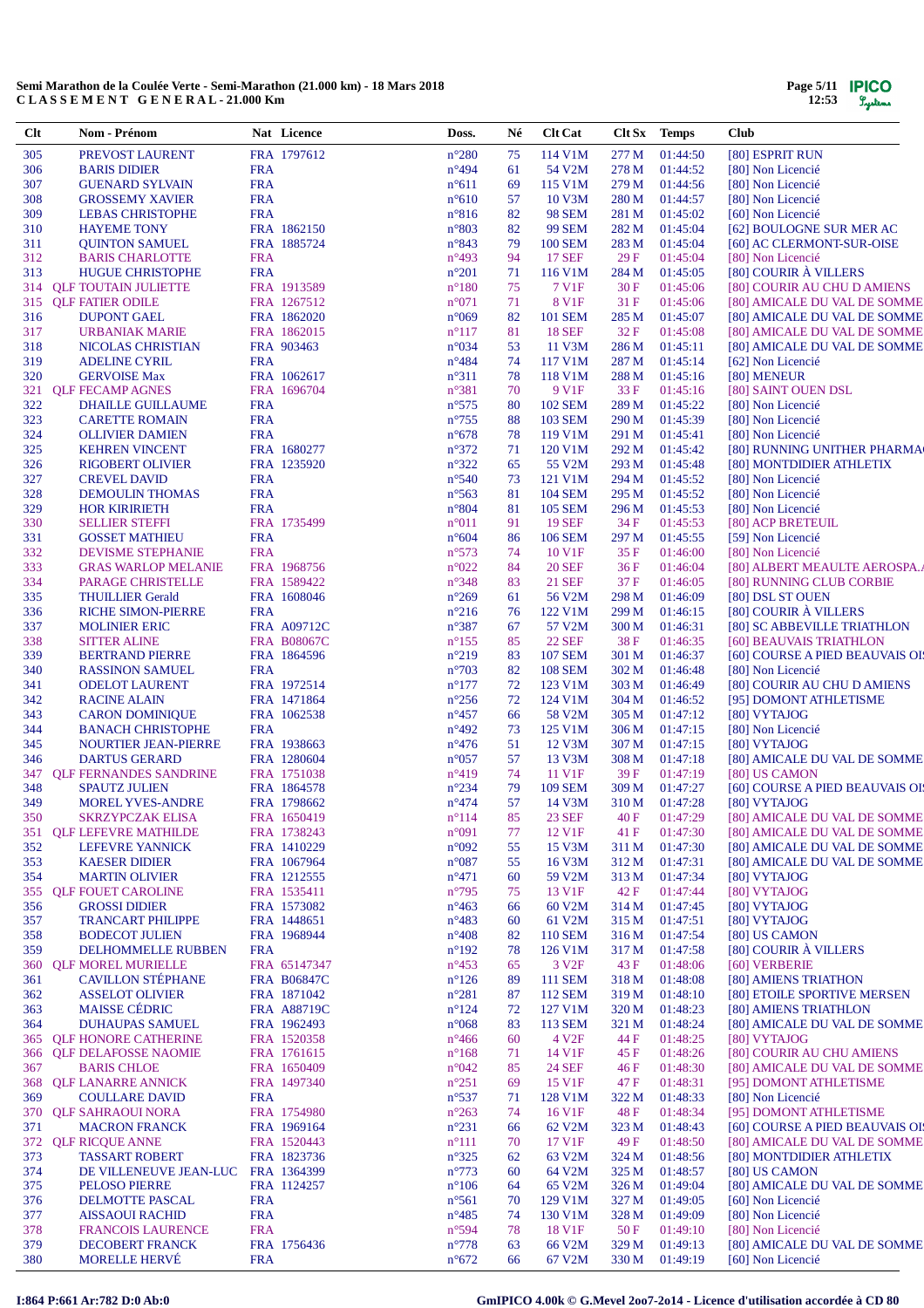| Clt | Nom - Prénom                                   |                          | Nat Licence   | Doss.                            | Né | <b>Clt Cat</b>     | Clt Sx | <b>Temps</b>   | <b>Club</b>                    |
|-----|------------------------------------------------|--------------------------|---------------|----------------------------------|----|--------------------|--------|----------------|--------------------------------|
| 381 | <b>LOYEZ BERNARD</b>                           |                          | FRA 1276457   | $n^{\circ}320$                   | 50 | 17 V3M             | 331 M  | 01:49:20       | [80] MONTDIDIER ATHLETIX       |
| 382 | <b>CLAISSE FRANCOIS</b>                        | <b>FRA</b>               |               | $n^{\circ}531$                   | 71 | 131 V1M            | 332 M  | 01:49:24       | [80] Non Licencié              |
| 383 | <b>LARUELLE LIONEL</b>                         |                          | FRA 1754702   | $n^{\circ}427$                   | 72 | 132 V1M            | 333 M  | 01:49:28       | [80] US CAMON                  |
| 384 | <b>CARON DIDIER</b>                            |                          | FRA 1664389   | $n^{\circ}$ 756                  | 70 | 133 V1M            | 334 M  | 01:49:29       | [80] US CAMON                  |
| 385 | <b>FOLIN LAURENT</b>                           | <b>FRA</b>               |               | n°592                            | 83 | <b>114 SEM</b>     | 335 M  | 01:49:29       | [80] Non Licencié              |
| 386 | <b>CORBILLON JACKY</b>                         | <b>FRA</b>               |               | $n^{\circ}$ 764                  | 75 | 134 V1M            | 336 M  | 01:49:32       | [80] Non Licencié              |
| 387 | <b>LAVILLETTE SÉBASTIEN</b>                    | <b>FRA</b>               |               | $n^{\circ}636$                   | 77 | 135 V1M            | 337 M  | 01:49:32       | [80] Non Licencié              |
| 388 | <b>QLF FUMANA EDWIGE</b>                       |                          | FRA B09759C   | $n^{\circ}797$                   | 76 | 19 V1F             | 51F    | 01:49:35       | [80] AMIENS TRIATHLON          |
| 389 | <b>HALLIER GILLES</b>                          |                          | FRA 1259972   | $n^{\circ}082$                   | 59 | 68 V2M             | 338 M  | 01:49:37       | [80] AMICALE DU VAL DE SOMME   |
| 390 | <b>MONNEHAY MORGAN</b>                         |                          | FRA 1497288   | $n^{\circ}431$                   | 98 | 5 ESM              | 339 M  | 01:49:40       | [80] US CAMON                  |
| 391 | <b>QLF NOURRY BEATRICE</b>                     |                          | FRA 465724    | $n^{\circ}104$                   | 72 | 20 V1F             | 52 F   | 01:49:44       | [80] AMICALE DU VAL DE SOMME   |
| 392 | <b>COURTOIS VINCENT</b>                        |                          | FRA T303729   | $n^{\circ}282$                   | 75 | 136 V1M            | 340 M  | 01:49:51       | $[80]$ PASS                    |
| 393 | <b>MOREL CHRISTOPHE</b>                        |                          | FRA 080685105 | $n^{\circ}300$                   | 73 | 137 V1M            | 341 M  | 01:49:56       | [80] LES PIEDS NICLEYS         |
| 394 | <b>ABOU ARAB OSAMA</b>                         | <b>FRA</b>               |               | $n^{\circ}503$                   | 82 | <b>115 SEM</b>     | 342 M  | 01:50:02       | [80] Non Licencié              |
| 395 | <b>LECLERCQ PIERRE</b>                         | <b>FRA</b>               |               | $n^{\circ}637$                   | 90 | 116 SEM            | 343 M  | 01:50:05       | [80] Non Licencié              |
| 396 | <b>LOMBARD BRUNO</b>                           | <b>FRA</b>               |               | $n^{\circ}651$                   | 67 | 69 V2M             | 344 M  | 01:50:06       | [80] Non Licencié              |
| 397 | ROUSSEL CHRISTOPHE                             | <b>FRA</b>               |               | $n^{\circ}708$                   | 71 | 138 V1M            | 345 M  | 01:50:07       | [80] Non Licencié              |
| 398 | <b>QLF CLEMENT CORINNE</b>                     |                          | FRA 1392367   | $n^{\circ}459$                   | 68 | 5 V <sub>2F</sub>  | 53 F   | 01:50:08       | [80] VYTAJOG                   |
| 399 | <b>VITASSE SÉBASTIEN</b>                       | <b>FRA</b>               |               | $n^{\circ}392$                   | 72 | 139 V1M            | 346 M  | 01:50:08       | [80] Non Licencié              |
| 400 | <b>ARMAND SUZON</b>                            |                          | FRA 2029821   | $n^{\circ}346$                   | 94 | <b>25 SEF</b>      | 54 F   | 01:50:08       | [80] RUNNING CLUB DE CORBIE    |
| 401 | <b>ROYER STEPHANE</b>                          | <b>FRA</b>               |               | n°848                            | 67 | 6 V <sub>2F</sub>  | 55 F   | 01:50:13       | [80] Non Licencié              |
| 402 | <b>LECONTE LAURENT</b>                         | <b>FRA</b>               |               | $n^{\circ}819$                   | 82 | <b>117 SEM</b>     | 347 M  | 01:50:14       | [_8] Non Licencié              |
|     |                                                |                          |               |                                  | 89 |                    |        | 01:50:17       |                                |
| 403 | <b>WATTIER FLORIAN</b><br><b>WARME MATHIEU</b> | <b>FRA</b><br><b>FRA</b> |               | $n^{\circ}737$<br>$n^{\circ}735$ |    | <b>118 SEM</b>     | 348 M  | 01:50:21       | [80] Non Licencié              |
| 404 |                                                |                          |               |                                  | 81 | <b>119 SEM</b>     | 349 M  |                | [80] Non Licencié              |
| 405 | <b>LECOMTE THIERRY</b>                         |                          | FRA 1758165   | $n^{\circ}469$                   | 65 | 70 V2M             | 350 M  | 01:50:32       | [80] VYTAJOG                   |
| 406 | <b>DIETRICH PASCAL</b>                         |                          | FRA 1062529   | $n^{\circ}442$                   | 65 | 71 V2M             | 351 M  | 01:50:36       | [80] AMICALE DU VAL DE SOMME   |
| 407 | <b>TANTON BERTRAND</b>                         |                          | FRA 1463340   | $n^{\circ}324$                   | 67 | 72 V2M             | 352 M  | 01:50:36       | [60] MONTDIDIER ATHLETIX       |
| 408 | <b>ALAVOINE ALEXANDRE</b>                      | <b>FRA</b>               |               | $n^{\circ}$ 741                  | 96 | 6ESM               | 353 M  | 01:50:40       | [02] Non Licencié              |
| 409 | <b>CAZIN JULIEN</b>                            | <b>FRA</b>               |               | $n^{\circ}524$                   | 88 | <b>120 SEM</b>     | 354 M  | 01:50:51       | [80] Non Licencié              |
| 410 | DEFOSSE LAETITIA                               |                          | FRA 1940956   | $n^{\circ}351$                   | 80 | <b>26 SEF</b>      | 56 F   | 01:50:52       | [80] RUNNING CLUB DE CORBIE    |
| 411 | <b>RACINE KARINE</b>                           |                          | FRA 1512477   | $n^{\circ}368$                   | 77 | 21 V1F             | 57 F   | 01:50:53       | [80] RUNNING CLUB DE CORBIE    |
| 412 | <b>REGNIER BASTIEN</b>                         | <b>FRA</b>               |               | $n^{\circ}704$                   | 83 | <b>121 SEM</b>     | 355 M  | 01:50:54       | [80] Non Licencié              |
| 413 | <b>LESAUVAGE FRÉDÉRIC</b>                      | <b>FRA</b>               |               | $n^{\circ}647$                   | 66 | 73 V2M             | 356 M  | 01:50:55       | [60] Non Licencié              |
| 414 | <b>QLF CAUET MARYVONNE</b>                     |                          | FRA 1380509   | n°017                            | 64 | 7 V <sub>2F</sub>  | 58F    | 01:51:05       | [80] ALBERT MEAULTE AEROSPA.   |
|     | 415 QLF GAVELLE ANICET                         |                          | FRA 805058    | $n^{\circ}077$                   | 47 | 1 V <sub>4</sub> M | 357 M  | 01:51:07       | [95] AMICALE DU VAL DE SOMME   |
| 416 | <b>BERNARD ALBAN</b>                           | <b>FRA</b>               |               | $n^{\circ}504$                   | 70 | 140 V1M            | 358 M  | 01:51:08       | [80] Non Licencié              |
| 417 | <b>DINOCOURT AURELIEN</b>                      | <b>FRA</b>               |               | $n^{\circ}$ 196                  | 88 | <b>122 SEM</b>     | 359 M  | 01:51:11       | [80] COURIR À VILLERS          |
| 418 | <b>QLF CARANTON BEATRICE</b>                   |                          | FRA 1063342   | n°049                            | 62 | 8 V <sub>2F</sub>  | 59 F   | 01:51:15       | [80] AMICALE DU VAL DE SOMME   |
| 419 | <b>CARANTON BERNARD</b>                        |                          | FRA 1062615   | $n^{\circ}050$                   | 58 | 18 V3M             | 360 M  | 01:51:15       | [80] AMICALE DU VAL DE SOMME   |
| 420 | <b>MATTHIEU PIERRE</b>                         | <b>FRA</b>               |               | $n^{\circ}665$                   | 86 | 123 SEM            | 361 M  | 01:51:17       | [80] Non Licencié              |
| 421 | <b>ALLONNEAU JEAN-MARIE</b>                    |                          | FRA 1650412   | $n^{\circ}037$                   | 52 | 19 V3M             | 362 M  | 01:51:23       | [80] AMICALE DU VAL DE SOMME   |
| 422 | <b>DESTOMBES FLORENCE</b>                      | <b>FRA</b>               |               | $n^{\circ}779$                   | 78 | 22 V1F             | 60 F   | 01:51:31       | [80] Non Licencié              |
| 423 | LUCAS CHRISTOPHE                               | <b>FRA</b>               |               | $n^{\circ}656$                   | 71 | 141 V1M            | 363 M  | 01:51:31       | [80] Non Licencié              |
| 424 | FEUCHER JEAN-LUC                               |                          | FRA 202748    | $n^{\circ}072$                   | 59 | 74 V2M             | 364 M  | 01:51:48       | [80] AMICALE DU VAL DE SOMME   |
| 425 | MINASSIAN ANNE-BRIGITTE FRA 1394435            |                          |               | $n^{\circ}389$                   | 70 | 23 V1F             | 61 F   | 01:52:01       | [80] SPORTING CLUB ABBEVILLOI  |
| 426 | <b>CAPITANI JACKIE</b>                         |                          | FRA 1759148   | $n^{\circ}410$                   | 59 | 75 V2M             |        | 365 M 01:52:04 | [80] US CAMON                  |
| 427 | DRAME ISABELLE                                 |                          | FRA 1664207   | $n^{\circ}246$                   | 72 | 24 V1F             | 62 F   | 01:52:09       | [95] DOMONT ATHLETISME         |
| 428 | <b>LEGEAY LAURENT</b>                          | <b>FRA</b>               |               | $n^{\circ}642$                   | 66 | 76 V2M             | 366 M  | 01:52:09       | [80] Non Licencié              |
| 429 | <b>DARRAS REGIS</b>                            | <b>FRA</b>               |               | $n^{\circ}189$                   | 69 | 142 V1M            | 367 M  | 01:52:14       | [80] COURIR À VILLERS          |
| 430 | <b>QLF MOLIN JEAN-PAUL</b>                     |                          | FRA 1384729   | $n^{\circ}472$                   | 47 | 2 V <sub>4</sub> M | 368 M  | 01:52:16       | [80] VYTAJOG                   |
| 431 | <b>D'HAENE PATRICK</b>                         | <b>FRA</b>               |               | $n^{\circ}$ 544                  | 57 | 20 V3M             | 369 M  | 01:52:18       | [80] Non Licencié              |
| 432 | DUCROCQ HERVÉ                                  | <b>FRA</b>               |               | $n^{\circ}581$                   | 64 | 77 V2M             | 370 M  | 01:52:33       | [80] Non Licencié              |
| 433 | <b>DELANNOY JEROME</b>                         | <b>FRA</b>               |               | $n^{\circ}$ 555                  | 75 | 143 V1M            | 371 M  | 01:52:36       | [80] Non Licencié              |
| 434 | <b>LECOMTE CHRISTOPHE</b>                      | <b>FRA</b>               |               | $n^{\circ}639$                   | 67 | 78 V2M             | 372 M  | 01:52:41       | [80] Non Licencié              |
| 435 | <b>BOURY BRIGITTE</b>                          | <b>FRA</b>               |               | $n^{\circ}514$                   | 54 | 2 V3F              | 63 F   | 01:52:46       | [80] Non Licencié              |
| 436 | <b>HECOUET LAURENT</b>                         |                          | FRA T303459   | $n^{\circ}329$                   | 69 | 144 V1M            | 373 M  | 01:52:49       | $[60]$ PASS                    |
| 437 | <b>JAOUEN SEVERINE</b>                         |                          | FRA 1441431   | $n^{\circ}235$                   | 78 | 25 V1F             | 64 F   | 01:52:49       | [60] COURSE A PIEDS BEAUVAIS O |
| 438 | <b>CARPENTIER VINCENT</b>                      | <b>FRA</b>               |               | $n^{\circ}520$                   | 74 | 145 V1M            | 374 M  | 01:52:50       | [80] Non Licencié              |
| 439 | <b>MONCHET NICOLAS</b>                         | <b>FRA</b>               |               | $n^{\circ}831$                   | 78 | 146 V1M            | 375 M  | 01:52:54       | [80] Non Licencié              |
| 440 | DASSE ANNE SOPHIE                              | <b>FRA</b>               |               | $n^{\circ}460$                   | 96 | 4 ESF              | 65 F   | 01:52:55       | [80] VYTAJOG                   |
| 441 | <b>HERMANT FANNY</b>                           |                          | FRA 1874064   | $n^{\circ}084$                   | 76 | 26 V1F             | 66 F   | 01:52:55       | [80] AMICALE DU VAL DE SOMME   |
| 442 | <b>QLF GROSSI SOPHIE</b>                       |                          | FRA 1531258   | $n^{\circ}464$                   | 67 | 9 V <sub>2F</sub>  | 67 F   | 01:52:55       | [80] VYTAJOG                   |
|     |                                                |                          |               |                                  |    |                    |        |                |                                |
| 443 | <b>DASSE FREDERIC</b>                          |                          | FRA 1313570   | $n^{\circ}461$                   | 69 | 147 V1M            | 376 M  | 01:52:55       | [80] VYTAJOG                   |
| 444 | <b>DELMER ALEXANDRE</b>                        | <b>FRA</b>               |               | $n^{\circ}559$                   | 94 | <b>124 SEM</b>     | 377 M  | 01:52:56       | [59] Non Licencié              |
| 445 | <b>RACINE HELENE</b>                           | <b>FRA</b>               |               | $n^{\circ}844$                   | 68 | 10 V <sub>2F</sub> | 68 F   | 01:53:00       | [80] Non Licencié              |
| 446 | LÉTOCART LOIC                                  | <b>FRA</b>               |               | $n^{\circ}657$                   | 82 | 125 SEM            | 378 M  | 01:53:07       | [80] Non Licencié              |
| 447 | <b>OBLED JEAN-BERNARD</b>                      | <b>FRA</b>               |               | $n^{\circ}676$                   | 69 | 148 V1M            | 379 M  | 01:53:09       | [59] Non Licencié              |
| 448 | <b>CORDIER ELODIE</b>                          | <b>FRA</b>               |               | $n^{\circ}$ 534                  | 83 | <b>27 SEF</b>      | 69 F   | 01:53:13       | [02] Non Licencié              |
| 449 | <b>QLF HUANT-LEPINE ANNIE</b>                  |                          | FRA 1062519   | $n^{\circ}086$                   | 57 | 3 V3F              | 70 F   | 01:53:16       | [80] AMICALE DU VAL DE SOMME   |
| 450 | <b>REY CAROLINE</b>                            | <b>FRA</b>               |               | $n^{\circ}705$                   | 77 | 27 V1F             | 71 F   | 01:53:22       | [80] Non Licencié              |
| 451 | <b>MEDMOUN ALI</b>                             |                          | FRA 1659847   | $n^{\circ}829$                   | 77 | 149 V1M            | 380 M  | 01:53:22       | [80] AMICALE DU VAL DE SOMME   |
| 452 | DELABROYE YANN                                 | <b>FRA</b>               |               | $n^{\circ}$ 553                  | 66 | 79 V2M             | 381 M  | 01:53:25       | [62] Non Licencié              |
| 453 | PETIT ISABELLE                                 | <b>FRA</b>               |               | $n^{\circ}689$                   | 64 | 11 V <sub>2F</sub> | 72 F   | 01:53:25       | [80] Non Licencié              |
| 454 | <b>GERARD CELINE</b>                           |                          | FRA 1864257   | $n^{\circ}248$                   | 80 | <b>28 SEF</b>      | 73 F   | 01:53:32       | [95] DOMONT ATHLETISME         |
| 455 | <b>SAVARD PASCAL</b>                           | <b>FRA</b>               |               | $n^{\circ}714$                   | 59 | 80 V2M             | 382 M  | 01:53:38       | [80] Non Licencié              |
|     | 456 QLF DECLE CLAUDINE                         |                          | FRA 1599459   | $n^{\circ}276$                   | 60 | 12 V <sub>2F</sub> | 74 F   | 01:53:45       | [80] ESPRIT RUN                |

# **I:864 P:661 Ar:782 D:0 Ab:0 GmIPICO 4.00k © G.Mevel 2oo7-2o14 - Licence d'utilisation accordée à CD 80**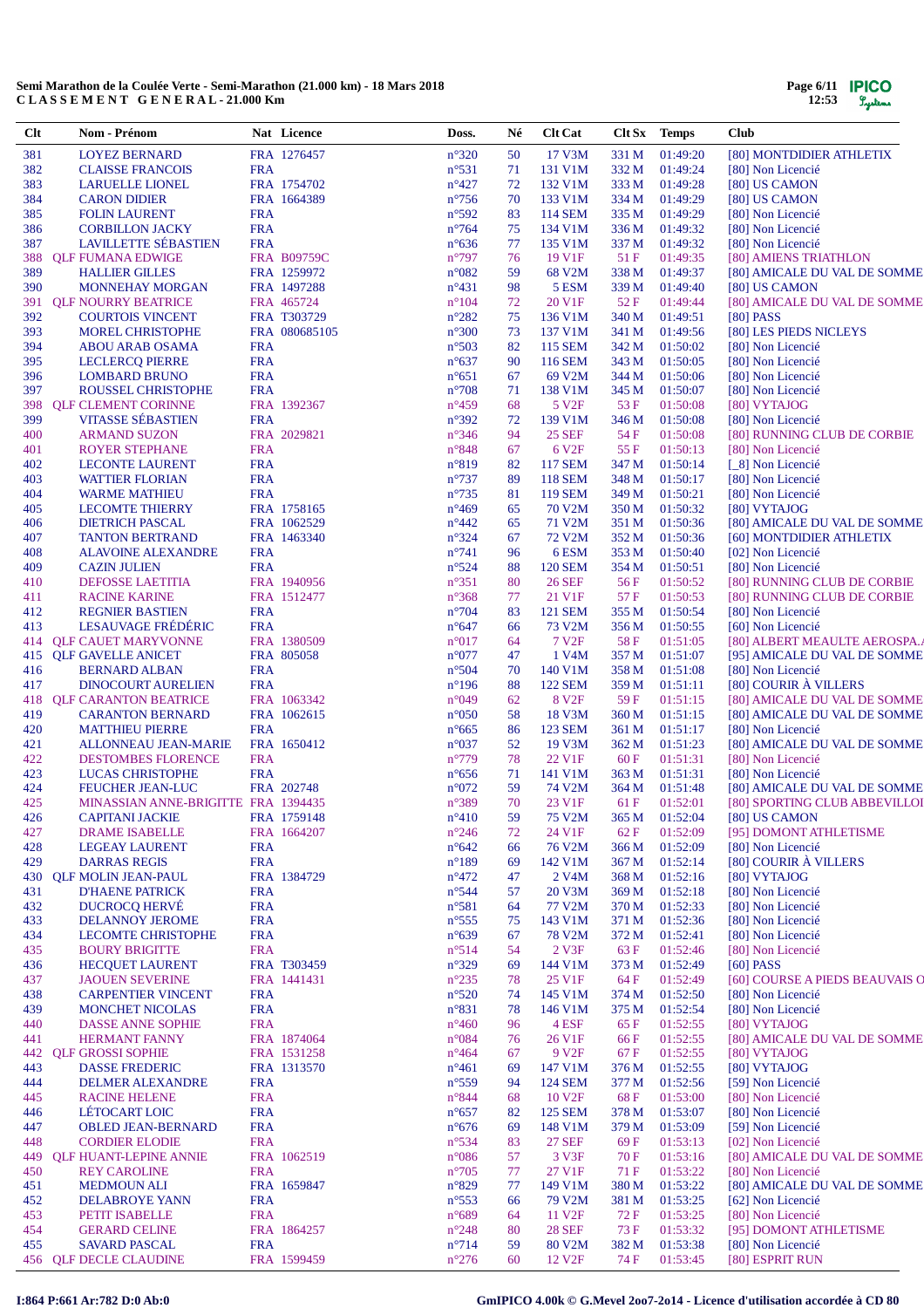| Clt        | Nom - Prénom                                            |                          | Nat Licence                | Doss.                             | Né       | <b>Clt Cat</b>                      | Clt Sx Temps   |                      | <b>Club</b>                                                  |
|------------|---------------------------------------------------------|--------------------------|----------------------------|-----------------------------------|----------|-------------------------------------|----------------|----------------------|--------------------------------------------------------------|
| 457        | <b>TAVERNIER STEPHANE</b>                               | <b>FRA</b>               |                            | $n^{\circ}723$                    | 80       | <b>126 SEM</b>                      | 383 M          | 01:53:51             | [80] Non Licencié                                            |
| 458        | <b>OLF MACRON GERALDINE</b>                             |                          | FRA 1969169                | $n^{\circ}232$                    | 68       | 13 V <sub>2F</sub>                  | 75 F           | 01:53:53             | [60] COURSE A PIED BEAUVAIS OI!                              |
| 459        | <b>BARRE ANTHONY</b>                                    | <b>FRA</b>               |                            | $n^{\circ}497$                    | 75       | 150 V1M                             | 384 M          | 01:53:57             | [80] Non Licencié                                            |
| 460<br>461 | <b>BARBIER JEAN-MARC</b><br><b>SPICHER SABINE</b>       |                          | FRA 1062616<br>FRA 2059648 | $n^{\circ}040$<br>$n^{\circ}115$  | 55<br>76 | 21 V3M<br>28 V1F                    | 385 M<br>76 F  | 01:53:58<br>01:54:00 | [80] AMICALE DU VAL DE SOMME<br>[80] AMICALE DU VAL DE SOMME |
| 462        | <b>OLF BALESTAN ISABELLE</b>                            |                          | FRA 1235917                | $n^{\circ}315$                    | 68       | 14 V <sub>2F</sub>                  | 77 F           | 01:54:02             | [80] MONTDIDIER ATHLETIX                                     |
| 463        | <b>MOREZ FREDERIC</b>                                   | <b>FRA</b>               |                            | $n^{\circ}673$                    | 68       | 81 V2M                              | 386 M          | 01:54:02             | [80] Non Licencié                                            |
| 464        | PICARD JULIEN                                           |                          | FRA 1662102                | $n^{\circ}840$                    | 80       | <b>127 SEM</b>                      | 387 M          | 01:54:06             | [80] ETOILE SPORTIVE MERSEN                                  |
| 465        | <b>RUIS JENNIFER</b>                                    |                          | FRA 1778656                | n°849                             | 78       | 29 V1F                              | 78 F           | 01:54:06             | [80] AMICALE DU VAL DE SOMME                                 |
| 466        | LEFEBVRE FRANCK                                         |                          | FRA 1970491                | $n^{\circ}090$                    | 70       | 151 V1M                             | 388 M          | 01:54:07             | [80] AMICALE DU VAL DE SOMME                                 |
| 467        | <b>OLF HOLLVILLE SABINE</b>                             |                          | FRA 1848911                | $n^{\circ}423$                    | 68       | 15 V <sub>2F</sub>                  | 79 F           | 01:54:13             | [80] US CAMON                                                |
| 468<br>469 | <b>DUMINIL CHRISTOPHE</b><br><b>COLNAY GREGORY</b>      | <b>FRA</b><br><b>FRA</b> |                            | n°583<br>$n^{\circ}187$           | 74<br>72 | 152 V1M<br>153 V1M                  | 389 M<br>390 M | 01:54:19<br>01:54:20 | [80] Non Licencié<br>[80] COURIR À VILLERS                   |
| 470        | <b>LANNOY FANNY</b>                                     | <b>FRA</b>               |                            | $n^{\circ}203$                    | 71       | 30 V1F                              | 80F            | 01:54:20             | [80] COURIR À VILLERS                                        |
| 471        | <b>BASTIEN ALINE</b>                                    | <b>FRA</b>               |                            | $n^{\circ}499$                    | 82       | <b>29 SEF</b>                       | 81 F           | 01:54:20             | [60] Non Licencié                                            |
| 472        | <b>CHARBAULT STEPHANE</b>                               | <b>FRA</b>               |                            | $n^{\circ}761$                    | 84       | <b>128 SEM</b>                      | 391 M          | 01:54:21             | [80] Non Licencié                                            |
| 473        | <b>VASSEUR GUY</b>                                      |                          | <b>FRA B02206C</b>         | $n^{\circ}401$                    | 58       | 22 V3M                              | 392 M          | 01:54:21             | [80] TEAM SAMARA TRIATHLON                                   |
| 474        | <b>FONTAINE NELLY</b>                                   |                          | FRA 1408373                | $n^{\circ}357$                    | 79       | <b>30 SEF</b>                       | 82F            | 01:54:26             | [80] RUNNING CLUB DE CORBIE                                  |
| 475        | <b>QLF LECLERCQ LUCILLE</b>                             |                          | FRA 1355590                | n°089                             | 63       | 16 V <sub>2F</sub>                  | 83F            | 01:54:29             | [80] AMICALE DU VAL DE SOMME                                 |
| 476<br>477 | PLUMECOCQ PIERRE<br><b>MARRAS GIUSEPPINA</b>            | <b>FRA</b>               | FRA 1963548                | $n^{\circ}695$<br>n°097           | 63<br>78 | 82 V2M<br>31 V1F                    | 393 M<br>84 F  | 01:54:34<br>01:54:42 | [80] Non Licencié<br>[80] AMICALE DU VAL DE SOMME            |
| 478        | PATOUX CYRIL                                            | <b>FRA</b>               |                            | $n^{\circ}213$                    | 73       | 154 V1M                             | 394 M          | 01:54:44             | [80] COURIR À VILLERS                                        |
| 479        | <b>RICHE HELENE</b>                                     |                          | FRA 1907474                | $n^{\circ}215$                    | 77       | 32 V1F                              | 85 F           | 01:54:44             | [80] COURIR À VILLERS                                        |
| 480        | HURAND CHRISTOPHE                                       | <b>FRA</b>               |                            | $n^{\circ}621$                    | 74       | 155 V1M                             | 395 M          | 01:54:48             | [80] Non Licencié                                            |
| 481        | <b>FIQUET ELODIE</b>                                    | <b>FRA</b>               |                            | n°591                             | 89       | 31 SEF                              | 86 F           | 01:54:51             | [80] Non Licencié                                            |
| 482        | <b>CAMPA LIONEL</b>                                     | <b>FRA</b>               |                            | $n^{\circ}345$                    | 87       | <b>129 SEM</b>                      | 396 M          | 01:54:51             | [80] RUN'IN AMIENS                                           |
| 483        | MUCHEMBLED JEREMY                                       |                          | FRA 1651641                | $n^{\circ}102$                    | 79       | <b>130 SEM</b>                      | 397 M          | 01:54:51             | [80] AMICALE DU VAL DE SOMME                                 |
| 484        | <b>HEMMERLING ANAIS</b>                                 | <b>FRA</b>               |                            | $n^{\circ}614$                    | 93       | <b>32 SEF</b>                       | 87 F           | 01:54:56             | [80] Non Licencié                                            |
| 485<br>486 | <b>SAGUEZ JEAN-PIERRE</b>                               | <b>FRA</b><br><b>FRA</b> |                            | $n^{\circ}055$<br>$n^{\circ}297$  | 55<br>77 | 23 V3M<br>156 V1M                   | 398 M<br>399 M | 01:55:00<br>01:55:01 | [60] ENSEMBLE POUR COURIR<br>[80] LES MACADAM PICARDS        |
| 487        | <b>BAUDEMONT VINCENT</b><br><b>LETURGER VINCENT</b>     | <b>FRA</b>               |                            | $n^{\circ}208$                    | 75       | 157 V1M                             | 400 M          | 01:55:06             | [80] COURIR À VILLERS                                        |
| 488        | <b>RINGARD BRUNO</b>                                    |                          | FRA 1265837                | $n^{\circ}446$                    | 65       | 83 V2M                              | 401 M          | 01:55:19             | [80] AMICALE DU VAL DE SOMME                                 |
| 489        | <b>SAUTIERE YOHAN</b>                                   | <b>FRA</b>               |                            | $n^{\circ}712$                    | 84       | <b>131 SEM</b>                      | 402 M          | 01:55:25             | [80] Non Licencié                                            |
| 490        | <b>MARTINS MICHAEL</b>                                  | <b>FRA</b>               |                            | n°309                             | 82       | <b>132 SEM</b>                      | 403 M          | 01:55:42             | [80] Non Licencié                                            |
| 491        | <b>RACINE PASCAL</b>                                    | <b>FRA</b>               |                            | $n^{\circ}845$                    | 68       | 84 V2M                              | 404 M          | 01:55:44             | [80] Non Licencié                                            |
| 492        | <b>ABILIO PUBLIO MARCELO</b>                            |                          | BRA 2013849                | $n^{\circ}286$                    | 75       | 158 V1M                             | 405 M          | 01:55:50             | [80] COURIR AU CHU D AMIENS                                  |
| 493        | <b>GBAGUIDI DOLORESSE</b>                               | <b>FRA</b>               |                            | n°599                             | 77       | 159 V1M                             | 406 M          | 01:55:55             | [80] Non Licencié                                            |
| 494<br>495 | DEROBERT MASURE CLARIS FRA<br>PRUDHOMME OLIVIER         | <b>FRA</b>               |                            | $n^{\circ}$ 566<br>$n^{\circ}700$ | 96<br>69 | 5 ESF<br>160 V1M                    | 88 F<br>407 M  | 01:56:04<br>01:56:07 | [80] Non Licencié<br>[80] Non Licencié                       |
| 496        | <b>DROUART LAURENT</b>                                  |                          | FRA 1750334                | $n^{\circ}296$                    | 69       | 161 V1M                             | 408 M          | 01:56:10             | [80] LES FOULEES FLESSELLOISES                               |
| 497        | PELLÉ PASCAL                                            | <b>FRA</b>               |                            | $n^{\circ}684$                    | 64       | 85 V2M                              | 409 M          | 01:56:11             | [80] Non Licencié                                            |
| 498        | <b>FAUQUEUX CLAIRE</b>                                  |                          | <b>FRA A94259C</b>         | $n^{\circ}861$                    | 85       | <b>33 SEF</b>                       | 89 F           | 01:56:12             | Non Licencié                                                 |
| 499        | <b>DESAINT SOPHIE</b>                                   | <b>FRA</b>               |                            | $n^{\circ}567$                    | 73       | 33 V1F                              | 90 F           | 01:56:16             | [80] Non Licencié                                            |
| 500        | <b>LEROY GERARD</b>                                     | <b>FRA</b>               |                            | $n^{\circ}206$                    | 54       | 24 V3M                              | 410 M          | 01:56:30             | [80] COURIR À VILLERS                                        |
| 501        | <b>CASCALES CHLOE</b>                                   | <b>FRA</b>               |                            | $n^{\circ}522$                    | 95       | <b>34 SEF</b>                       | 91F            | 01:56:31             | [80] Non Licencié                                            |
|            | 502 QLF SIMIONI CLAUDE                                  |                          | FRA 1062618                | $n^{\circ}112$                    | 52       | 4 V3F                               | 92 F           | 01:56:34             | [80] AMICALE DU VAL DE SOMME                                 |
| 503<br>504 | <b>DARRAS BRUNO</b><br>PINTO JACQUELINE                 | <b>FRA</b>               | FRA 1896364                | $n^{\circ}772$<br>$n^{\circ}841$  | 71<br>71 | 162 V1M<br>34 V1F                   | 411 M<br>93 F  | 01:56:38<br>01:56:38 | [80] RUNNING CLUB ABBEVILLOIS<br>[80] Non Licencié           |
| 505        | <b>BOUQUET CLAUDE</b>                                   |                          | FRA 1201065                | $n^{\circ}172$                    | 63       | 86 V2M                              | 412 M          | 01:56:39             | [80] COURIR AU CHU D AMIENS                                  |
| 506        | <b>DELCROIX THOMAS</b>                                  | <b>FRA</b>               |                            | $n^{\circ}$ 556                   | 76       | 163 V1M                             | 413 M          | 01:56:51             | [80] Non Licencié                                            |
| 507        | PETIT THIERRY                                           |                          | FRA T304502                | $n^{\circ}283$                    | 65       | 87 V2M                              | 414 M          | 01:57:04             | $[80]$ PASS                                                  |
| 508        | <b>BOULAIN SANDRINE</b>                                 |                          | FRA 1968730                | $n^{\circ}015$                    | 77       | 35 V1F                              | 94 F           | 01:57:14             | [80] ALBERT MEAULTE AEROSPA.                                 |
| 509        | <b>HERTHÉ AMELIE</b>                                    | <b>FRA</b>               |                            | $n^{\circ}620$                    | 86       | <b>35 SEF</b>                       | 95 F           | 01:57:23             | [80] Non Licencié                                            |
| 510        | <b>MERLIN SABRINA</b>                                   | <b>FRA</b>               |                            | $n^{\circ}669$                    | 82       | <b>36 SEF</b>                       | 96 F           | 01:57:24             | [80] Non Licencié                                            |
| 511        | <b>LEGRAND EDINA</b>                                    | <b>FRA</b>               |                            | $n^{\circ}272$                    | 75       | 36 V1F                              | 97 F           | 01:57:27             | [80] EASYSPORT                                               |
| 512<br>513 | <b>TETELIN MALIK</b><br><b>HOUZE SONIA</b>              | <b>FRA</b>               | FRA 1980997                | $n^{\circ}$ 726<br>$n^{\circ}424$ | 77<br>76 | 164 V1M<br>37 V1F                   | 415 M<br>98 F  | 01:57:28<br>01:57:38 | [80] Non Licencié<br>[80] US CAMON                           |
| 514        | VARELA-FERNANDES NALDI FRA 1963547                      |                          |                            | $n^{\circ}118$                    | 72       | 38 V1F                              | 99 F           | 01:57:38             | [80] AMICALE DU VAL DE SOMME                                 |
| 515        | <b>BOUCHER ANNE-SOPHIE</b>                              |                          | FRA 1501621                | n°048                             |          | 39 V1F                              | 100 F          | 01:57:41             | [80] AMICALE DU VAL DE SOMME                                 |
| 516        | <b>ISTRIA JOHANN</b>                                    | <b>FRA</b>               |                            | $n^{\circ}623$                    | 77       | 165 V1M                             | 416 M          | 01:57:43             | [80] Non Licencié                                            |
| 517        | <b>BECK RAPHAEL</b>                                     |                          | FRA 2037097                | $n^{\circ}$ 745                   | 66       | 88 V2M                              | 417 M          | 01:57:43             | [80] LES FOULEES DOULLENNAISI                                |
| 518        | <b>BELZACKI CELINE</b>                                  | <b>FRA</b>               |                            | $n^{\circ}501$                    | 66       | 17 V <sub>2F</sub>                  | 101 F          | 01:57:45             | [80] Non Licencié                                            |
| 519        | DA-SILVA-BARBOSA TEDDY FRA 1966901                      |                          |                            | $n^{\circ}054$                    | 82       | 133 SEM                             | 418 M          | 01:57:53             | [80] AMICALE DU VAL DE SOMME                                 |
| 520        | PINCHON FLORENT                                         | <b>FRA</b>               |                            | n°694                             | 90       | 134 SEM                             | 419 M          | 01:58:00             | [02] Non Licencié                                            |
| 521<br>522 | MAJCHRZAK BERNADETTE FRA 1164124<br><b>RUBAN MARINE</b> | <b>FRA</b>               |                            | $n^{\circ}152$<br>$n^{\circ}709$  | 60<br>94 | 18 V <sub>2F</sub><br><b>37 SEF</b> | 102 F<br>103 F | 01:58:22<br>01:58:32 | [95] AUVERS ATHLETISME<br>[80] Non Licencié                  |
| 523        | <b>CHRETIEN PATRICK</b>                                 | <b>FRA</b>               |                            | $n^{\circ}454$                    | 54       | 25 V3M                              | 420 M          | 01:58:41             | [80] VYTA JOG                                                |
| 524        | <b>LALOI BRUNO</b>                                      |                          | FRA 1701942                | n°814                             | 67       | 89 V2M                              | 421 M          | 01:58:44             | [80] RUNNING CLUB DE CORBIE                                  |
| 525        | <b>BEGUIN FRANTZ</b>                                    | <b>FRA</b>               |                            | $n^{\circ}500$                    | 73       | 166 V1M                             | 422 M          | 01:58:44             | [80] Non Licencié                                            |
| 526        | <b>FORTIER BENJAMIN</b>                                 | <b>FRA</b>               |                            | n°593                             | 86       | <b>135 SEM</b>                      | 423 M          | 01:58:50             | [80] Non Licencié                                            |
| 527        | <b>LETURCQ HELENE</b>                                   | <b>FRA</b>               |                            | $n^{\circ}648$                    | 71       | 40 V1F                              | 104 F          | 01:58:53             | [80] Non Licencié                                            |
| 528        | <b>HUTIN THIERRY</b>                                    | <b>FRA</b>               |                            | $n^{\circ}805$                    | 98       | 7 ESM                               | 424 M          | 01:58:53             | [80] Non Licencié                                            |
| 529        | <b>BAUDEMONT JOHANN</b>                                 | <b>FRA</b>               |                            | $n^{\circ}307$                    | 77       | 167 V1M                             | 425 M          | 01:58:54             | [80] MACADAM PICARDS                                         |
| 530        | <b>MAILLARD FREDERIC</b>                                | <b>FRA</b>               |                            | $n^{\circ}658$                    | 69       | 168 V1M                             | 426 M          | 01:58:57             | [60] Non Licencié                                            |
| 531<br>532 | <b>SIMON STÉPHANE</b><br>DUCROCQ CHRISTOPHE             | <b>FRA</b><br><b>FRA</b> |                            | $n^{\circ}719$<br>$n^{\circ}580$  | 78<br>68 | 169 V1M<br>90 V2M                   | 427 M<br>428 M | 01:58:57<br>01:58:58 | [80] Non Licencié<br>[80] Non Licencié                       |
|            |                                                         |                          |                            |                                   |          |                                     |                |                      |                                                              |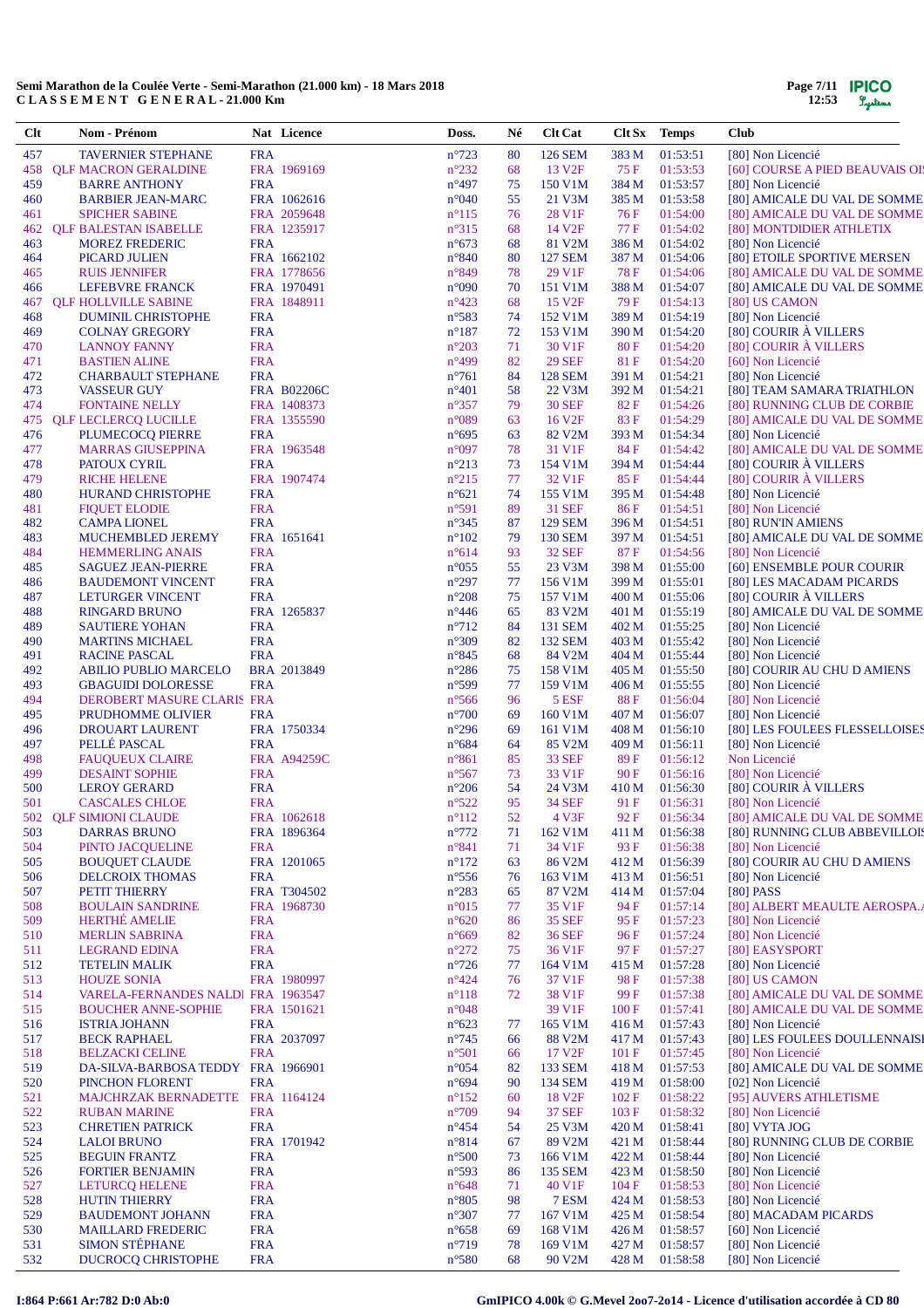| $Cl$ t     | Nom - Prénom                                                   |                          | Nat Licence                      | Doss.                            | Né       | <b>Clt Cat</b>                       | Clt Sx Temps   |                      | <b>Club</b>                                                       |
|------------|----------------------------------------------------------------|--------------------------|----------------------------------|----------------------------------|----------|--------------------------------------|----------------|----------------------|-------------------------------------------------------------------|
| 533        | DUVAUCHEL PAULINE                                              | <b>FRA</b>               |                                  | $n^{\circ}789$                   | 85       | <b>38 SEF</b>                        | 105 F          | 01:59:01             | [80] Non Licencié                                                 |
| 534        | <b>DUBURQUOY MARION</b>                                        | <b>FRA</b>               |                                  | $n^{\circ}784$                   | 94       | <b>39 SEF</b>                        | 106 F          | 01:59:02             | [62] Non Licencié                                                 |
| 535        | <b>LEDREUX JOSE</b>                                            |                          | FRA 1086136                      | $n^{\circ}820$                   | 59       | 91 V2M                               | 429 M          | 01:59:05             | [80] AMICALE DU VAL DE SOMME                                      |
| 536        | <b>LOCK MARION</b>                                             |                          | FRA 002525004                    | $n^{\circ}148$                   | 86       | <b>40 SEF</b>                        | 107F           | 01:59:08             | [80] ASL MORCOURT                                                 |
| 537<br>538 | <b>DOMONT FAUSTINE</b><br><b>AUBRY ANNE</b>                    |                          | <b>FRA B14456C</b><br>FRA 980322 | $n^{\circ}338$<br>$n^{\circ}038$ | 87<br>64 | 41 SEF<br>19 V <sub>2F</sub>         | 108 F<br>109F  | 01:59:08<br>01:59:10 | [80] POIX TRIATHLON<br>[80] AMICALE DU VAL DE SOMME               |
| 539        | <b>DOUCHET FRANCOIS</b>                                        | <b>FRA</b>               |                                  | $n^{\circ}781$                   | 58       | 26 V3M                               | 430 M          | 01:59:11             | [80] Non Licencié                                                 |
| 540        | <b>DOUCHET PIERRE</b>                                          | <b>FRA</b>               |                                  | $n^{\circ}782$                   | 89       | 136 SEM                              | 431 M          | 01:59:12             | [60] Non Licencié                                                 |
| 541        | <b>POUSSET PATRICE</b>                                         |                          | FRA 1650344                      | $n^{\circ}445$                   | 53       | 27 V3M                               | 432 M          | 01:59:13             | [80] AMICALE DU VAL DE SOMME                                      |
| 542        | <b>GRAU HELENE</b>                                             |                          | FRA 1939788                      | $n^{\circ}230$                   | 81       | <b>42 SEF</b>                        | 110F           | 01:59:14             | [60] COURSE A PIED BEAUVAIS OI!                                   |
| 543        | DELATTRE JEAN-MARIE                                            |                          | FRA 1062531                      | $n^{\circ}061$                   | 46       | 3 V <sub>4</sub> M                   | 433 M          | 01:59:17             | [80] AMICALE DU VAL DE SOMME                                      |
| 544        | <b>BOULET NICOLAS</b>                                          | <b>FRA</b>               |                                  | $n^{\circ}509$                   | 72       | 170 V1M                              | 434 M          | 01:59:21             | [80] Non Licencié                                                 |
| 545        | <b>BOULANGER JOCELYNE</b>                                      |                          | FRA 1868373                      | $n^{\circ}224$                   | 73       | 41 V1F                               | 111F           | 01:59:21             | [60] COURSE A PIED BEAUVAIS OI!                                   |
| 546<br>547 | <b>DEBRAY MARCEL</b><br><b>MARQUES JOSÉ</b>                    | <b>FRA</b>               | FRA 1072122                      | $n^{\circ}775$<br>$n^{\circ}662$ | 49<br>68 | 28 V3M<br>92 V2M                     | 435 M<br>436 M | 01:59:22<br>01:59:23 | [80] AMICALE DU VAL DE SOMME<br>[80] Non Licencié                 |
| 548        | <b>COUTURIER GERARD</b>                                        |                          | FRA 1121769                      | $n^{\circ}227$                   | 59       | 93 V2M                               | 437 M          | 01:59:23             | [60] COURSE A PIED BEAUVAIS OI!                                   |
| 549        | PETIT MICKAEL                                                  | <b>FRA</b>               |                                  | $n^{\circ}690$                   | 76       | 171 V1M                              | 438 M          | 01:59:27             | [80] Non Licencié                                                 |
| 550        | <b>FERTON CHRISTIAN</b>                                        |                          | FRA 1886782                      | $n^{\circ}278$                   | 58       | 29 V3M                               | 439 M          | 01:59:32             | [80] ESPRIT RUN                                                   |
| 551        | <b>DELATTRE MANU</b>                                           |                          | FRA 1134664                      | $n^{\circ}310$                   | 51       | 30 V3M                               | 440 M          | 01:59:38             | [80] MENEUR                                                       |
| 552        | <b>GODARD VÉRONIQUE</b>                                        | <b>FRA</b>               |                                  | $n^{\circ}200$                   | 86       | 43 SEF                               | 112F           | 01:59:38             | [80] COURIR À VILLERS                                             |
| 553        | PASDELOUP CHRISTIAN                                            | <b>FRA</b>               |                                  | $n^{\circ}211$                   | 66       | 94 V2M                               | 441 M          | 01:59:50             | [80] COURIR À VILLERS                                             |
| 554<br>555 | <b>CARRÉ JULIEN</b>                                            | <b>FRA</b>               | FRA 1678224                      | $n^{\circ}521$<br>$n^{\circ}375$ | 82       | <b>137 SEM</b><br>20 V <sub>2F</sub> | 442 M          | 01:59:55<br>02:00:07 | [80] Non Licencié                                                 |
| 556        | POREE MARIE-FRANCE<br><b>DEHELLE VALERIE</b>                   |                          | FRA 1349482                      | $n^{\circ}376$                   | 68<br>65 | 21 V <sub>2F</sub>                   | 113 F<br>114F  | 02:00:09             | [60] S/L FROISSY ATHLETIC CLUB<br>[60] S/L NOGENT SUR OISE ATHLET |
| 557        | PETIT FREDERIC                                                 | <b>FRA</b>               |                                  | $n^{\circ}688$                   | 65       | 95 V2M                               | 443 M          | 02:00:14             | [80] Non Licencié                                                 |
| 558        | <b>DEVILLERS JULIEN</b>                                        | <b>FRA</b>               |                                  | $n^{\circ}571$                   | 82       | <b>138 SEM</b>                       | 444 M          | 02:00:18             | [80] Non Licencié                                                 |
| 559        | <b>LEMESRE JEREMY</b>                                          | <b>FRA</b>               |                                  | $n^{\circ}156$                   | 86       | 139 SEM                              | 445 M          | 02:00:27             | [80] BINOME RUNNING CREW                                          |
| 560        | <b>ISABELLE MDE</b>                                            | <b>FRA</b>               |                                  | $n^{\circ}622$                   | 71       | 42 V1F                               | 115 F          | 02:00:32             | [80] Non Licencié                                                 |
| 561        | <b>DUPONCHELLE VALERIE</b>                                     |                          | FRA 1571497                      | $n^{\circ}347$                   | 72       | 43 V1F                               | 116F           | 02:00:35             | [80] RUNNING CLUB DE CORBIE                                       |
| 562        | PATER CAROLE                                                   | <b>FRA</b><br><b>FRA</b> |                                  | $n^{\circ}212$<br>$n^{\circ}202$ | 78       | 44 V1F<br><b>44 SEF</b>              | 117F           | 02:00:45<br>02:00:50 | [80] COURIR À VILLERS<br>[80] COURIR À VILLERS                    |
| 563<br>564 | <b>KREBS DELPHINE</b><br><b>MORVILLERS FRANCIS</b>             |                          | FRA 1642702                      | $n^{\circ}101$                   | 80<br>48 | 4 V <sub>4</sub> M                   | 118F<br>446 M  | 02:00:52             | [80] AMICALE DU VAL DE SOMME                                      |
| 565        | <b>LECONTE PENAUD SOPHIE</b>                                   |                          | FRA 1889275                      | $n^{\circ}319$                   | 75       | 45 V1F                               | 119F           | 02:00:53             | [60] MONTDIDIER ATHLETIX                                          |
| 566        | <b>BOYENVAL VERONIQUE</b>                                      | <b>FRA</b>               |                                  | $n^{\circ}517$                   | 65       | 22 V <sub>2F</sub>                   | 120F           | 02:00:54             | [80] Non Licencié                                                 |
| 567        | <b>DEBLOOS JOHANNA</b>                                         |                          | FRA 1463339                      | $n^{\circ}318$                   | 86       | 45 SEF                               | 121 F          | 02:00:54             | [80] MONTDIDIER ATHLETIX                                          |
| 568        | ROUSSELET SEVERINE                                             | <b>FRA</b>               |                                  | $n^{\circ}847$                   | 76       | 46 V1F                               | 122 F          | 02:00:58             | [80] Non Licencié                                                 |
| 569        | <b>DEGARDIN CHRISTELLE</b>                                     |                          | FRA 1465378                      | $n^{\circ}190$                   | 72       | 47 V1F                               | 123 F          | 02:01:18             | [80] COURIR À VILLERS                                             |
| 570        | <b>VRIGNAUD ELISABETH</b>                                      |                          | FRA 1608074                      | $n^{\circ}270$                   | 73       | 48 V1F                               | 124 F          | 02:01:27             | [80] DSL ST OUEN                                                  |
| 571<br>572 | <b>JORON AURELIE</b><br><b>CREPIN SEBASTIEN</b>                | <b>FRA</b>               | FRA 2022024                      | $n^{\circ}425$<br>$n^{\circ}769$ | 86<br>68 | <b>46 SEF</b><br>96 V2M              | 125F<br>447 M  | 02:01:38<br>02:01:42 | [80] US CAMON<br>[80] Non Licencié                                |
| 573        | <b>CARLIER STEPHANE</b>                                        |                          | FRA 1793182                      | $n^{\circ}225$                   | 69       | 172 V1M                              | 448 M          | 02:01:42             | [60] COURSE A PIED BEAUVAIS OI!                                   |
| 574        | <b>JOUY JUSTIN</b>                                             |                          | FRA 2055902                      | $n^{\circ}373$                   | 99       | 1 JUM                                | 449 M          | 02:01:44             | [60] RÉVEIL ATHLÉTIQUE BRETEU                                     |
| 575        | <b>BOURGEOIS ELISE</b>                                         | <b>FRA</b>               |                                  | $n^{\circ}284$                   | 72       | 49 V1F                               | 126F           | 02:01:47             | [80] FRABOUDEK                                                    |
| 576        | <b>GODEFROY CARINE</b>                                         | <b>FRA</b>               |                                  | $n^{\circ}003$                   | 80       | <b>47 SEF</b>                        | 127 F          | 02:01:48             | [80] 7 FAMILLES CO                                                |
| 577        | <b>D'HUBERT FRANCE</b>                                         | <b>FRA</b>               |                                  | $n^{\circ}188$                   | 71       | 50 V1F                               | 128F           | 02:01:50             | [80] COURIR À VILLERS                                             |
| 578        | <b>GORLIER TONY</b>                                            |                          | FRA 1812537                      | $n^{\circ}335$                   | 75       | 173 V1M                              | 450 M          | 02:01:52             | [80] PERONNE ATHLETISME CLUB                                      |
| 579        | <b>BOUCHER CELINE</b>                                          | <b>FRA</b>               | FRA 1864657                      | $n^{\circ}171$<br>$n^{\circ}587$ | 79       | 48 SEF<br><b>49 SEF</b>              | 129F<br>130 F  | 02:01:54<br>02:02:03 | [80] COURIR AU CHU D AMIENS                                       |
| 580<br>581 | <b>FENES AMELIE</b><br><b>LOUCHEZ HERVE</b>                    | <b>FRA</b>               |                                  | $n^{\circ}654$                   | 86<br>54 | 31 V3M                               | 451 M          | 02:02:03             | [80] Non Licencié<br>[80] Non Licencié                            |
| 582        | <b>COSSIN GERARD</b>                                           |                          | FRA 1140382                      | $n^{\circ}018$                   | 50       | 32 V3M                               | 452 M          | 02:02:05             | <b>US CAMON</b>                                                   |
| 583        | <b>QUILLIER NICOLAS</b>                                        | <b>FRA</b>               |                                  | $n^{\circ}701$                   | 81       | <b>140 SEM</b>                       | 453 M          | 02:02:06             | [80] Non Licencié                                                 |
| 584        | <b>MENESSE JULIEN</b>                                          |                          | FRA 080_93616738                 | $n^{\circ}299$                   | 79       | <b>141 SEM</b>                       | 454 M          | 02:02:06             | [80] LES PIEDS NICLEYS                                            |
| 585        | <b>FAURE PASCALE</b>                                           |                          | FRA 1129327                      | $n^{\circ}247$                   | 60       | 23 V <sub>2F</sub>                   | 131 F          | 02:02:09             | [95] DOMONT ATHLETISME                                            |
| 586        | <b>DEBUIGNY AMANDINE</b>                                       |                          | FRA 2039479                      | $n^{\circ}174$                   | 88       | <b>50 SEF</b>                        | 132 F          | 02:02:18             | [80] COURIR AU CHU D AMIENS                                       |
| 587        | ROUCHEREAU BRUNO                                               |                          | FRA 1651809                      | $n^{\circ}179$                   | 73       | 174 V1M                              | 455 M          | 02:02:18             | [80] COURIR AU CHU D AMIENS                                       |
| 588<br>589 | <b>CAZIER SEVERINE</b><br><b>BOIDIN PIERRE LOUIS BOIDI FRA</b> |                          | FRA 1723153                      | $n^{\circ}412$<br>$n^{\circ}748$ | 72<br>94 | 51 V1F<br><b>142 SEM</b>             | 133 F<br>456 M | 02:02:22<br>02:02:22 | [80] US CAMON<br>[80] Non Licencié                                |
| 590        | <b>MILLES LOIC</b>                                             | <b>FRA</b>               |                                  | $n^{\circ}830$                   | 86       | 143 SEM                              | 457 M          | 02:02:23             | [80] Non Licencié                                                 |
| 591        | <b>BONNARD MANUELA</b>                                         |                          | FRA 1902348                      | $n^{\circ}294$                   | 74       | 52 V <sub>1F</sub>                   | 134 F          | 02:02:24             | [80] LES FOULEES FLESSELLOISES                                    |
| 592        | <b>GRESSIER FLORENCE</b>                                       | <b>FRA</b>               |                                  | $n^{\circ}288$                   | 72       | 53 V1F                               | 135 F          | 02:02:27             | [80] Non Licencié                                                 |
| 593        | <b>MAYEUX CLAUDINE</b>                                         |                          | FRA 1981076                      | $n^{\circ}321$                   | 72       | 54 V1F                               | 136 F          | 02:02:28             | [60] MONTDIDIER ATHLETIX                                          |
| 594        | DELMOTTE OPHELIE                                               | <b>FRA</b>               |                                  | $n^{\circ}560$                   | 99       | 1 JUF                                | 137 F          | 02:02:28             | [60] Non Licencié                                                 |
| 595        | RICHARD ISABELLE                                               |                          | FRA 1308279                      | $n^{\circ}435$                   | 69       | 55 V1F                               | 138 F          | 02:02:58             | [80] US CAMON                                                     |
| 596        | <b>CREVISIER ELOISE</b>                                        | <b>FRA</b>               |                                  | $n^{\circ}541$                   | 83       | 51 SEF                               | 139F           | 02:02:58             | [80] Non Licencié                                                 |
| 597<br>598 | <b>CREVISIER SEBASTIEN</b><br><b>MERCIER JEAN-PIERRE</b>       | <b>FRA</b><br><b>FRA</b> |                                  | $n^{\circ}542$<br>$n^{\circ}668$ | 74<br>72 | 175 V1M<br>176 V1M                   | 458 M<br>459 M | 02:02:59<br>02:03:06 | [80] Non Licencié<br>[80] Non Licencié                            |
| 599        | <b>MIHALACHE CARLA</b>                                         | <b>ROM</b>               |                                  | $n^{\circ}670$                   | 95       | <b>52 SEF</b>                        | 140 F          | 02:03:12             | [60] Non Licencié                                                 |
| 600        | <b>GORLIER MARIE LAURE</b>                                     | <b>FRA</b>               |                                  | $n^{\circ}603$                   | 74       | 56 V1F                               | 141 F          | 02:03:22             | [92] Non Licencié                                                 |
| 601        | <b>GOUBET CHRISTELLE</b>                                       |                          | FRA 1794059                      | $n^{\circ}422$                   | 71       | 57 V1F                               | 142 F          | 02:03:27             | [80] US CAMON                                                     |
| 602        | <b>ERLEM AMANDINE</b>                                          |                          | FRA 1669714                      | $n^{\circ}416$                   | 90       | 53 SEF                               | 143 F          | 02:03:32             | [80] US CAMON                                                     |
| 603        | DELAVENNE AUDE-MARIE                                           |                          | FRA 1666452                      | $n^{\circ}462$                   | 71       | 58 V1F                               | 144 F          | 02:03:35             | [80] VYTAJOG                                                      |
| 604        | <b>FERTE KARINE</b>                                            | <b>FRA</b>               |                                  | $n^{\circ}589$                   | 75       | 59 V1F                               | 145 F          | 02:03:36             | [80] Non Licencié                                                 |
| 605        | <b>LEGRAND NICOLAS</b>                                         | <b>FRA</b>               |                                  | $n^{\circ}273$                   | 75       | 177 V1M                              | 460 M          | 02:03:47             | [80] EASYSPORT                                                    |
| 606        | <b>MAUBERT FRANCK</b>                                          | <b>FRA</b>               |                                  | $n^{\circ}666$                   | 67       | 97 V2M                               | 461 M          | 02:03:48             | [80] Non Licencié                                                 |
| 607<br>608 | <b>GRANDJEAN JACKIE</b><br>DEGONVILLE JAMES                    | <b>FRA</b><br><b>FRA</b> |                                  | $n^{\circ}607$<br>$n^{\circ}551$ | 65<br>65 | 98 V2M<br>99 V2M                     | 462 M<br>463 M | 02:03:49<br>02:03:57 | [80] Non Licencié<br>[80] Non Licencié                            |
|            |                                                                |                          |                                  |                                  |          |                                      |                |                      |                                                                   |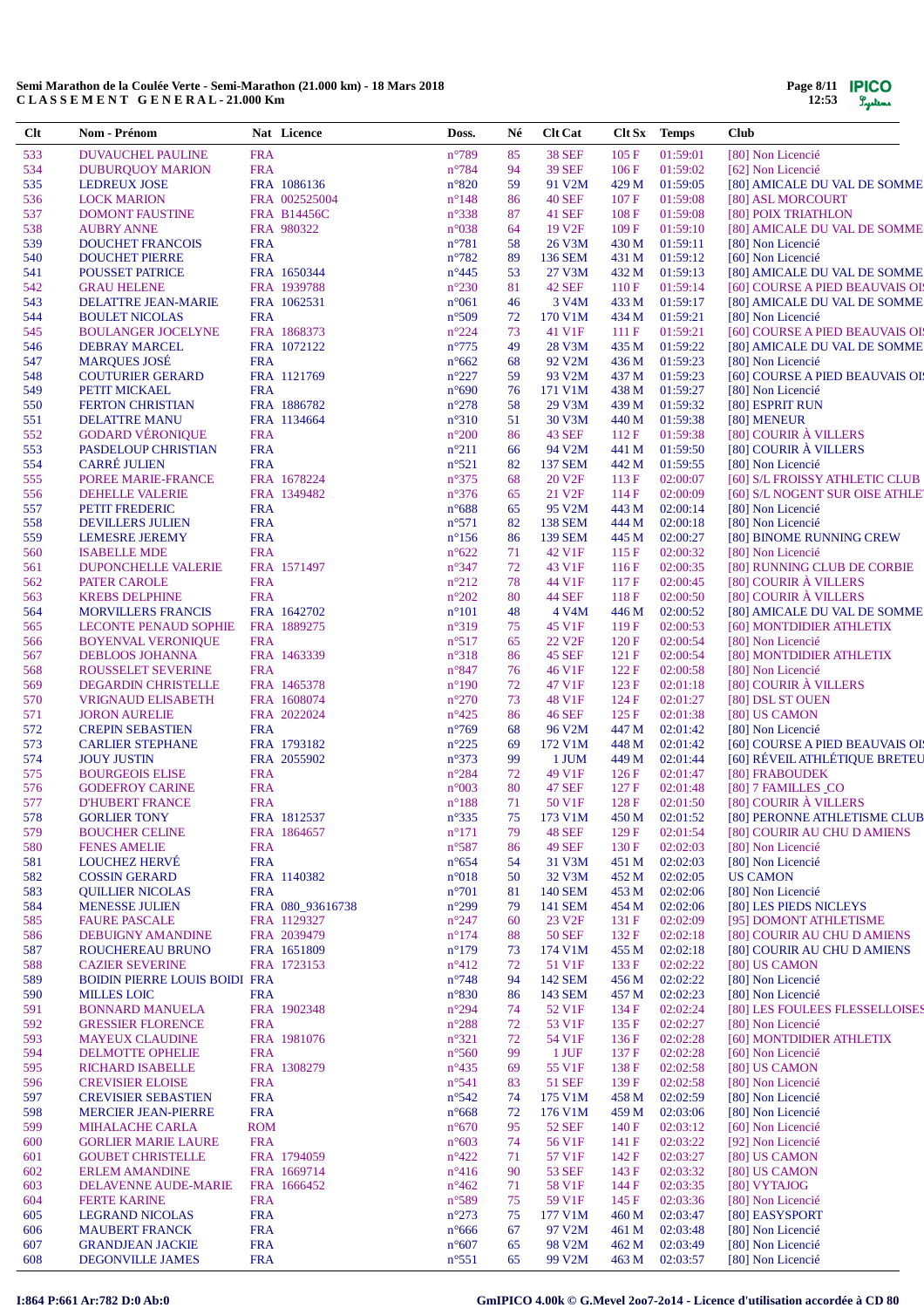| Clt        | Nom - Prénom                                       |                          | Nat Licence                | Doss.                            | Né       | <b>Clt Cat</b>                      | Clt Sx Temps   |                      | <b>Club</b>                                     |
|------------|----------------------------------------------------|--------------------------|----------------------------|----------------------------------|----------|-------------------------------------|----------------|----------------------|-------------------------------------------------|
| 609        | <b>LAVENUE AURORE</b>                              | <b>FRA</b>               |                            | $n^{\circ}635$                   | 70       | 60 V1F                              | 146F           | 02:03:57             | [80] Non Licencié                               |
| 610        | <b>DAVERSIN DELPHINE</b>                           | <b>FRA</b>               |                            | $n^{\circ}$ 546                  | 71       | 61 V1F                              | 147 F          | 02:04:07             | [80] Non Licencié                               |
| 611        | ANDRIANANTOANDRO JOËL FRA                          |                          |                            | $n^{\circ}488$                   | 61       | 100 V2M                             | 464 M          | 02:04:07             | [80] Non Licencié                               |
| 612        | <b>KETELS PERRINE</b>                              | <b>FRA</b>               |                            | $n^{\circ}627$                   | 92       | <b>54 SEF</b>                       | 148 F          | 02:04:13             | [75] Non Licencié                               |
| 613        | WOJTARKOWSKI CLAIRE                                | <b>FRA</b>               |                            | $n^{\circ}739$                   | 84       | <b>55 SEF</b>                       | 149 F          | 02:04:16             | [80] Non Licencié                               |
| 614        | <b>GIACCARI AURELIE</b>                            | <b>FRA</b>               |                            | $n^{\circ}600$                   | 92       | <b>56 SEF</b>                       | 150 F          | 02:04:23             | [80] Non Licencié                               |
| 615        | <b>SEZNEC MARION</b>                               | <b>FRA</b>               |                            | $n^{\circ}718$                   | 79       | <b>57 SEF</b>                       | 151F           | 02:04:43             | [80] Non Licencié                               |
| 616        | <b>BOUTILLIER GONTRAN</b>                          | <b>FRA</b>               |                            | $n^{\circ}516$                   | 82       | <b>144 SEM</b>                      | 465 M          | 02:04:55             | [60] Non Licencié                               |
| 617        | <b>DUFOSSE MARJORIE</b>                            |                          | FRA 1954967                | $n^{\circ}785$                   | 81       | <b>58 SEF</b>                       | 152F           | 02:05:08             | [80] AMIENS UC                                  |
| 618<br>619 | <b>CAZIER FABIENNE</b><br><b>BONNARD FREDERICK</b> |                          | FRA 1824725<br>FRA 1978896 | $n^{\circ}759$<br>$n^{\circ}293$ | 71<br>78 | 62 V1F<br>178 V1M                   | 153F<br>466 M  | 02:05:23<br>02:05:26 | [80] US CAMON<br>[80] LES FOULEES FLESSELLOISES |
| 620        | <b>PILAT NADEGE</b>                                | <b>FRA</b>               |                            | $n^{\circ}693$                   | 78       | 63 V1F                              | 154F           | 02:05:44             | [80] Non Licencié                               |
| 621        | DELEZENNE AURELIEN                                 | <b>FRA</b>               |                            | $n^{\circ}$ 557                  | 82       | 145 SEM                             | 467 M          | 02:05:58             | [60] Non Licencié                               |
| 622        | DECELLE VERONIQUE                                  | <b>FRA</b>               |                            | $n^{\circ}550$                   | 70       | 64 V1F                              | 155 F          | 02:06:06             | [80] Non Licencié                               |
| 623        | <b>COTTREL CYPRIEN</b>                             | <b>FRA</b>               |                            | $n^{\circ}767$                   | 94       | <b>146 SEM</b>                      | 468 M          | 02:06:11             | [80] Non Licencié                               |
| 624        | <b>LEFEBVRE JEREMY</b>                             | <b>FRA</b>               |                            | $n^{\circ}641$                   | 78       | 179 V1M                             | 469 M          | 02:06:11             | [80] Non Licencié                               |
| 625        | <b>DOS SANTOS ELISABETH</b>                        | <b>FRA</b>               |                            | $n^{\circ}197$                   | 72       | 65 V1F                              | 156F           | 02:06:34             | [80] COURIR À VILLERS                           |
| 626        | <b>DEMAIE CHARLINE</b>                             | <b>FRA</b>               |                            | $n^{\circ}193$                   | 66       | 24 V <sub>2F</sub>                  | 157 F          | 02:06:34             | [80] COURIR À VILLERS                           |
| 627        | <b>BOULNOIS PHILIPPE</b>                           |                          | FRA 1967364                | $n^{\circ}$ 749                  | 64       | 101 V2M                             | 470 M          | 02:06:51             | [80] AMICALE DU VAL DE SOMME                    |
| 628        | <b>DESSON FREDDY</b>                               | <b>FRA</b>               |                            | $n^{\circ}271$                   | 64       | 102 V <sub>2</sub> M                | 471 M          | 02:06:53             | [80] EASYSPORT                                  |
| 629        | PENNAGUER SERGE                                    | <b>FRA</b>               |                            | $n^{\circ}685$                   | 70       | 180 V1M                             | 472 M          | 02:07:20             | [80] Non Licencié                               |
| 630        | PIAUT LUDOVIC                                      | <b>FRA</b>               |                            | $n^{\circ}691$                   | 77       | 181 V1M                             | 473 M          | 02:07:33             | [80] Non Licencié                               |
| 631        | <b>MARTEL FRANÇOIS</b>                             | <b>FRA</b>               |                            | $n^{\circ}663$                   | 73       | 182 V1M                             | 474 M          | 02:07:37             | [80] Non Licencié                               |
| 632        | <b>CLAIR STEPHANE</b>                              | <b>FRA</b>               |                            | $n^{\circ}184$                   | 67       | 103 V2M                             | 475 M          | 02:07:38             | [80] COURIR À VILLERS                           |
| 633        | <b>MOREL EMELINE</b>                               |                          | FRA 1967969                | $n^{\circ}473$                   | 77       | 66 V1F                              | 158 F          | 02:07:39             | [80] VYTAJOG                                    |
| 634        | <b>VANZWAELMEN EMILIE</b>                          | <b>FRA</b>               |                            | $n^{\circ}730$                   | 81       | <b>59 SEF</b>                       | 159F           | 02:07:50             | [80] Non Licencié                               |
| 635        | <b>GRATPANCHE CHANTAL</b>                          | <b>FRA</b>               |                            | $n^{\circ}608$                   | 69       | 67 V1F                              | 160 F          | 02:07:59             | [60] Non Licencié                               |
| 636        | <b>DUCROCQ JEROME</b>                              |                          | FRA 2050398                | $n^{\circ}378$                   | 73       | 183 V1M                             | 476 M          | 02:07:59             | [60] S/L REVEIL ATHLETIQUE BRE                  |
| 637<br>638 | <b>BARRIER MATHILDE</b>                            | <b>FRA</b><br><b>FRA</b> |                            | $n^{\circ}498$<br>$n^{\circ}549$ | 79<br>66 | <b>60 SEF</b><br>25 V <sub>2F</sub> | 161 F<br>162F  | 02:08:01<br>02:08:03 | [80] Non Licencié<br>[80] Non Licencié          |
| 639        | DECELLE CORINNE<br>PARMENTIER LUDOVIC              | <b>FRA</b>               |                            | $n^{\circ}681$                   | 81       | <b>147 SEM</b>                      | 477 M          | 02:08:10             | [59] Non Licencié                               |
| 640        | <b>GAMBIEZ MARIE</b>                               | <b>FRA</b>               |                            | $n^{\circ}597$                   | 87       | <b>61 SEF</b>                       | 163 F          | 02:08:10             | [59] Non Licencié                               |
| 641        | <b>CHARON BRIGITTE</b>                             |                          | FRA 1680392                | $n^{\circ}762$                   | 60       | 26 V <sub>2F</sub>                  | 164F           | 02:08:28             | [80] ALBERT MEAULTE AEROSPA.                    |
| 642        | <b>MARTINS CLAIRE</b>                              | <b>FRA</b>               |                            | $n^{\circ}308$                   | 83       | <b>62 SEF</b>                       | 165 F          | 02:08:37             | [80] Non Licencié                               |
| 643        | PINAUD BENOIT                                      |                          | FRA 1863392                | $n^{\circ}480$                   | 62       | 104 V2M                             | 478 M          | 02:08:37             | [80] VYTAJOG                                    |
| 644        | <b>LEGRAND AMELIE</b>                              |                          | FRA 1967945                | $n^{\circ}470$                   | 86       | <b>63 SEF</b>                       | 166 F          | 02:08:37             | [80] VYTAJOG                                    |
| 645        | <b>CATEL DOMINIQUE</b>                             |                          | FRA 1488369                | $n^{\circ}411$                   | 67       | 27 V2F                              | 167 F          | 02:08:42             | [80] US CAMON                                   |
| 646        | <b>VERWEE VALERIE</b>                              | <b>FRA</b>               |                            | $n^{\circ}217$                   | 73       | 68 V1F                              | 168F           | 02:08:46             | [80] COURIR À VILLERS                           |
| 647        | <b>LEROY MARIE-ROSE</b>                            |                          | FRA 1067932                | $n^{\circ}207$                   | 64       | 28 V <sub>2F</sub>                  | 169F           | 02:08:46             | [80] COURIR À VILLERS                           |
| 648        | DEZENCLOS FREDERIQUE                               |                          | FRA 1754591                | $n^{\circ}268$                   | 62       | 29 V <sub>2F</sub>                  | 170F           | 02:09:02             | <b>DSL ST OUEN</b>                              |
| 649        | <b>CAPART MARYSE</b>                               |                          | FRA 1119810                | $n^{\circ}033$                   | 54       | 5 V3F                               | 171F           | 02:09:08             | [80] AMICALE DU VAL DE SOMME                    |
| 650        | <b>LOYER STEPHANIE</b>                             | <b>FRA</b>               |                            | $n^{\circ}655$                   | 73       | 69 V1F                              | 172 F          | 02:09:11             | [80] Non Licencié                               |
| 651        | PEDOTTI THIBAULT                                   | <b>FRA</b>               |                            | $n^{\circ}683$                   | 88       | <b>148 SEM</b>                      | 479 M          | 02:09:24             | [60] Non Licencié                               |
| 652        | PERRAI RENAUD                                      |                          | FRA 1987101                | $n^{\circ}107$                   | 81       | 149 SEM                             | 480 M          | 02:09:25             | [80] AMICALE DU VAL DE SOMME                    |
| 653        | <b>LEROY JUSTINE</b>                               | <b>FRA</b>               |                            | $n^{\circ}646$                   | 87       | <b>64 SEF</b>                       | 173 F          | 02:09:49             | [80] Non Licencié                               |
| 654        | <b>HERMIDA JEAN</b>                                | <b>FRA</b>               |                            | $n^{\circ}618$                   | 54       | 33 V3M                              | 481 M          | 02:09:57             | [80] Non Licencié<br>[75] Non Licencié          |
| 655<br>656 | <b>JAGRIK MARIE</b><br><b>DILLY CAROLINE</b>       | <b>FRA</b><br><b>FRA</b> |                            | $n^{\circ}806$<br>$n^{\circ}576$ | 83<br>83 | <b>65 SEF</b><br><b>66 SEF</b>      | 174 F<br>175F  | 02:10:01<br>02:10:01 | [80] Non Licencié                               |
| 657        | <b>DAVID CHRISTINE</b>                             | <b>FRA</b>               |                            | $n^{\circ}547$                   | 70       | 70 V1F                              | 176F           | 02:10:04             | [80] Non Licencié                               |
| 658        | <b>ADOLPHE CORALIE</b>                             |                          | FRA 1982857                | $n^{\circ}332$                   | 79       | <b>67 SEF</b>                       | 177 F          | 02:10:09             | [80] PERONNE ATHLETISME CLUB                    |
| 659        | ADOLPHE JEAN-BAPTISTE                              |                          | FRA 2024978                | $n^{\circ}333$                   | 80       | <b>150 SEM</b>                      | 482 M          | 02:10:13             | [80] PERONNE ATHLETISME CLUB                    |
| 660        | <b>FEURTE SEBASTIEN</b>                            |                          | FRA 1653146                | $n^{\circ}073$                   | 72       | 184 V1M                             | 483 M          | 02:10:22             | [80] AMICALE DU VAL DE SOMME                    |
| 661        | <b>BELZACKI FRANCOIS</b>                           | <b>FRA</b>               |                            | $n^{\circ}502$                   | 68       | 105 V2M                             | 484 M          | 02:10:24             | [80] Non Licencié                               |
| 662        | <b>WATTEAU PASCALE</b>                             | <b>FRA</b>               |                            | $n^{\circ}736$                   | 69       | 71 V1F                              | 178 F          | 02:10:29             | [80] Non Licencié                               |
| 663        | DESPRAT-COQUEL MATHILD FRA                         |                          |                            | $n^{\circ}$ 568                  | 91       | <b>68 SEF</b>                       | 179 F          | 02:10:29             | [80] Non Licencié                               |
| 664        | <b>FOUCART LAETITIA</b>                            |                          | FRA 2050104                | $n^{\circ}$ 794                  | 80       | 69 SEF                              | 180 F          | 02:10:49             | [80] MONTDIDIER ATHLETIX                        |
| 665        | <b>BILHAUT MARYSE</b>                              |                          | FRA 1994104                | $n^{\circ}221$                   | 66       | 30 V <sub>2F</sub>                  | 181 F          | 02:10:52             | [60] COURSE A PIED BEAUVAIS OI!                 |
| 666        | DAVID JEAN MARC                                    | <b>FRA</b>               |                            | $n^{\circ}548$                   | 71       | 185 V1M                             | 485 M          | 02:10:56             | [80] Non Licencié                               |
| 667        | <b>FLORENT AMANDINE</b>                            |                          | FRA 2060650                | $n^{\circ}394$                   | 84       | <b>70 SEF</b>                       | 182F           | 02:11:22             | [80] SPORTING CLUB ABBEVILLOI                   |
| 668        | <b>THIBOUW VINCENT</b>                             |                          | FRA 1768381                | $n^{\circ}395$                   | 74       | 186 V1M                             | 486 M          | 02:11:23             | [80] SPORTING CLUB ABBEVILLOI                   |
| 669        | <b>GALLY HAUDE</b>                                 | <b>FRA</b>               |                            | n°595                            | 63       | 31 V <sub>2F</sub>                  | 183 F          | 02:11:25             | [80] Non Licencié                               |
| 670        | <b>LEMAIRE LUDOVIC</b>                             | <b>FRA</b>               |                            | $n^{\circ}644$                   | 75       | 187 V1M                             | 487 M          | 02:11:34             | [80] Non Licencié                               |
| 671        | <b>CHARRAUD DELPHINE</b>                           | <b>FRA</b>               |                            | $n^{\circ}527$                   | 72       | 72 V1F<br><b>71 SEF</b>             | 184 F          | 02:11:46             | [80] Non Licencié<br>[60] Non Licencié          |
| 672<br>673 | <b>BOURBIER LUDIVINE</b><br><b>DOUCHET EMILIE</b>  | <b>FRA</b><br><b>FRA</b> |                            | $n^{\circ}511$<br>$n^{\circ}298$ | 80<br>73 | 73 V1F                              | 185 F<br>186 F | 02:11:46<br>02:11:46 | [60] LES PICARUNS                               |
| 674        | <b>BOURGEOIS MARIE CECILE FRA</b>                  |                          |                            | $n^{\circ}512$                   | 62       | 32 V <sub>2F</sub>                  | 187 F          | 02:11:57             | [80] Non Licencié                               |
| 675        | <b>JARRY GENEVIEVE</b>                             | <b>FRA</b>               |                            | $n^{\circ}624$                   | 58       | 6 V3F                               | 188F           | 02:12:04             | [80] Non Licencié                               |
| 676        | LEIGNEL CHRISTOPHE                                 | <b>FRA</b>               |                            | $n^{\circ}643$                   | 67       | 106 V <sub>2</sub> M                | 488 M          | 02:12:18             | [80] Non Licencié                               |
| 677        | <b>ARMAND ARTHUR</b>                               | <b>FRA</b>               |                            | $n^{\circ}490$                   | 90       | <b>151 SEM</b>                      | 489 M          | 02:12:28             | [80] Non Licencié                               |
| 678        | <b>VERMES ALISON</b>                               |                          | FRA 1992896                | $n^{\circ}438$                   | 89       | <b>72 SEF</b>                       | 189 F          | 02:12:35             | [80] US CAMON                                   |
| 679        | <b>MOURIER LOUISE</b>                              | <b>FRA</b>               |                            | $n^{\circ}237$                   | 92       | <b>73 SEF</b>                       | 190F           | 02:12:48             | [80] DECATHLON                                  |
| 680        | <b>CLABAUT MICHAEL</b>                             |                          | FRA 1941117                | $n^{\circ}289$                   | 73       | 188 V1M                             | 490 M          | 02:12:56             | [WA] ING SPORT                                  |
| 681        | <b>MOY PHILIPPE</b>                                |                          | FRA 1078681                | $n^{\circ}834$                   | 61       | 107 V2M                             | 491 M          | 02:13:02             | [80] AMICALE DU VAL DE SOMME                    |
| 682        | <b>BESNARD JULIETTE</b>                            |                          | FRA 1939784                | $n^{\circ}220$                   | 86       | <b>74 SEF</b>                       | 191 F          | 02:13:16             | [60] COURSE A PIED BEAUVAIS OI!                 |
| 683        | <b>CAVACA CHRISTINA</b>                            | <b>FRA</b>               |                            | $n^{\circ}523$                   | 74       | 74 V1F                              | 192 F          | 02:13:17             | [80] Non Licencié                               |
| 684        | <b>WARGNIER SABINE</b>                             | <b>FRA</b>               |                            | $n^{\circ}734$                   | 73       | 75 V1F                              | 193 F          | 02:13:17             | [80] Non Licencié                               |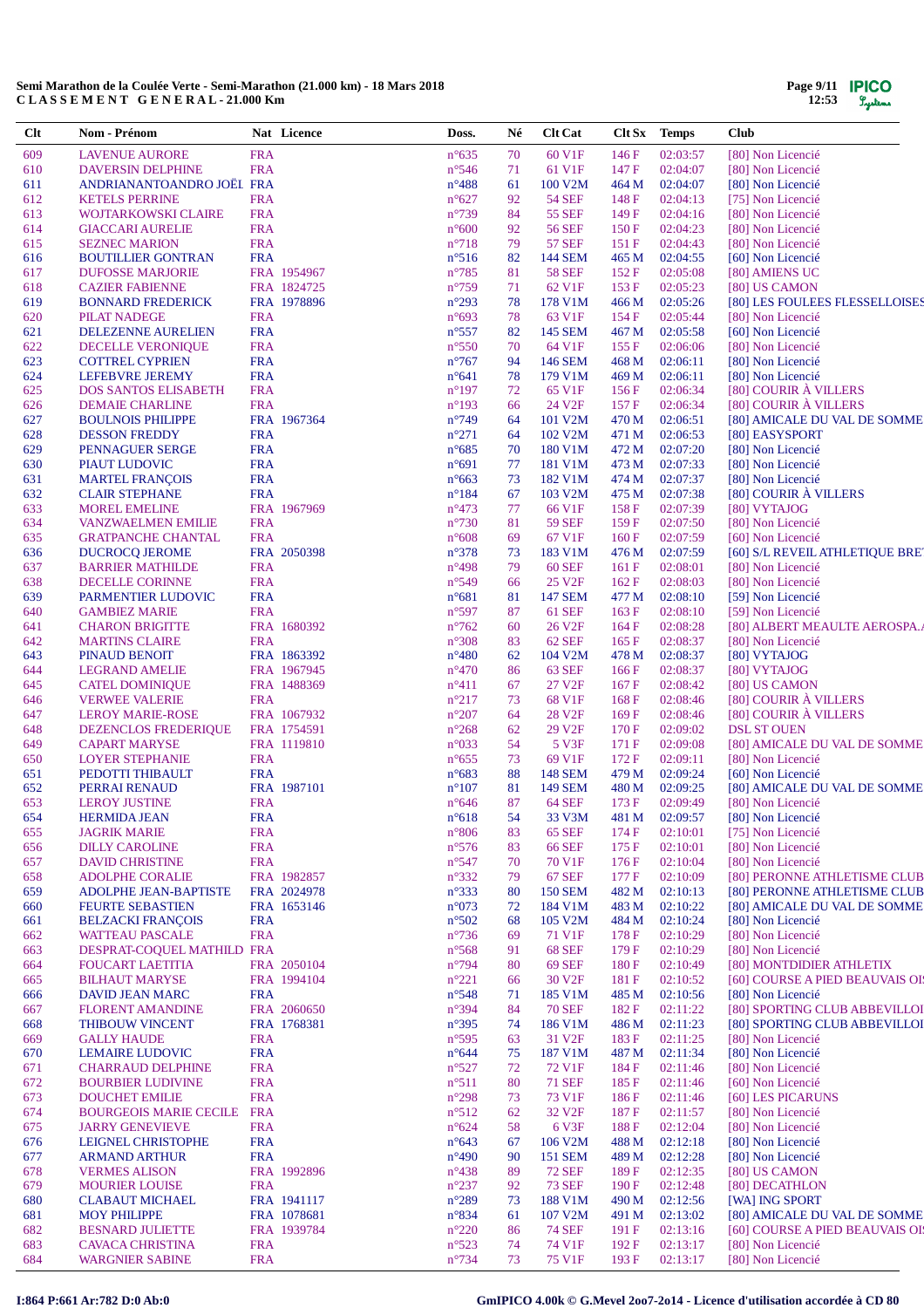| $Cl$       | Nom - Prénom                                          |                          | Nat Licence                  | Doss.                            | Né       | <b>Clt Cat</b>                  | Clt Sx         | <b>Temps</b>         | <b>Club</b>                                                  |
|------------|-------------------------------------------------------|--------------------------|------------------------------|----------------------------------|----------|---------------------------------|----------------|----------------------|--------------------------------------------------------------|
| 685        | <b>LAMAN REGIS</b>                                    | <b>FRA</b>               |                              | $n^{\circ}630$                   | 59       | 108 V2M                         | 492 M          | 02:13:20             | [80] Non Licencié                                            |
| 686        | <b>ROUSSEL HELENE</b>                                 |                          | FRA 1187217                  | $n^{\circ}035$                   | 59       | 33 V <sub>2F</sub>              | 194 F          | 02:13:20             | [80] AMICALE DU VAL DE SOMME                                 |
| 687        | <b>GORLIER KINE</b>                                   |                          | FRA 1999048                  | $n^{\circ}229$                   | 65       | 34 V <sub>2F</sub>              | 195 F          | 02:13:27             | [60] COURSE A PIED BEAUVAIS OI!                              |
| 688        | <b>HEDIN NANCY</b>                                    | <b>FRA</b>               |                              | $n^{\circ}613$                   | 86       | <b>75 SEF</b>                   | 196F           | 02:13:38             | [92] Non Licencié                                            |
| 689<br>690 | RAKOSWKI VALERIE- ANNE FRA<br><b>THULLIEZ SEVRINE</b> | <b>FRA</b>               |                              | $n^{\circ}702$<br>$n^{\circ}450$ | 90<br>80 | <b>76 SEF</b><br><b>77 SEF</b>  | 197 F<br>198F  | 02:13:38<br>02:13:48 | [80] Non Licencié<br>[80] VALEO                              |
| 691        | PUBLIO ANA PAULA EL                                   |                          | FRA 2010299                  | $n^{\circ}433$                   | 76       | 76 V1F                          | 199 F          | 02:13:57             | [80] US CAMON                                                |
| 692        | <b>LAVALARD FRANCK</b>                                |                          | FRA 1455996                  | $n^{\circ}029$                   | 70       | 189 V1M                         | 493 M          | 02:13:59             | [80] ALBERT MEAULTE AEROSPA.                                 |
| 693        | <b>LAVALARD MELANIE</b>                               |                          | FRA 1765464                  | $n^{\circ}030$                   | 71       | 77 V1F                          | 200F           | 02:14:00             | [80] ALBERT MEAULTE AEROSPA.                                 |
| 694        | <b>DEVOYE CHRIL</b>                                   | <b>FRA</b>               |                              | $n^{\circ}290$                   | 81       | <b>152 SEM</b>                  | 494 M          | 02:14:04             | [80] JUSTE POUR LE PLAISIR                                   |
| 695        | <b>DUVAL CECILE</b>                                   |                          | FRA 2060342                  | $n^{\circ}788$                   | 86       | <b>78 SEF</b>                   | 201 F          | 02:14:14             | [80] AMICALE DU VAL DE SOMME                                 |
| 696        | <b>VALLOT SÉVERINE</b>                                | <b>FRA</b>               |                              | $n^{\circ}004$                   | 76       | 78 V1F                          | 202 F          | 02:14:29             | [80] 7 FAMILLES CO                                           |
| 697        | DEVOS ANNE CATHERINE                                  | <b>FRA</b><br><b>FRA</b> |                              | $n^{\circ}001$<br>$n^{\circ}002$ | 77<br>71 | 79 V1F<br>190 V1M               | 203 F          | 02:14:29<br>02:14:29 | [80] 7 FAMILLES CO                                           |
| 698<br>699 | <b>DEVOS PASCAL</b><br><b>HERMITTE LUCILE</b>         | <b>FRA</b>               |                              | $n^{\circ}619$                   | 85       | <b>79 SEF</b>                   | 495 M<br>204 F | 02:14:36             | [80] 7 FAMILLES CO<br>[80] Non Licencié                      |
| 700        | <b>CLERE MICHELE</b>                                  |                          | FRA 1187216                  | $n^{\circ}052$                   | 59       | 35 V <sub>2F</sub>              | 205 F          | 02:14:36             | [80] AMICALE DU VAL DE SOMME                                 |
| 701        | <b>BOULARD JOSEPHINE</b>                              |                          | FRA 2002065                  | $n^{\circ}455$                   | 88       | <b>80 SEF</b>                   | 206 F          | 02:14:36             | [80] VYTAJOG                                                 |
| 702        | <b>JOLY FLORENCE</b>                                  |                          | FRA 1811817                  | $n^{\circ}468$                   | 64       | 36 V <sub>2F</sub>              | 207 F          | 02:14:37             | [80] VYTAJOG                                                 |
| 703        | HOLLVILLE ESTELLE                                     |                          | FRA 1705876                  | $n^{\circ}465$                   | 71       | 80 V1F                          | 208 F          | 02:14:45             | [80] VYTAJOG                                                 |
| 704        | <b>CONSEIL CATHY</b>                                  |                          | FRA 1559462                  | $n^{\circ}166$                   | 71       | 81 V1F                          | 209 F          | 02:15:04             | [80] COURIR AU CHU D AMIENS                                  |
| 705        | <b>LOUANDRE MARIANNE</b>                              | <b>FRA</b>               |                              | $n^{\circ}653$                   | 77       | 82 V1F                          | 210F           | 02:15:36             | [80] Non Licencié                                            |
| 706<br>707 | <b>GEORGET DELPHINE</b><br><b>TURBEAU RAYMOND</b>     |                          | FRA 1227633<br>FRA 1084308   | $n^{\circ}079$<br>$n^{\circ}447$ | 62<br>50 | 37 V <sub>2F</sub><br>34 V3M    | 211 F<br>496 M | 02:15:59<br>02:16:00 | [80] AMICALE DU VAL DE SOMME<br>[80] AMICALE DU VAL DE SOMME |
| 708        | <b>FERJANI SONYA</b>                                  | <b>FRA</b>               |                              | $n^{\circ}588$                   | 79       | <b>81 SEF</b>                   | 212F           | 02:16:16             | [80] Non Licencié                                            |
| 709        | PETERS NANCY                                          | <b>FRA</b>               |                              | $n^{\circ}686$                   | 81       | <b>82 SEF</b>                   | 213 F          | 02:16:16             | [80] Non Licencié                                            |
| 710        | <b>CORNOTE STEPHANIE</b>                              | <b>FRA</b>               |                              | $n^{\circ}$ 536                  | 72       | 83 V1F                          | 214F           | 02:16:16             | [80] Non Licencié                                            |
| 711        | <b>DUCROTOY LAURENCE</b>                              | <b>FRA</b>               |                              | $n^{\circ}582$                   | 68       | 38 V <sub>2F</sub>              | 215F           | 02:16:17             | [80] Non Licencié                                            |
| 712        | DEBURGHGRAEVE FRANCO. FRA 95911587                    |                          |                              | $n^{\circ}777$                   | 66       | 39 V <sub>2F</sub>              | 216F           | 02:16:47             | [60] ACP BRETEUIL                                            |
| 713        | <b>CAMARA AHMIDOU</b>                                 | <b>FRA</b>               |                              | $n^{\circ}753$                   | 97       | 8ESM                            | 497 M          | 02:16:47             | [60] ACP BRETEUIL                                            |
| 714        | <b>COMMELIN JULIEN</b>                                |                          | FRA 1544229                  | $n^{\circ}763$<br>$n^{\circ}791$ | 92       | 153 SEM<br>109 V2M              | 498 M          | 02:16:47             | [60] ACP BRETEUIL                                            |
| 715<br>716 | <b>FIGUEIREDO LUIS</b><br><b>RAYMOND RENE</b>         |                          | FRA 95902570<br>FRA 95914301 | $n^{\circ}846$                   | 68<br>55 | 35 V3M                          | 499 M<br>500 M | 02:16:48<br>02:16:48 | [60] ACP BRETEUIL<br>[60] ACP BRETEUIL                       |
| 717        | <b>OPDEBEEK ERIC</b>                                  | <b>FRA</b>               |                              | $n^{\circ}181$                   | 65       | 110 V2M                         | 501 M          | 02:16:48             | [60] COURIR ENSEMBLE EN COTE                                 |
| 718        | <b>OPDEBEEK PATRICIA</b>                              |                          | FRA 06095906849              | $n^{\circ}010$                   | 67       | 40 V <sub>2F</sub>              | 217 F          | 02:16:49             | [60] ACP BRETEUIL                                            |
| 719        | <b>DUFOSSE MICKAEL</b>                                |                          | FRA 95907515                 | $n^{\circ}786$                   | 78       | 191 V1M                         | 502 M          | 02:16:49             | [60] ACP BRETEUIL                                            |
| 720        | <b>NETO CHARLES</b>                                   | <b>FRA</b>               |                              | $n^{\circ}837$                   | 01       | 1 CAM                           | 503 M          | 02:16:49             | [60] ACP BRETEUIL                                            |
| 721        | MOUCHELET PASCAL                                      |                          | FRA 95907151                 | $n^{\circ}833$                   | 66       | 111 V2M                         | 504 M          | 02:16:49             | [60] ACP BRETEUIL                                            |
| 722        | <b>LABEAU DELPHINE</b>                                |                          | FRA 95910897                 | $n^{\circ}812$                   | 78       | 84 V1F                          | 218F           | 02:16:49             | [60] ACP BRETEUIL                                            |
| 723<br>724 | LONGUEPEE EMMANUEL                                    |                          | FRA 95894103<br>FRA 95907152 | $n^{\circ}826$<br>$n^{\circ}842$ | 69<br>88 | 192 V1M<br><b>83 SEF</b>        | 505 M<br>219F  | 02:16:49<br>02:16:49 | [60] ACP BRETEUIL                                            |
| 725        | PLAISANT VALENTINE<br><b>CAUVEL HUGO</b>              | <b>FRA</b>               |                              | $n^{\circ}757$                   |          | 154 SEM                         | 506 M          | 02:16:49             | [60] ACP BRETEUIL<br><b>ACP BRETEUIL</b>                     |
| 726        | <b>FINAZ JOEL</b>                                     | <b>FRA</b>               |                              | $n^{\circ}792$                   | 68       | 112 V <sub>2</sub> M            | 507 M          | 02:16:50             | [60] ACP BRETEUIL                                            |
| 727        | <b>NAZE STEPHANE</b>                                  |                          | FRA 95907153                 | $n^{\circ}836$                   | 80       | <b>155 SEM</b>                  | 508 M          | 02:16:50             | [60] ACP BRETEUIL                                            |
| 728        | MOUCHELET NATHALIE                                    |                          | FRA 1311756                  | $n^{\circ}832$                   | 75       | 85 V1F                          | 220 F          | 02:16:50             | [60] ACP BRETEUIL                                            |
| 729        | <b>NAZE KATAIME</b>                                   |                          | FRA 95907154                 | $n^{\circ}835$                   | 73       | 86 V1F                          | 221 F          | 02:16:50             | [60] ACP BRETEUIL                                            |
| 730        | <b>CAUVEL MURIEL</b>                                  |                          | FRA 95909121                 | $n^{\circ}758$                   | 70       | 87 V1F                          | 222 F          | 02:16:51             | [60] ACP BRETEUIL                                            |
| 731<br>732 | <b>FAY STEPHANIE</b>                                  |                          | FRA 1878810                  | $n^{\circ}417$<br>$n^{\circ}515$ | 69<br>79 | 88 V1F                          | 223 F          | 02:16:57             | [80] US CAMON<br>[80] Non Licencié                           |
| 733        | <b>BOUTET-MANGON SOPHIE</b><br><b>RACINE LAURE</b>    | <b>FRA</b>               | FRA 1471905                  | $n^{\circ}257$                   | 72       | <b>84 SEF</b><br>89 V1F         | 224 F<br>225 F | 02:17:48<br>02:17:55 | [95] DOMONT ATHLETISME                                       |
| 734        | <b>MASSON-BILHAUT SARAH</b>                           |                          | FRA 1994102                  | $n^{\circ}233$                   | 98       | 6 ESF                           | 226F           | 02:17:59             | [60] COURSE A PIED BEAUVAIS OI!                              |
| 735        | <b>RIGOLLE VALERIE</b>                                |                          | FRA 1428728                  | $n^{\circ}323$                   | 75       | 90 V1F                          | 227 F          | 02:18:02             | [80] MONTDIDIER ATHLETIX                                     |
| 736        | <b>BALESTAN PATRICK</b>                               |                          | FRA 1235915                  | $n^{\circ}316$                   | 65       | 113 V <sub>2</sub> M            | 509 M          | 02:18:03             | [80] MONTDIDIER ATHLETIX                                     |
| 737        | <b>GERBET ALICE</b>                                   |                          | FRA 1590233                  | $n^{\circ}175$                   | 67       | 41 V2F                          | 228 F          | 02:18:42             | [80] COURIR AU CHU D AMIENS                                  |
| 738        | <b>DEMAIE GUY</b>                                     | <b>FRA</b>               |                              | $n^{\circ}194$                   | 65       | 114 V2M                         | 510 M          | 02:18:52             | [80] COURIR À VILLERS                                        |
| 739        | <b>VILLERET LEONIE</b>                                | <b>FRA</b>               |                              | $n^{\circ}733$                   | 83       | <b>85 SEF</b>                   | 229F           | 02:19:04             | [80] Non Licencié                                            |
| 740<br>741 | POIRET AURELIE<br><b>DUBOIS EMMANUEL</b>              | <b>FRA</b><br><b>FRA</b> |                              | $n^{\circ}697$<br>$n^{\circ}577$ | 81<br>82 | <b>86 SEF</b><br><b>156 SEM</b> | 230 F<br>511 M | 02:19:08<br>02:19:23 | [80] Non Licencié<br>[60] Non Licencié                       |
| 742        | <b>FRANCO NICOLAS</b>                                 |                          | <b>FRA B00079C</b>           | $n^{\circ}386$                   | 87       | <b>157 SEM</b>                  | 512 M          | 02:19:37             | [80] SC ABBEVILLE TRIATHLON                                  |
| 743        | <b>TOUSSAINT MATHILDE</b>                             | <b>FRA</b>               |                              | $n^{\circ}729$                   | 90       | <b>87 SEF</b>                   | 231 F          | 02:19:48             | [80] Non Licencié                                            |
| 744        | <b>GACEL PRIOLIO CLAIRE</b>                           | <b>FRA</b>               |                              | $n^{\circ}165$                   | 86       | <b>88 SEF</b>                   | 232 F          | 02:20:13             | [80] COURIR À VILLERS                                        |
| 745        | <b>LECAILLE LAURENT</b>                               |                          | FRA 1767895                  | $n^{\circ}005$                   | 74       | 193 V1M                         | 513 M          | 02:20:17             | [60] AC CLERMONT-SUR-OISE                                    |
| 746        | <b>ROUSSEL SOPHIE</b>                                 |                          | FRA 1888505                  | $n^{\circ}437$                   | 80       | <b>89 SEF</b>                   | 233 F          | 02:20:19             | [80] US CAMON                                                |
| 747        | <b>TRANCART CHRISTINE</b>                             |                          | FRA 1284087                  | $n^{\circ}482$                   | 61       | 42 V <sub>2F</sub>              | 234 F          | 02:21:18             | [80] VYTAJOG                                                 |
| 748        | <b>DUPUIS GWENAELLE</b>                               |                          | FRA 1555734                  | $n^{\circ}415$                   | 75       | 91 V1F                          | 235 F          | 02:21:41             | [80] US CAMON                                                |
| 749<br>750 | <b>CLAISSE CHRISTIANE</b><br><b>OGER MAGALI</b>       |                          | FRA 208803<br>FRA 1888450    | $n^{\circ}458$<br>$n^{\circ}477$ | 51<br>69 | 7 V3F<br>92 V1F                 | 236F<br>237 F  | 02:22:07<br>02:22:08 | [80] VYTAJOG<br>[80] VYTAJOG                                 |
| 751        | <b>GALLY ÉRIC</b>                                     | <b>FRA</b>               |                              | $n^{\circ}$ 596                  | 62       | 115 V <sub>2</sub> M            | 514 M          | 02:22:10             | [80] Non Licencié                                            |
| 752        | <b>DEPREZ WENDY</b>                                   | <b>FRA</b>               |                              | $n^{\circ}565$                   | 85       | <b>90 SEF</b>                   | 238 F          | 02:23:30             | [02] Non Licencié                                            |
| 753        | <b>MOURI CAMILLE</b>                                  | <b>FRA</b>               |                              | $n^{\circ}674$                   | 91       | 91 SEF                          | 239F           | 02:23:30             | [02] Non Licencié                                            |
| 754        | <b>JEROME BRUNO</b>                                   |                          | FRA 95914677                 | $n^{\circ}808$                   | 66       | 116 V2M                         | 515 M          | 02:23:48             | [60] ACP BRETEUIL                                            |
| 755        | <b>DIOMANDE IBRAHIM</b>                               | <b>FRA</b>               |                              | $n^{\circ}780$                   | 01       | 2 CAM                           | 516 M          | 02:23:49             | [60] ACP BRETEUIL                                            |
| 756        | <b>DEMACHY ISABELLE</b>                               | <b>FRA</b>               |                              | $n^{\circ}313$                   | 75       | 93 V1F                          | 240 F          | 02:23:56             | [80] MOJI'DINGUES                                            |
| 757        | <b>LEBLOND SÉBASTIEN</b>                              | <b>FRA</b>               |                              | $n^{\circ}314$                   | 75       | 194 V1M                         | 517 M          | 02:23:56             | [80] MOJI'DINGUES                                            |
| 758<br>759 | <b>KURACINSKI SANDRINE</b><br><b>LAMBRY EDOUARD</b>   | <b>FRA</b><br><b>FRA</b> |                              | $n^{\circ}628$<br>$n^{\circ}631$ | 71<br>67 | 94 V1F<br>117 V2M               | 241 F<br>518 M | 02:24:12<br>02:24:18 | [80] Non Licencié<br>[80] Non Licencié                       |
| 760        | PLUMECOCQ VERONIQUE                                   | <b>FRA</b>               |                              | $n^{\circ}696$                   | 61       | 43 V <sub>2F</sub>              | 242 F          | 02:24:27             | [80] Non Licencié                                            |
|            |                                                       |                          |                              |                                  |          |                                 |                |                      |                                                              |